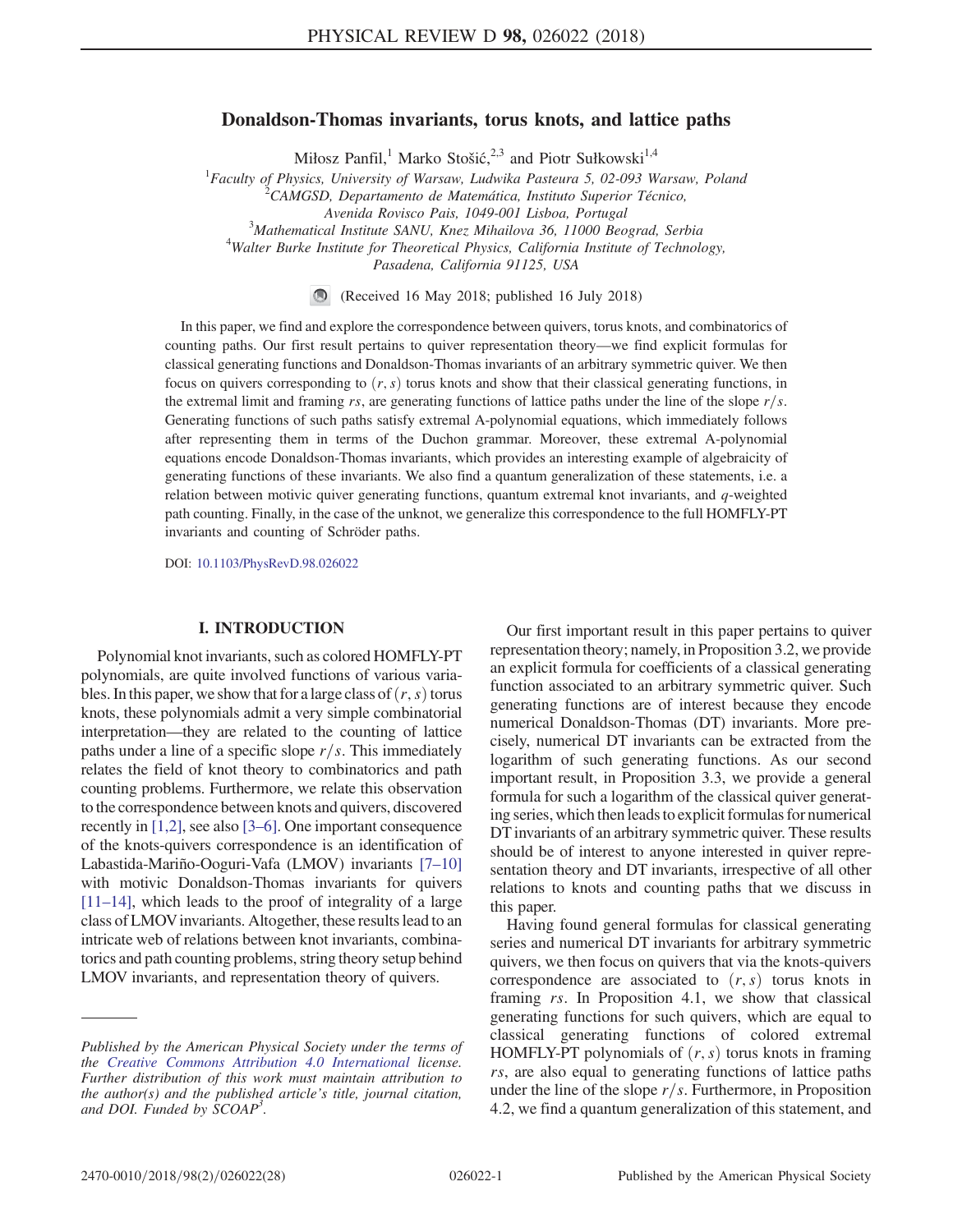relate to each other motivic generating functions of quivers, q-dependent generating functions of extremal colored HOMFLY-PT polynomials for torus knots, and q-weighted (by the area underneath) lattice paths. (Recall that extremal HOMFLY-PT polynomials are defined as coefficients of the highest or lowest powers of the variable  $a$  of the full HOMFLY-PT polynomials [\[15\]](#page-26-4).)

Analysis of generating functions of extremal colored knot polynomials brings into our game one other concept, namely that of (generalized and extremal) A-polynomials. A-polynomials are algebraic curves associated to knots, and can be defined by certain algebraic equations, which are satisfied by classical generating functions of colored knot polynomials. Therefore, from the identification of knot polynomials and lattice path counting, it follows that generating functions of lattice paths should also satisfy A-polynomial equations (up to appropriate identification of parameters). We prove this statement by representing the path-counting problem in terms of the Duchon grammar, and showing that it indeed leads to algebraic equations that agree with knot theoretic A-polynomials. From the viewpoint of LMOV and Donaldson-Thomas invariants, the fact that their generating functions satisfy algebraic equations is an example of algebraicity discussed in [\[16\].](#page-26-5)

Subsequently, to illustrate the above claims, we find quivers that correspond to  $(3, s)$  torus knots. From the knots-quivers correspondence, we then know that these quivers encode formulas for (extremal) colored HOMFLY-PT polynomials for  $(3, s)$  torus knots; such explicit formulas have not been known before; therefore, finding them is the next important result of this paper. Furthermore, it follows from Propositions 4.1 and 4.2 that these formulas also encode (q-weighted) generating functions of lattice paths under the lines of the slope  $3/s$ . Such formulas also have not been known before, so they provide yet another important result of this work.

Finally, we make the first step towards generalization of all these results from the extremal case to the full a-dependent HOMFLY-PT polynomials. We find such a generalization for the framed unknot, for which the lattice path counting turns out to be generalized to the counting of Schröder paths.

While the connection between torus knots, lattice paths, and quivers that we find is new, it would interesting to understand if or how it relates to other combinatorial models of knot invariants, such as (Calabi-Yau) crystals discussed in [\[17\]](#page-26-6), the representation of (uncolored) HOMFLY-PT polynomials in terms of motivic Donaldson-Thomas invariants discussed in [\[18\]](#page-26-7), the relations between path counting and uncolored bottom row HOMFLY-PT homology of torus knots [\[19\]](#page-26-8), yet another relation between Schröder and superpolynomials discussed in [\[20\],](#page-26-9) or combinatoral models for torus knots considered in [\[21,22\].](#page-27-0)

The plan of this paper is as follows. In Sec. [II](#page-1-0), we introduce relevant background: basics of knot invariants, the knots-quivers correspondence, and a summary of analytic combinatorics and lattice path counting. In Sec. [III](#page-7-0), we find explicit formulas for classical generating functions and Donaldson-Thomas invariants for an arbitrary symmetric quiver. In Sec. [IV,](#page-10-0) we present the relation between invariants of torus knots and counting of lattice paths, and illustrate it from various perspective. In Sec. [V,](#page-19-0) we derive quivers and exact expressions for extremal colored HOMFLY-PT polynomials for a series of  $(3, s)$  torus knots, which then lead to explicit expressions for the numbers of lattice paths under the lines of the slope  $3/s$ . Finally, in Sec. [VI](#page-24-0), we relate full a-dependent HOMFLY-PT polynomials of the unknot to the counting of Schröder paths.

## <span id="page-1-0"></span>II. CAST: KNOTS, QUIVERS, AND PATHS

In this section, we present relevant background from three seemingly unrelated areas of research: knot invariants, quiver representation theory, and combinatorics of lattice paths. In the rest of the paper, we will reveal surprising links between these topics.

## A. Knot invariants

To start with, we introduce relevant notation and briefly review those notions from knot theory, which will be of our main interest in the rest of the paper. We denote unreduced HOMFLY-PT polynomials as

$$
\bar{P}_R(a,q) = \langle \text{Tr}_R U \rangle, \tag{2.1}
$$

where the right-hand side indicates that these polynomials arise as expectation values of Wilson loops in representa-tion R in Chern-Simons theory [\[23\],](#page-27-1) with  $U = P \exp \oint_K A$ <br>denoting the holonomy of  $U(N)$  Chern-Simons gauge field denoting the holonomy of  $U(N)$  Chern-Simons gauge field along a knot  $K$ . This expectation value depends on the rank N and the level of Chern-Simons theory, which are encoded in two parameters  $a$  and  $q$  of HOMFLY-PT polynomials. Unreduced polynomials are normalized so that

$$
\bar{P}_R(a,q) = \bar{P}_R^{\mathbf{0}_1} P_R(a,q),\tag{2.2}
$$

where  $P_R(a,q)$  is the corresponding reduced colored HOMFLY-PT polynomial (equal to 1 for the unknot), and  $\bar{P}_R^{0_1}$  is the normalization factor of the unknot.

Physical interpretation of knot polynomials in terms of Chern-Simons theory can be extended to topological string theory [\[24\].](#page-27-2) This interpretation led to an important Labastida-Mariño-Ooguri-Vafa (LMOV) conjecture [7–[10\],](#page-26-2) which states that colored HOMFLY-PT polynomials are encoded in certain integral invariants  $N_{R,i,j}$ , that in M-theory interpretation count bound states of M2 and M5-branes. These invariants are encoded in the Ooguri-Vafa operator

$$
Z(U,V) = \sum_{R} \text{Tr}_{R} U \text{Tr}_{R} V = \exp\left(\sum_{n=1}^{\infty} \frac{1}{n} \text{Tr} U^{n} \text{Tr} V^{n}\right), \tag{2.3}
$$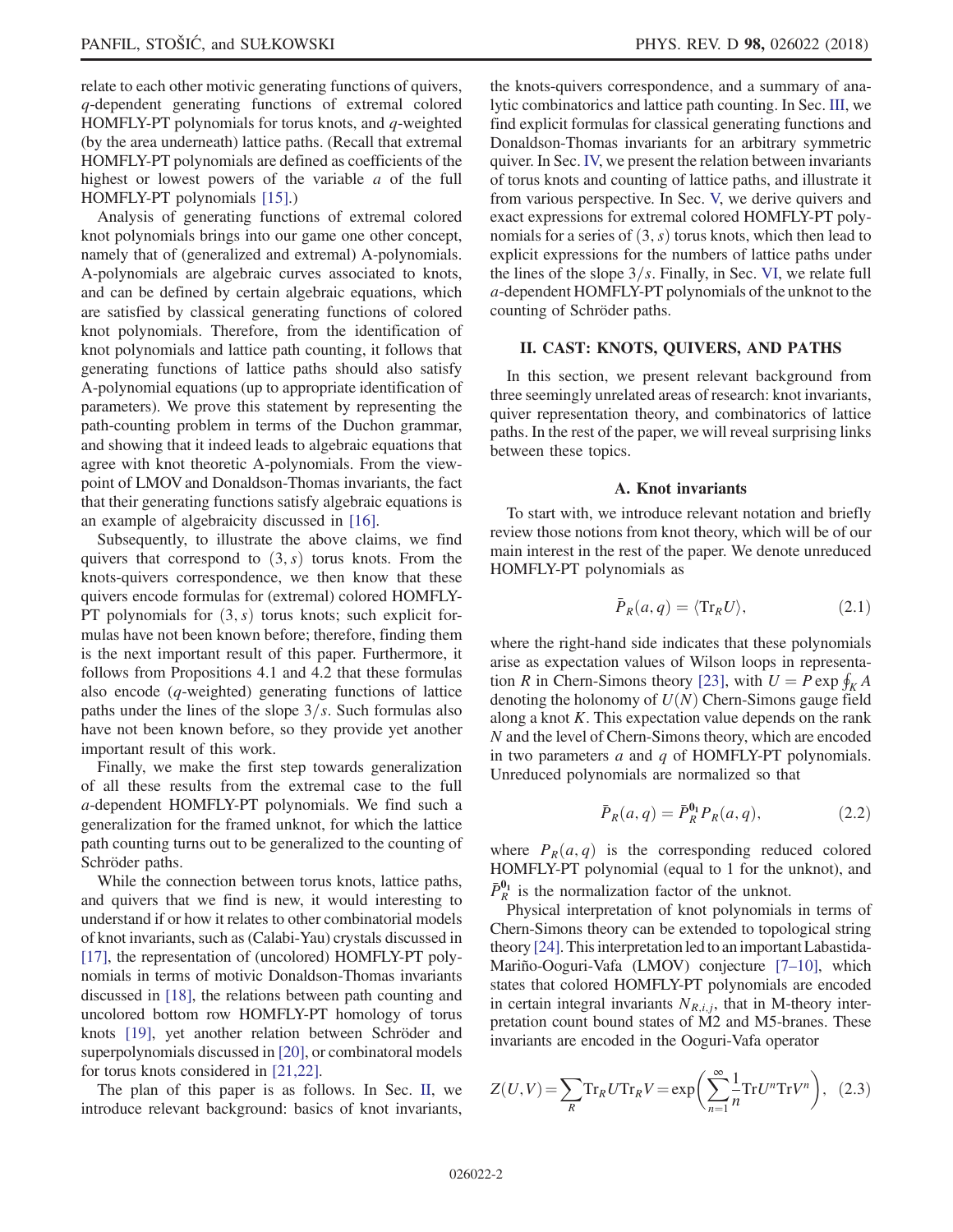where V represents a source, and the sum runs over all two-dimensional partitions that label representations R. According to the LMOV conjecture, the expectation value of the Ooguri-Vafa operator provides a generating function of colored HOMFLY-PT polynomials and takes the form

<span id="page-2-0"></span>
$$
\langle Z(U,V) \rangle = \sum_{R} \bar{P}_{R}(a,q) \text{Tr}_{R} V
$$

$$
= \exp \left( \sum_{n=1}^{\infty} \sum_{R} \frac{1}{n} f_{R}(a^{n}, q^{n}) \text{Tr}_{R} V^{n} \right). \quad (2.4)
$$

The functions  $f_R(a, q)$  conjecturally encode integral invariants  $N_{R,i,j}$  and take the form

$$
f_R(a,q) = \sum_{i,j} \frac{N_{R,i,j} a^i q^j}{q - q^{-1}},
$$
 (2.5)

and can be expressed as universal polynomials in colored HOMFLY-PT polynomials. Various tests of the LMOV conjecture have been conducted [3,7–[9,15,25,26\]](#page-26-1), as well as an attempt of a proof [\[27\]](#page-27-3), but its general proof is still unknown. However, integrality of LMOV invariants for symmetric representations follows from the relation between knots and quivers and their relations to motivic Donaldson-Thomas invariants, as found recently in [\[1,2\]](#page-26-0).

Polynomial knot invariants have been generalized to the realm of knot homologies. First and important examples of such structures are Khovanov homology and Khovanov-Rozansky homology [\[28](#page-27-4)–30]. It is believed that there exist knots homologies  $\mathcal{H}_{i,j,k}^{S^{\tau}}$  for colored HOMFLY-PT polynomials, and various conjectural properties of those theories enable to determine corresponding colored superpolynomials for a large class of knots

$$
P_r(a,q,t) = \sum_{i,j,k} a^i q^j t^k \dim \mathcal{H}_{i,j,k}^{S^r}.
$$
 (2.6)

For  $t = -1$  these superpolynomials reduce to colored HOMFLY-PT polynomials. As we will summarize in what follows, knot homologies and superpolynomials play an important role in the relation to quivers too.

In this paper, we are mainly interested in two simplifications of the above framework. First, we focus on symmetric representations  $R = S<sup>r</sup>$ . This can be achieved by considering a one-dimensional source  $V = x$ , so that  $Tr_R V \neq 0$  only for symmetric representations  $R = S^r$ , and<br>then  $Tr_R(r) = r^r$ . Upon this specialization (2.4) reduces then  $Tr_{S'}(x) = x^r$ . Upon this specialization, [\(2.4\)](#page-2-0) reduces<br>to the generating function of *S*<sup>*r*</sup>-colored HOMFI Y-PT to the generating function of  $S<sup>r</sup>$ -colored HOMFLY-PT polynomials  $\bar{P}_r(a,q) \equiv \bar{P}_{S'}(a,q)$ 

<span id="page-2-1"></span>
$$
P(x) = \langle Z(U, x) \rangle = \sum_{r=0}^{\infty} \bar{P}_r(a, q) x^r
$$

$$
= \exp\left(\sum_{r, n \ge 1} \frac{1}{n} f_r(a^n, q^n) x^{nr}\right), \tag{2.7}
$$

where  $f_r(a,q) \equiv f_{S'}(a,q)$  encode LMOV invariants denoted now  $N_{r,i,j} \equiv N_{S^r,i,j}$ ,

$$
f_r(a,q) = \sum_{i,j} \frac{N_{r,i,j} a^i q^j}{q - q^{-1}}.
$$
 (2.8)

As mentioned above, these functions are universal polynomials in colored HOMFLY-PT polynomials, for example,

$$
f_1(a,q) = \bar{P}_1(a,q),
$$
  
\n
$$
f_2(a,q) = \bar{P}_2(a,q) - \frac{1}{2}\bar{P}_1(a,q)^2 - \frac{1}{2}\bar{P}_1(a^2,q^2),
$$
  
\n
$$
f_3(a,q) = \bar{P}_3(a,q) - \bar{P}_1(a,q)\bar{P}_2(a,q) + \frac{1}{3}\bar{P}_1(a,q)^3 - \frac{1}{3}\bar{P}_1(a^3,q^3),
$$

etc. The generating function [\(2.7\)](#page-2-1) can be also rewritten in the product form

$$
P(x) = \prod_{r \ge 1; i, j; k \ge 0} (1 - x^r a^i q^{j + 2k + 1})^{N_{r,i,j}}.
$$
 (2.9)

<span id="page-2-2"></span>In the classical limit  $q \to 1$ , one can then define classical  $LMOV$  invariants<sup>1</sup>

$$
n_{r,i} = \sum_{j} N_{r,i,j},
$$
 (2.10)

<span id="page-2-3"></span>which are encoded in the following ratio

$$
y(x, a) = \lim_{q \to 1} \frac{P(q^2 x)}{P(x)}
$$
  
= 
$$
\lim_{q \to 1} \prod_{r \ge 1; i, j; k \ge 0} \left( \frac{1 - x^r a^i q^{2(r+j+2k+1)}}{1 - x^r a^i q^{2(j+2k+1)}} \right)^{N_{r,i,j}}
$$
  
= 
$$
\prod_{r \ge 1; i} (1 - x^r a^i)^{-rn_{r,i}}.
$$
 (2.11)

<span id="page-2-4"></span>Furthermore,  $y = y(x, a)$  defined above satisfies an algebraic equation,

$$
A(x, y) = 0,\t(2.12)
$$

which is closely related to the augmentation polynomial, and it is also referred to as a-deformed A-polynomial [\[15,31\]](#page-26-4). For  $a = 1$  it reduces to the original A-polynomial corresponding to a given knot.

The second simplification we consider amounts to taking the extremal limit [\[15\]](#page-26-4). In this limit, we focus on

<sup>&</sup>lt;sup>1</sup>For fixed r and i, the LMOV invariants  $N_{r,i,j}$  are non-zero only for finitely many  $j$ , therefore making the sum in  $(2.10)$  finite.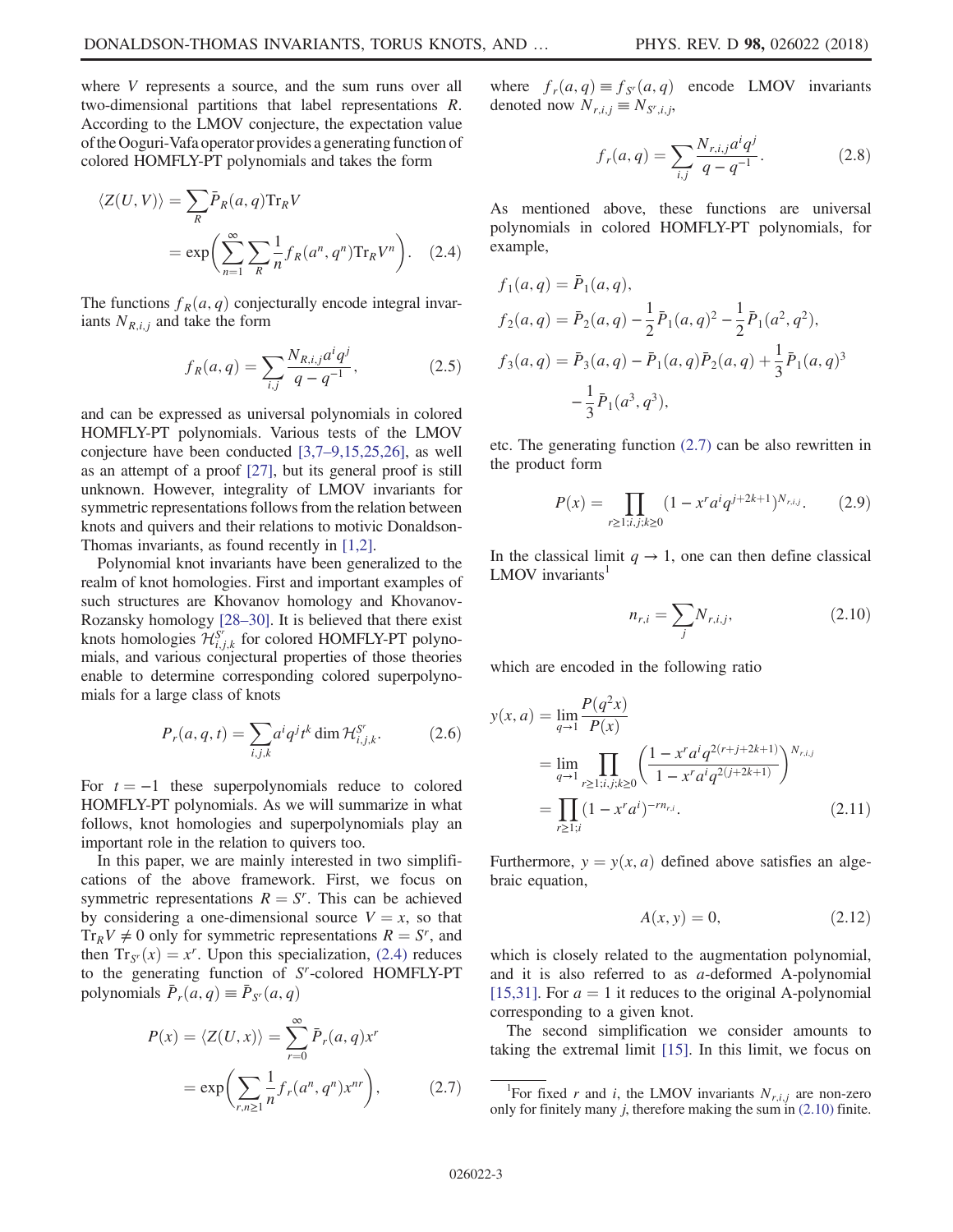coefficients of extremal (highest or lowest) powers of variable a of various knot invariants, such as colored HOMFLY-PT polynomials or superpolynomials. This limit is of particular interest for a large class of knots, whose colored HOMFLY-PT polynomials satisfy  $\overline{P}_r(a,q) =$ colored HOMFLY-PT polynomials satisfy  $\bar{P}_r(a,q) = \sum_{i=r,c}^{r.c_+} a^i p_{r,i}(q)$ , for some fixed integers  $c_{\pm}$  and for  $\int_{i=r_{c_-}}^{r_{c_+}} a^i p_{r,i}(q)$ , for some fixed integers  $c_{\pm}$  and for every natural number r, with  $p_{r,r,c_{\pm}}(q) \neq 0$ . In this case,<br>instead of the full colored HOMEI V PT polynomial instead of the full colored HOMFLY-PT polynomial  $P_r(a, q)$ , we consider extremal polynomials, which depend then on a single variable  $q$  and are denoted, respectively,  $P^{\pm}_{r}(q) \equiv p_{r,rc_{\pm}}(q)$ . We also introduce corresponding<br>extremal LMOV inverients  $N = N$  encoded extremal LMOV invariants  $N_{r,j} \equiv N_{r,r,c_{\pm},j}$  encoded in extremal functions  $f^{\pm}_{\tau}(q)$ , as well as associated classical<br>extremal LMOV invariants  $n^{\pm}$ extremal LMOV invariants  $n_r^{\pm}$ 

$$
f_r^{\pm}(q) = \sum_j \frac{N_{r,r,c_{\pm},j}q^j}{q - q^{-1}}, \qquad n_r^{\pm} = n_{r,r,c_{\pm}} = \sum_j N_{r,r,c_{\pm},j}.
$$
\n(2.13)

<span id="page-3-3"></span>Extremal invariants  $n_r^{\pm}$  satisfy improved integrality [\[15\]](#page-26-4), i.e. they are divisible by  $r$ —this is an unexpected property, more general than M-theory integrality predictions. Furthermore, the generating series [\(2.7\)](#page-2-1) in the extremal limit takes the form

$$
P^{\pm}(x) = \sum_{r=0}^{\infty} P_r^{\pm}(q)x^r = \prod_{r \ge 1; j; k \ge 0} (1 - x^r q^{j + 2k + 1})^{N_{r, r c_{\pm}, j}},
$$
\n(2.14)

<span id="page-3-0"></span>while the ratio  $(2.11)$  reduces to

$$
y(x) = \lim_{q \to 1} \frac{P^{\pm}(q^2 x)}{P^{\pm}(x)}
$$
  
= 
$$
\lim_{q \to 1} \prod_{r \ge 1; j; k \ge 0} \left( \frac{1 - x^r q^{(2r + j + 2k + 1)}}{1 - x^r q^{2(j + 2k + 1)}} \right)^{N_{r, r \in \pm j}}
$$
  
= 
$$
\prod_{r \ge 1} (1 - x^r)^{-rn_r^{\pm}}.
$$
 (2.15)

<span id="page-3-6"></span>If it is clear from the context which extremal invariants (minimal or maximal) we consider, we ignore the superscript  $\pm$  and simply write  $n_r \equiv n_r^{\pm}$ . Extremal invariants  $n_r$ <br>can be extracted from the logarithmic derivative of  $y(r)$ can be extracted from the logarithmic derivative of  $y(x)$ . Indeed, if we denote

<span id="page-3-5"></span>
$$
x\frac{d}{dx}\log y(x) = x\frac{y'(x)}{y(x)} = \sum_{k=0}^{\infty} a_k x^k, \qquad (2.16)
$$

$$
n_r = \frac{1}{r^2} \sum_{d|r} \mu(d) a_{\frac{r}{d}},
$$
\n(2.17)

where  $\mu(d)$  is the Möbius function. Note that integrality of  $n_r$ implies that  $\sum_{d|r} \mu(d) a_{\frac{r}{d}}$  is divisible by  $r^2$ , which is a nontrivial statement in number theory. Moreover, the function [\(2.15\)](#page-3-0) satisfies the extremal A-polynomial equation,

$$
A^{\pm}(x, y) = 0, \t(2.18)
$$

whose coefficients are simply integer numbers (independent of a), and which can be found by appropriate rescaling of [\(2.12\).](#page-2-4) Extremal A-polynomials have a number of interesting properties presented in [\[15\],](#page-26-4) and in particular general formulas for extremal invariants  $n_r$  can be deduced from the form of  $A^{\pm}(x, y)$ . Extremal A-polynomials also play a<br>prominent role in this paper prominent role in this paper.

#### B. Knots-quivers correspondence

<span id="page-3-4"></span>The correspondence between knots and quivers has been formulated in [\[1,2\]](#page-26-0). It states that to a given knot one can associate a symmetric quiver, in such a way, that various types of knot invariants are encoded in this corresponding quiver and in the moduli space of its representations. As an example, a quiver associated to trefoil knot is shown in Fig. [1](#page-3-1). Moduli spaces of quiver representations are characterized by various invariants, in particular numerical and motivic Donaldson-Thomas invariants [\[11](#page-26-3)–13]. In general, such invariants are hard to compute; however, they can be identified for some classes of quivers, in particular for symmetric quivers. Amusingly, these are symmetric quivers which play role in the knots-quivers correspondence. The knots-quivers correspondence was proven for all knots up to 6 crossings, infinite families of twist and torus knots, and some other examples in [\[1,2\],](#page-26-0) and for all rational knots in [\[6\]](#page-26-10).

<span id="page-3-2"></span>Consider a symmetric quiver with  $m$  vertices. The structure of this quiver can be encoded in a symmetric square matrix  $C \in \mathbb{Z}^{m \times m}$  with integer entries  $C_{i,j}$ , which denote the number of arrows from vertex  $i$  to vertex  $j$ . The motivic generating series associated to this quiver is defined as

<span id="page-3-1"></span>

FIG. 1. Trefoil knot and the corresponding quiver.

then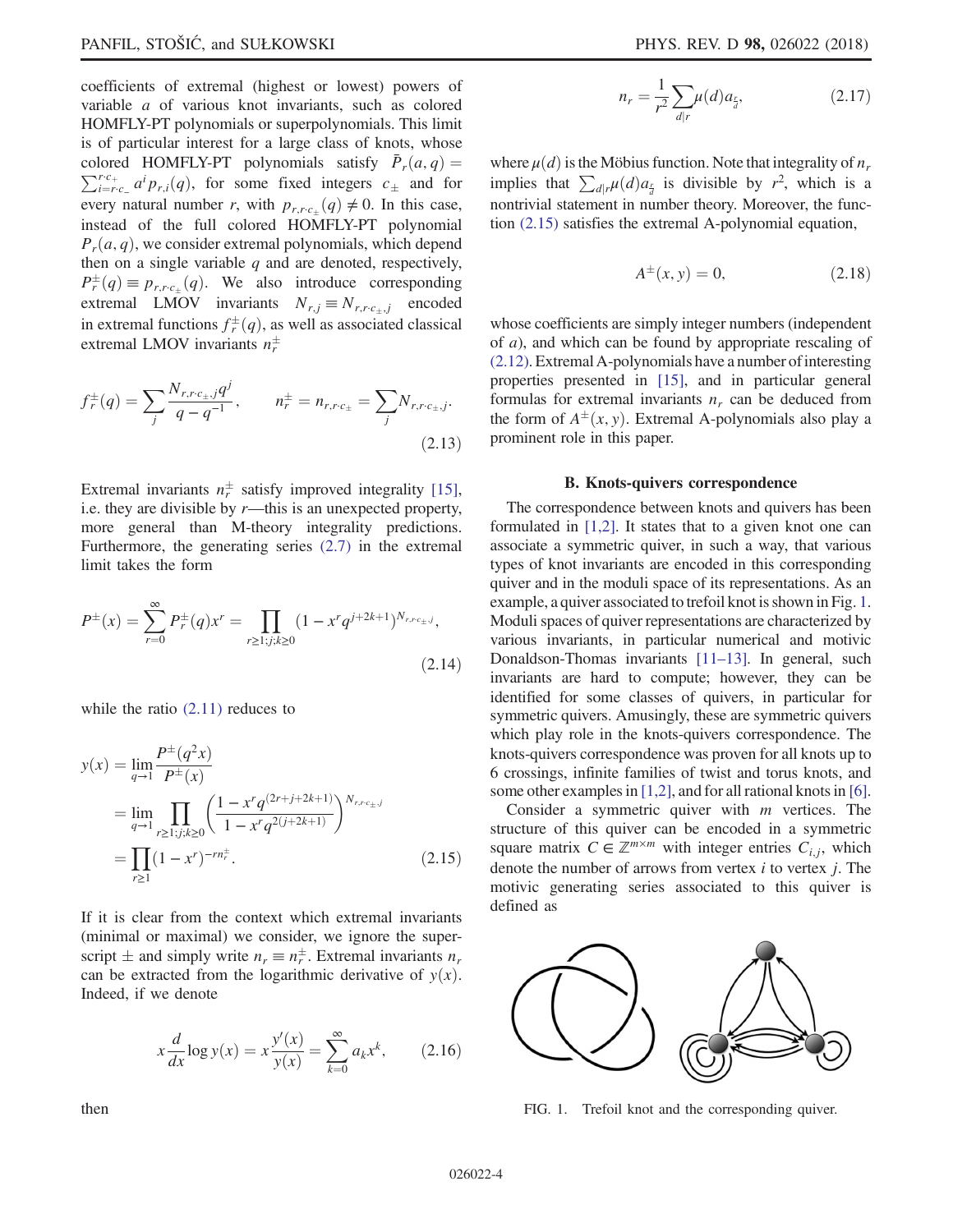$$
P_C(x_1, ..., x_m) = \sum_{d_1, ..., d_m} \frac{(-q)^{\sum_{i,j=1}^m C_{i,j}d_i d_j}}{(q^2; q^2)_{d_1} \dots (q^2; q^2)_{d_m}} x_1^{d_1} \dots x_m^{d_m}.
$$
\n(2.19)

Motivic Donaldson-Thomas invariants  $\Omega_{d_1,...,d_m;j}$  of a symmetric quiver  $Q$  can be interpreted as the intersection Betti numbers of the moduli space of all semisimple representations of  $Q$ , or as the Chow-Betti numbers of the moduli space of all simple representations [\[32,33\]](#page-27-5), and they are encoded in the following product decomposition of the above series

$$
P_C(x_1, ..., x_m) = \prod_{(d_1, ..., d_m) \neq 0} \prod_{j \in \mathbb{Z}} \prod_{k \geq 0}
$$
  
 
$$
\times (1 - (x_1^{d_1} ... x_m^{d_m}) q^{j+2k+1})^{(-1)^{j+1} \Omega_{d_1, ..., d_m; j}}.
$$
(2.20)

It is conjectured in [\[11\]](#page-26-3) and proven in [\[14\]](#page-26-11) that  $\Omega_{d_1,...,d_m;j}$ are positive integers.

One important manifestation of the knots-quivers correspondence is the statement, that generating functions of colored HOMFLY-PT polynomials  $(2.7)$  of a knot K can be written in the form of the motivic generating function  $(2.19)$  with some specific choice of a matrix C, and upon the identification,

$$
x_i = x a^{a_i} q^{l_i} (-1)^{t_i + C_{i,i}}, \tag{2.21}
$$

<span id="page-4-0"></span>where  $l_i = q_i - t_i$ , and  $a_i, q_i$  and  $t_i$  are  $(a, q, t)$ –degrees of generators of the uncolored, reduced HOMFLY-PT homology of  $K$ . Therefore, it follows from the knots-quivers correspondence that the generating function of colored HOMFLY-PT polynomials can be written in the form

<span id="page-4-1"></span>
$$
P(x) = \sum_{r=0}^{\infty} \bar{P}_r(a, q) x^r
$$
  
= 
$$
\sum_{d_1,...,d_m \ge 0} x^{d_1 + \dots + d_m} q^{\sum_{i,j} C_{i,j} d_i d_j} \frac{\prod_{i=1}^m q^{l_i d_i} a^{a_i d_i} (-1)^{t_i d_i}}{\prod_{i=1}^m (q^2; q^2)_{d_i}}.
$$
(2.22)

Once general expressions for colored polynomials are known, after rewriting them in the above form, the matrix C—and, thus, the corresponding quiver—can be identified. Moreover, the structure of the above formula is so constraining, that such a quiver can be identified even if only several colored polynomials are known. Note that it follows that all colored HOMFLY-PT polynomials for a given knot are encoded in a finite number of parameters: the matrix C and parameters  $a_i$ ,  $q_i$ , and  $t_i$ , which is a very strong prediction. Also recall, that from the quiver viewpoint a change of framing by  $f$  simply amounts to adding  $f$ to each element of the matrix C,

$$
C \mapsto C + \begin{bmatrix} f & f & \cdots \\ f & f & \cdots \\ \vdots & \vdots & \ddots \end{bmatrix} . \tag{2.23}
$$

It is also immediate to write down the generating series of extremal invariants [\(2.14\)](#page-3-3) in the quiver form [\[2\]](#page-26-12). It amounts to restricting a quiver to a subquiver, keeping only those vertices which are relevant in a given extremal limit. For such a smaller quiver  $C$ , with smaller number of vertices  $m$ , the change of variables  $(2.21)$  simply does not involve  $a$ dependence,

$$
x_i = xq^{l_i}(-1)^{t_i + C_{i,i}}, \tag{2.24}
$$

<span id="page-4-4"></span>and, analogously to [\(2.22\)](#page-4-1), in the extremal limit, we get

$$
P^{\pm}(x) = \sum_{r=0}^{\infty} P_r^{\pm}(q)x^r
$$
  
= 
$$
\sum_{d_1,...,d_m \ge 0} x^{d_1 + \dots + d_m} q^{\sum_{i,j} C_{i,j} d_i d_j} \frac{\prod_{i=1}^m q^{l_i d_i} (-1)^{t_i d_i}}{\prod_{i=1}^m (q^2; q^2)_{d_i}}.
$$
(2.25)

Furthermore, recall that in order to define classical LMOV invariants we considered the ratio of generating functions of colored HOMFLY-PT polynomials [\(2.11\)](#page-2-3), or [\(2.15\)](#page-3-0) in the extremal case. An analogous, albeit more general, ratio can be considered for quiver generating functions

<span id="page-4-3"></span>
$$
\frac{P_C(q^2x_1, ..., q^2x_m)}{P_C(x_1, ..., x_m)} = \sum_{l_1, ..., l_m} b_{l_1, ..., l_m}(q) x_1^{l_1} ... x_m^{l_m}.
$$
 (2.26)

<span id="page-4-2"></span>Factorization of this ratio in the classical limit  $q \to 1$  enables to define classical coefficients  $b_{l_1,...,l_m} \equiv b_{l_1,...,l_m}(1)$  and numerical Donaldson-Thomas invariants  $\Omega_{d_1,...,d_m}$ ,

$$
y(x_1, ..., x_m) = \sum_{l_1, ..., l_m} b_{l_1, ..., l_m} x_1^{l_1} ... x_m^{l_m}
$$
  
= 
$$
\prod_{(d_1, ..., d_m) \neq 0} (1 - x_1^{d_1} ... x_m^{d_m})^{\Omega_{d_1, ..., d_m}}.
$$
 (2.27)

Numerical Donaldson-Thomas invariants are combinations of their motivic counterparts

$$
\Omega_{d_1,...,d_m} = (d_1 + \dots + d_m) \sum_j (-1)^j \Omega_{d_1,...,d_m;j}.
$$
 (2.28)

<span id="page-4-5"></span>We can also consider the specialization  $x = x_1 = ... = x_m$ and introduce diagonal sums  $B_n$  of coefficients  $b_{l_1,\ldots,l_m}$ , in terms of which the generating function [\(2.27\)](#page-4-2) reduces to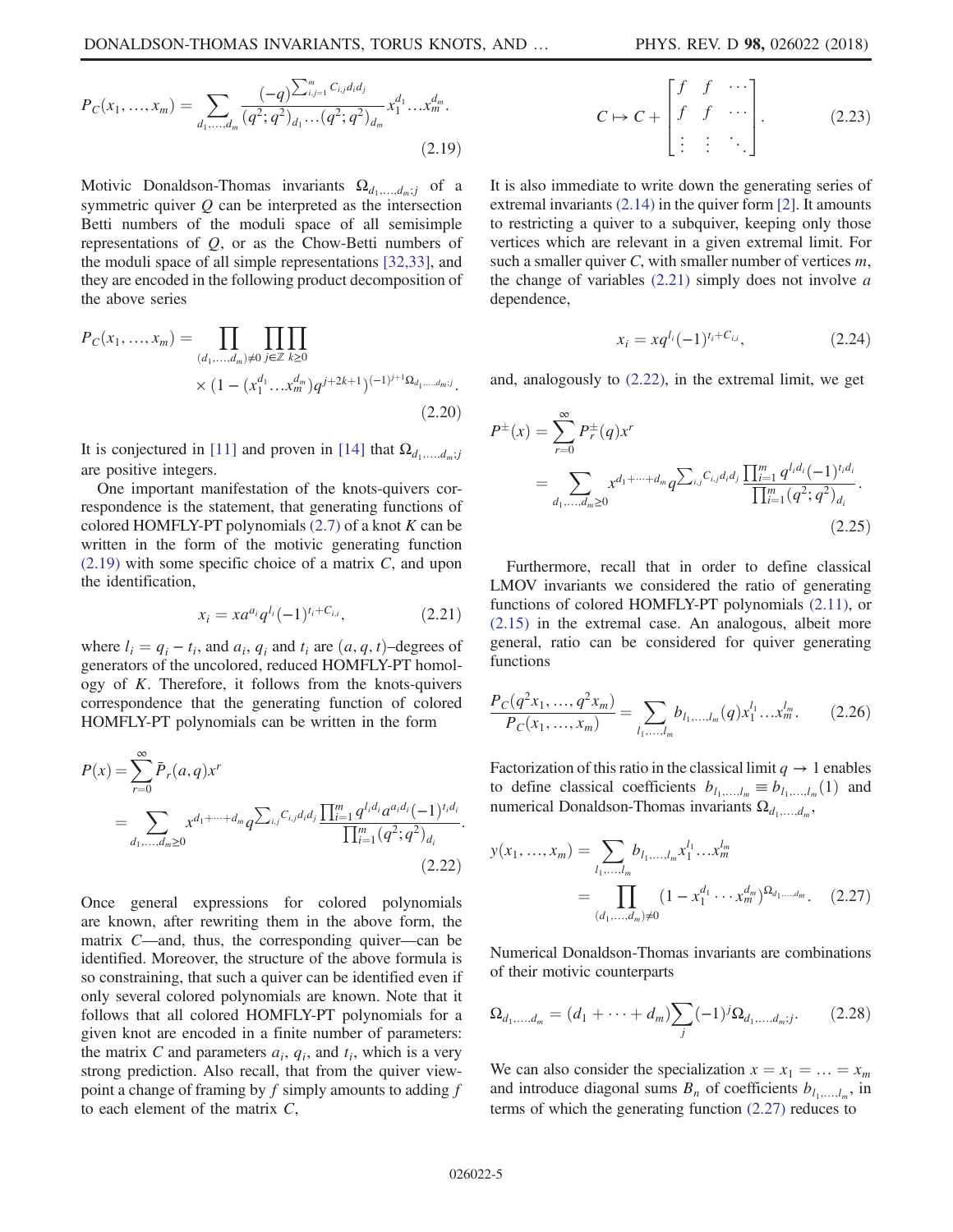$$
y(x) \equiv y(x, ..., x) = \sum_{n=0}^{\infty} B_n x^n,
$$

$$
B_n = \sum_{l_1 + \dots + l_m = n} b_{l_1, ..., l_m}.
$$
 (2.29)

<span id="page-5-2"></span>Similarly, upon this specialization [and in analogy to [\(2.15\)](#page-3-0)], we introduce diagonal DT invariants  $n_r$ ,

$$
y(x) \equiv y(x, ..., x) = \prod_{r=1}^{\infty} (1 - x^r)^{-rn_r},
$$

$$
n_r = \sum_{d_1 + \dots + d_m = r} \sum_j (-1)^j \Omega_{d_1, ..., d_m; j}.
$$
 (2.30)

We also note that, while relating quiver generating functions to generating functions of colored knot polynomials, for a knot  $K$  associated to a quiver  $C$ , it is natural to consider a modified quiver, encoded in a matrix  $\bar{C}$  defined by

$$
\bar{C}_{i,j} = \begin{cases}\n-C_{i,j} + 1 & \text{for } i = j \\
-C_{i,j} & \text{for } i \neq j\n\end{cases}
$$
\n(2.31)

Polynomials defined by the generating series of the form  $(2.22)$ ; however, with C replaced by such a modified quiver  $\bar{C}$ ,

$$
P'_{\tilde{C}}(x_1, ..., x_m) = \sum_{d_1, ..., d_m} \frac{q^{\sum_{i,j=1}^m \tilde{C}_{i,j} d_i d_j}}{(q^2; q^2)_{d_1} ... (q^2; q^2)_{d_m}} x_1^{d_1} ... x_m^{d_m}
$$
\n(2.32)

are colored HOMFLY-PT polynomials of a knot  $K$ , which is the mirror image of the original knot  $K$ . In this work, we take advantage of the fact, that coefficients of the following quotient of generating series associated to  $\bar{C}$ ,

$$
\frac{P'_{\tilde{C}}(x_1, ..., x_m)}{P'_{\tilde{C}}(q^2 x_1, ..., q^2 x_m)} = \sum_{l_1, ..., l_m} \bar{b}_{l_1, ..., l_m}(q) x_1^{l_1} ... x_m^{l_m},
$$
 (2.33)

<span id="page-5-0"></span>in the classical limit satisfy

$$
b_{l_1,...,l_m} = \bar{b}_{l_1,...,l_m}.\tag{2.34}
$$

More generally, we postulate that the equality with the full  $q$ dependence also holds

$$
b_{l_1,\ldots,l_m}(q) = \bar{b}_{l_1,\ldots,l_m}(q^{-1}).
$$
 (2.35)

As the framing plays a crucial role in this work, let us clarify in which choice we are primarily interested in. The quiver matrix for the bottom row of the right-handed (i.e. with all crossings positive) trefoil (i.e.  $(2,3)$  torus) knot in framing 0 and framing  $f = -6$  takes the form, respectively,

$$
C^{(2,3)} = \begin{bmatrix} 2 & 1 \\ 1 & 0 \end{bmatrix}, \qquad C^{(2,3)}_{f=-6} = \begin{bmatrix} -4 & -5 \\ -5 & -6 \end{bmatrix}. \tag{2.36}
$$

Therefore, the quiver matrix for the top row of the mirror (left-handed) trefoil, in framing 0 and framing  $f = 6$ , reads, respectively,

$$
\bar{C}^{(2,3)} = \begin{bmatrix} -1 & -1 \\ -1 & 1 \end{bmatrix}, \qquad \bar{C}_{f=6}^{(2,3)} = \begin{bmatrix} 5 & 5 \\ 5 & 7 \end{bmatrix}. \tag{2.37}
$$

In the rest of the paper, unless otherwise stated, we consider top rows of left-handed torus knots, and denote their quiver matrices simply by  $C$  (without bar). The framing  $rs$  of the  $(r, s)$  torus knot invoked in our main Proposition 4.1 corresponds to this convention—so in the above example this is  $\bar{C}_{f=6}^{(2,3)}$  which makes contact with path counting (and<br>in the rest of the pener we skin the her on  $C$ ). In view of in the rest of the paper we skip the bar on  $C$ ). In view of [\(2.34\)](#page-5-0), the same results arise for  $C_{f=-6}^{(2,3)}$ , and in this convention the framing should be chosen as −rs. Moreover, we usually reorder entries of C in such a way, that the top left element is the largest; see [\(4.13\)](#page-12-0) and [\(4.14\).](#page-12-1)

## C. Counting of lattice paths

<span id="page-5-4"></span>We discuss now the problem of counting of lattice paths. This is one of the basic problems in combinatorics, see e.g. [\[34\]](#page-27-6). Consider a square lattice (with lattice spacing 1), and a line through the origin of a rational slope  $r/s$ , with mutually prime positive integers  $r$  and  $s$ . This line passes through integer lattice points  $(s\kappa, r\kappa)$  for all non-negative integers k. A basic question in combinatorics is how many different paths, made of elementary steps  $(1,0)$  and  $(0,1)$ , one can draw between the origin and a given point  $(sk, rk)$ , in the wedge between the horizontal axis and the  $y = \frac{r}{s}x$ <br>line. It is then natural to consider the generating series that line. It is then natural to consider the generating series that encodes the numbers of such paths for all  $k$ ,

<span id="page-5-1"></span>
$$
y_P(x) = \sum_{k=0}^{\infty} \sum_{\pi \in k\text{-paths}} x^k = \sum_{k=0}^{\infty} c_k(1) x^k, \quad (2.38)
$$

where k-paths in the second summation denotes the above-mentioned paths from  $(0,0)$  to  $(s\,k, rk)$ . It is also natural to consider a generalized counting, with each path  $\pi$ weighted by the area  $area(\pi)$  of the region between this path and the x-axis, and the corresponding  $q$ -deformed generating function

<span id="page-5-3"></span>
$$
y_{qP}(x) = \sum_{k=0}^{\infty} \sum_{\pi \in k \text{-paths}} q^{\text{area}(\pi)} x^k = \sum_{k=0}^{\infty} c_k(q) x^k.
$$
 (2.39)

An example of a lattice path under the line  $y = \frac{1}{4}x$ , between<br>points (0.0) and (8.2) is shown in Fig. 2 points  $(0,0)$  and  $(8,2)$  $(8,2)$  $(8,2)$ , is shown in Fig. 2.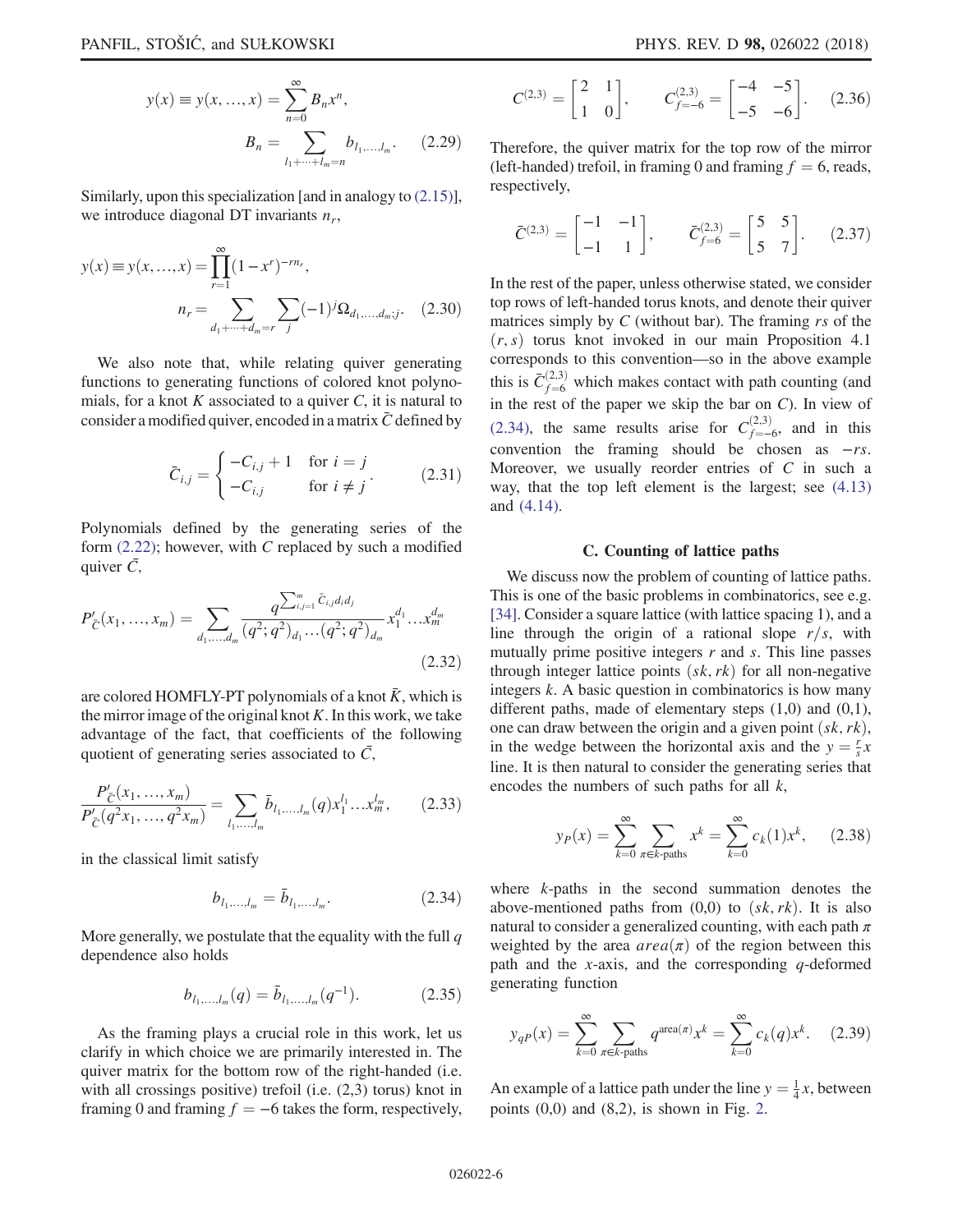<span id="page-6-0"></span>

FIG. 2. A lattice path under the line  $y = \frac{1}{4}x$ , and a shaded area between the path and the line.

The above counting is equivalent to the counting of all paths in the upper half of the square lattice, starting at the origin and ending on the  $y = 0$  line, made of elementary steps  $(1, r)$  and  $(1, -s)$ . For example, counting paths made of steps (1,0) and (0,1) under the line  $y = \frac{1}{2}x$ , is equivalent<br>to counting paths in the upper half plane made of steps (1,1) to counting paths in the upper half plane made of steps  $(1,1)$ and  $(1, -2)$ , as shown in Fig. [3](#page-6-1). Paths of this form are called excursions in [\[34\]](#page-27-6). Moreover, counting of these paths is related to the counting of all paths starting at the origin and ending on the  $y = 0$  line, made of elementary steps  $(1, r)$ and  $(1, -s)$ , and unconstrained (i.e. not constrained to the upper half of the lattice), as shown in Fig. [4](#page-6-2). Such general paths are called bridges, and we denote their generating function by  $y_B(x)$ . It can be shown that generating functions of excursions and bridges are related by  $[34]^{2}$ 

<span id="page-6-3"></span>
$$
y_B(x) = 1 + (r+s)x \frac{d}{dx} \log y_P(x) = 1 + (r+s)x \frac{y_P'(x)}{y_P(x)}.
$$
\n(2.40)

<span id="page-6-6"></span>The first explicit expression for the generating function  $y_P(x)$  in [\(2.38\)](#page-5-1) was obtained by Bizley in [\[35\]](#page-27-7) and is in fact equivalent to [\(2.40\)](#page-6-3). He proved that

$$
y_P(x) = \exp\left(\sum_{n=1}^{\infty} g_n x^n\right),\tag{2.41}
$$

<span id="page-6-5"></span>with the coefficients depending on the slope of the line  $y = \frac{r}{s}x$  and expressed through the binomial

$$
g_n = \frac{1}{(r+s)n} \binom{(r+s)n}{rn},\tag{2.42}
$$

which is clearly symmetric under the exchange of  $r$  and  $s$ . For example, the number of paths reaching the first point of coordinates  $(r, s)$  is

$$
g_1 = \frac{1}{r+s} \binom{r+s}{r}.
$$
 (2.43)

For example, for  $r = s = 1$  we obtain a classical formula for the numbers of lattice paths under the line  $y = x$ , which are given by Catalan numbers  $C_n = \frac{1}{n+1} {2n \choose n}$ ; i.e.  $\sum_{n=0}^{\infty} C_n x^n = \exp\left(\sum_{n=1}^{\infty} {2n \choose n} \frac{x^n}{2n}\right)$ . For  $r = 2$  and  $s = 3$  we find numbers of lattice paths under the line of the slope  $2/3$ 

<span id="page-6-4"></span>
$$
y_P(x) = 1 + 2x + 23x^2 + 377x^3 + 7229x^4
$$
  
+ 151491x<sup>5</sup> + 3361598x<sup>6</sup> + ... (2.44)

Note that no straightforward generalization of the Bizley formula is known for the q-deformed generating function. However, by invoking the knots-quivers correspondence, in [\(4.3\)](#page-11-0) we propose such a q-dependent generalization in terms of the quiver data.

In [\[36\],](#page-27-8) Duchon proposed an aproach to the problem of counting paths based on constructing a (noncomuttative)

<span id="page-6-1"></span>

FIG. 3. Counting of paths under the line  $y = \frac{1}{2}x$  is equivalent to counting *excursions* i.e. paths in the unner half plane, made of counting excursions, i.e. paths in the upper half plane, made of elementary steps  $(1,1)$  and  $(1,-2)$ .

<span id="page-6-2"></span>

FIG. 4. An example of a bridge (an unconstrained analog of an excursion) made of the same elementary steps as the excursion in Fig. [3](#page-6-1).

 $^2 \mathrm{It}$ <sup>2</sup>It is also common in literature to take  $y(x) = \sum_{k=0}^{\infty} \sum_{\pi \in k\text{-naths}} x^{(r+s)k}$  as a generating function of lattice paths,  $\sum_{k=0}^{\infty} \sum_{\pi \in k\text{-paths}} x^{(r+s)k}$  as a generating function of lattice paths, and in such a way the powers of  $x$  measure the number of steps (i.e. the length) of a  $k$ -path. This just reduces to the rescaling of parameter x and consequently an extra factor of  $r + s$  in [\(2.40\)](#page-6-3) compared to the formulas in e.g. [\[34\].](#page-27-6) We note that the analogues of the formula [\(2.40\)](#page-6-3) hold for more general paths and bridges, as explained in [\[34\]](#page-27-6).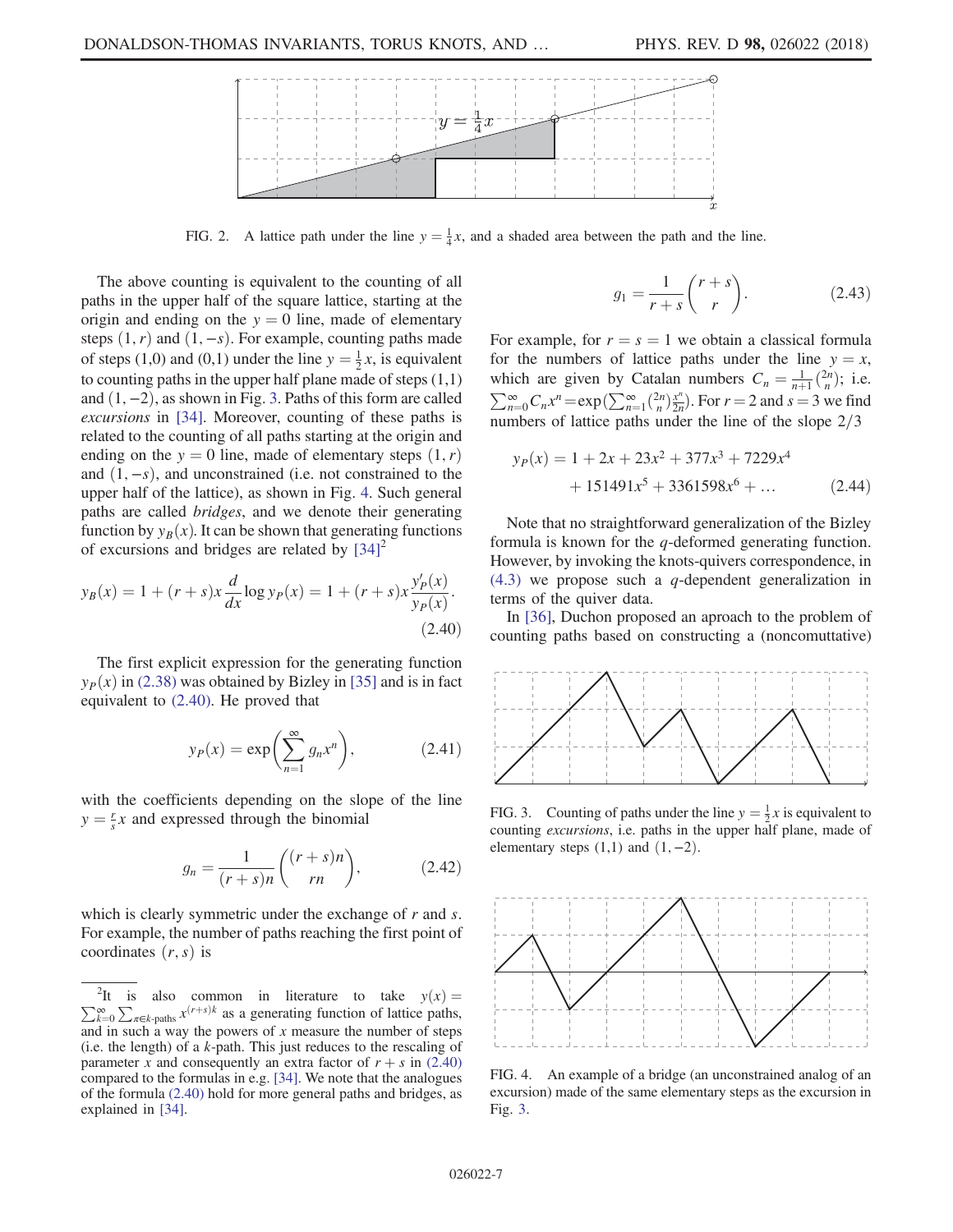grammar, such that each lattice path corresponds to exactly one word in this grammar. From this perspective, the counting of lattice paths is equivalent to counting words. In fact, Duchon's approach does not yield directly the generating function  $y_P(x)$ , but instead it gives an algebraic equation it satisfies

$$
A(x, y_P) = 0.\t(2.45)
$$

For example, for the line  $y = \frac{2}{3}x$  such an algebraic equation takes the form  $A(x, y_P) = 1 - y_P + xy_P^5 (2 - y_P + y_P^2)$ <br> $x^2y^{10}$  This equation can be solved vialding coefficient takes the form  $A(x, y_p) = 1 - y_p + xy_p (2 - y_p + y_p) + x^2 y_p^0$ . This equation can be solved, yielding coefficients in [\(2.38\)](#page-5-1). First few of them are listed explicitly in [\(2.44\)](#page-6-4) and in general, the number of such paths of length  $n$ (and for  $r = 2$ ,  $s = 3$ ) can be written as  $c_n(1) = \sum_{i} \frac{1}{5n+i+1} {5n+1 \choose n-i}$ . We present Duchon's formalism<br>in Sec IVG in more detail and then employ it to prove (and for  $r = 2$ ,  $s = 3$ ) can be written as  $c_n(1) =$ in Sec. [IV G](#page-17-0) in more detail, and then employ it to prove the equivalence of generating functions of knots and lattice paths.

We note that there exist yet another formula for the number of lattice paths  $c_n(1)$  for arbitrary r and s. In [\[34\]](#page-27-6), see also [\[37\]](#page-27-9), a unified approach to the lattice paths counting problem was proposed, and the following result was found

$$
c_n(1) = \sum_{\nu_1 + \dots + \nu_r = rn} \frac{1}{1 + \nu_1 e} \binom{(1 + \nu_1 e)/r}{\nu_1} \cdots
$$

$$
\times \frac{1}{1 + \nu_c e} \binom{(1 + \nu_c e)/r}{\nu_c} \omega^{\sum_{j=1}^r (j-1)\nu_j}, \qquad (2.46)
$$

where  $e = r + s$  and  $\omega$  is any r-th primitive root of unity. This approach applies more generally, e.g. to paths terminating at a certain height in the upper half plane in Fig. [3](#page-6-1).

Finally, let us also mention a relationship between the numbers  $g_n$  from [\(2.42\)](#page-6-5) and torus knots, which is different from the relationship that we will pursue in this paper. It was shown in [\[19\]](#page-26-8) that the dimension of the bottom row of the uncolored HOMFLY-PT homology of the  $(r, s)$  torus knot equals  $\frac{1}{r+s}$   $\binom{r+s}{r}$ . In particular, the dimension of the hottom row of the uncolored HOMEI V PT homology of bottom row of the uncolored HOMFLY-PT homology of the  $(n, n + 1)$  torus knot equals the *n*th Catalan number.

## <span id="page-7-0"></span>III. DONALDSON-THOMAS INVARIANTS OF A SYMMETRIC QUIVER

In this section, we present the first important result of this paper, namely explicit formulas for invariants of an arbitrary quiver. Such formulas are important in their own right, and to our knowledge they have not been known before. In the rest of the paper, we will relate these expressions to knot invariants on one hand and lattice paths counting on the other hand.

## <span id="page-7-4"></span>A. Explicit formulas for the classical generating series

<span id="page-7-1"></span>We provide now general expressions for coefficients  $b_{l_1,...,l_m}$  of the classical limit of the generating series [\(2.26\)](#page-4-3)

$$
y(x_1, ..., x_m) = \lim_{q \to 1} \frac{P_C(q^2 x_1, ..., q^2 x_m)}{P_C(x_1, ..., x_m)}
$$
  
= 
$$
\sum_{l_1, ..., l_m} b_{l_1, ..., l_m} x_1^{l_1} ... x_m^{l_m},
$$
 (3.1)

where  $P_C(x_1, ..., x_m)$  is the motivic generating series introduced in [\(2.19\)](#page-3-2)

$$
P_C(x_1,...,x_m) = \sum_{d_1,...,d_m} \frac{(-q)^{\sum_{i,j=1}^m C_{i,j}d_i d_j}}{(q^2;q^2)_{d_1}\cdots(q^2;q^2)_{d_m}} x_1^{d_1}\cdots x_m^{d_m},
$$

determined by a matrix  $C$  of a symmetric quiver with  $m$ vertices; i.e. C is an arbitrary symmetric  $m \times m$  matrix whose entries are non-negative integers  $C_{i,j}$ .

**Definition 3.1** Let  $k \in \{1, ..., m\}$ . For a set<sup>3</sup> of k pairs  $(i_u, j_u)$ ,  $u = 1, \ldots, k$ , where  $1 \le i_u, j_u \le m$ , we say that it is admissible, if it satisfies the following two conditions:

- (1) there are no two equal among  $j_1, ..., j_k$
- (2) there is no cycle of any length: for any  $l, 1 \le l \le k$ , there is no subset of l pairs  $(i_{u_{\ell}}, j_{u_{\ell}}), \ell = 1, ..., l$ , such that  $j_{u_{\ell}} = i_{u_{\ell+1}}, \ell = 1, ..., l - 1$ , and  $j_{u_l} = i_{u_1}$ .

<span id="page-7-3"></span>**Proposition 3.2** Coefficients  $b_{l_1,...,l_m}$  in [\(3.1\)](#page-7-1) take form

$$
b_{l_1,...,l_m} = (-1)^{\sum_{i=1}^m (C_{i,i}+1)l_i} A(l_1,...,l_m)
$$

$$
\times \prod_{j=1}^m \frac{1}{1+\sum_{i=1}^m C_{i,j}l_i} \binom{1+\sum_{i=1}^m C_{i,j}l_i}{l_j} \quad (3.2)
$$

<span id="page-7-2"></span>where

$$
A(l_1, ..., l_m) = 1 + \sum_{k=1}^{m-1} \sum_{\text{admissible } \Sigma_k} \prod_{(i_u, j_u) \in \Sigma_k} C_{i_u, j_u} l_{i_u}.
$$
 (3.3)

Here, in the second sum, we are summing over all admissible subsets of length k–one such subset we denote  $\Sigma_k$ . Note that  $A(l_1, ..., l_m)$  is a polynomial in variables  $l_i$ , of degree  $m - 1$ , whose coefficients depend only on the offdiagonal entries of C.

This proposition can be proven by induction, generalizing the results that we found for the matrix  $C$  of size  $m = 2$  or  $m = 3$ . To this end, it is useful to take advantage of an alternative definition of  $A(l_1, ..., l_m)$ , which is not as explicit as  $(3.3)$ , but rather involves an induction on m. Namely, for a given matrix  $C = [C_{i,j}]_{i,j=1}^m$ , we shall define a cortain polynomial in m variables  $P_{i}(C)(x - x_{i})$ certain polynomial in *m* variables,  $P_m(C)(x_1, ..., x_m)$ , whose coefficients are sums and multiples of the entries of C, with specific properties. In order to state those properties, we define first an action of the permutation group  $S_m$  on  $m \times m$  matrices, and on the polynomials of the

 $3$ Just to emphasize that here we really mean (an unordered) set, e.g. sets of two pairs  $\{(1,2),(1,3)\}\$  and  $\{(1,3),(1,2)\}\$  are considered the same.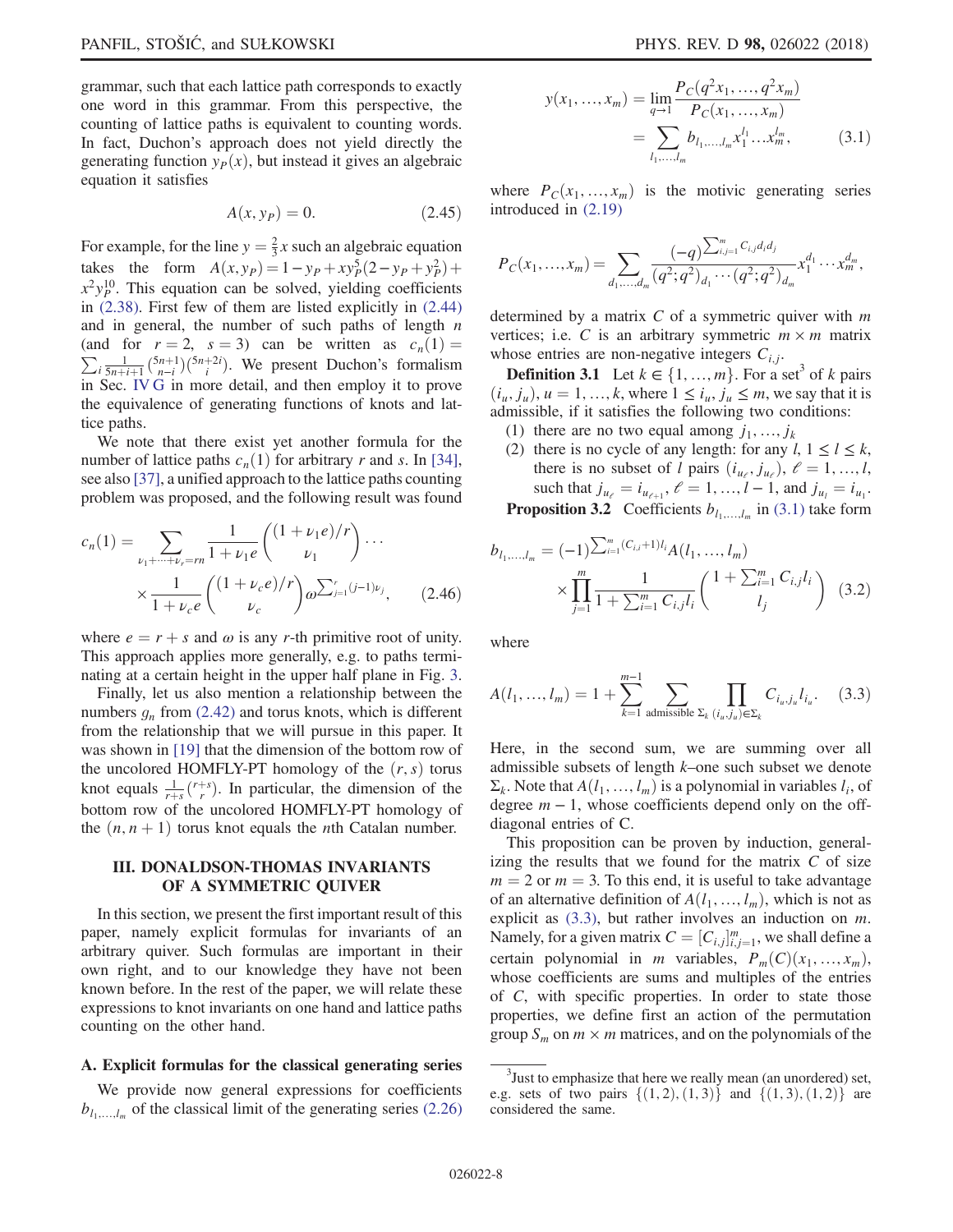form  $p(C)(x_1, ..., x_m)$ , whose coefficients are functions of the entries of C. For a permutation  $\sigma \in S_m$ , we define its action on  $m \times m$  matrices as follows,

$$
[\sigma \circ C]_{i,j} := C_{\sigma_i, \sigma_j},
$$
  

$$
i, j = 1, ..., m,
$$
 (3.4)

and on polynomials  $p(C)(x_1, ..., x_m)$  by

$$
\sigma \circ p(C)(x_1, \dots, x_m) := p(\sigma \circ C)(x_{\sigma_1}, \dots, x_{\sigma_m}). \tag{3.5}
$$

The first property that we require on  $P_m$ 's is that they are invariant under the action of  $S_m$ ,

(A1) 
$$
\sigma \circ P_m(C)(x_1, ..., x_m) = P_m(C)(x_1, ..., x_m),
$$

$$
\forall \sigma \in S_m,
$$
(3.6)

and the second property is an inductive one

(A2) 
$$
P_m(C)(x_1, ..., x_{m-1}, 0)
$$
  
=  $P_{m-1}(C')(x_1, ..., x_{m-1}) \cdot \left(1 + \sum_{i=1}^{m-1} C_{i,m} x_i\right),$  (3.7)

where  $C'$  denotes the submatrix of  $C$  formed by its first  $m - 1$  rows and columns. These two properties, together with the initial condition,

$$
(A0) \quad P_1(C)(x) = 1,\tag{3.8}
$$

uniquely determine  $P_m(C)(x_1, ..., x_m)$ . Then, for a given  $m \times m$  matrix C, the alternative description of  $A(l_1, ..., l_m)$ from [\(3.3\)](#page-7-2) simply reads

$$
A(l_1, ..., l_m) = P_m(C)(l_1, ..., l_m).
$$
 (3.9)

#### 1. Examples for small m

It is useful to present explicit expressions for  $b_{l_1,\ldots,l_m}$  for several small values of m. First, for  $m = 1$ , we consider a

\n A quiver that consists of a single vertex and 
$$
f \in \mathbb{Z}_{\geq 0}
$$
 loops, \n whose structure is encoded in the matrix,\n

$$
C = [f]. \tag{3.10}
$$

<span id="page-8-1"></span>In this case, the coefficients  $b_i(1)$  in [\(3.2\)](#page-7-3) are given by

$$
b_i = \frac{(-1)^{(f+1)i}}{fi+1} \binom{fi+1}{i}.
$$
 (3.11)

<span id="page-8-3"></span>Now, consider a quiver with  $m = 2$  vertices, determined by an arbitrary  $2 \times 2$  symmetric matrix,

$$
C = \begin{bmatrix} \alpha & \beta \\ \beta & \gamma \end{bmatrix}, \tag{3.12}
$$

<span id="page-8-2"></span>where  $\alpha$ ,  $\beta$  and  $\gamma$  are arbitrary non-negative integers. In this case, coefficients  $b_{i,j}(1)$  in [\(3.2\)](#page-7-3) are given by

$$
b_{i,j} = (-1)^{(\alpha+1)i+(\gamma+1)j} \frac{\beta i + \beta j + 1}{(\alpha i + \beta j + 1)(\beta i + \gamma j + 1)}
$$

$$
\times \begin{pmatrix} \alpha i + \beta j + 1 \\ i \end{pmatrix} \begin{pmatrix} \beta i + \gamma j + 1 \\ j \end{pmatrix} . \tag{3.13}
$$

Furthermore, consider a quiver with  $m = 3$  vertices, determined by an arbitrary  $3 \times 3$  symmetric matrix,

$$
C = \begin{bmatrix} \alpha & \beta & \delta \\ \beta & \gamma & \epsilon \\ \delta & \epsilon & \phi \end{bmatrix}, \qquad (3.14)
$$

where  $\alpha$ ,  $\beta$ ,  $\gamma$ ,  $\delta$ ,  $\epsilon$ , and  $\phi$  are arbitrary non-negative integers. In this case, coefficients  $b_{i,j,k}(1)$  in [\(3.2\)](#page-7-3) are given by

$$
b_{i,j,k} = (-1)^{(\alpha+1)i+(\gamma+1)j+(\phi+1)k} A_{i,j,k} \binom{\alpha i + \beta j + \delta k + 1}{i}
$$

$$
\times \binom{\beta i + \gamma j + \epsilon k + 1}{j} \binom{\delta i + \epsilon j + \phi k + 1}{k},
$$
(3.15)

where

$$
A_{i,j,k} = \frac{1}{(\alpha i + \beta j + \delta k + 1)(\beta i + \gamma j + \epsilon k + 1)(\delta i + \epsilon j + \phi k + 1)} \times (1 + (\beta + \delta)i + (\beta + \epsilon)j + (\delta + \epsilon)k + \beta \delta i^2
$$
  
+  $\beta \epsilon j^2 + \delta \epsilon k^2 + \beta(\delta + \epsilon)ij + \delta(\beta + \epsilon)ik + \epsilon(\beta + \delta)jk$ . (3.16)

### B. Explicit formulas for Donaldson-Thomas invariants

<span id="page-8-0"></span>We now determine explicitly numerical Donaldson-Thomas invariants  $\Omega_{d_1,...,d_m}$  of an arbitrary symmetric quiver. Recall that they are defined by the factorization in [\(2.27\):](#page-4-2)

$$
y(x_1,...,x_m) = \lim_{q \to 1} \frac{P_C(q^2 x_1,...,q^2 x_m)}{P_C(x_1,...,x_m)} = \sum_{l_1,...,l_m} b_{l_1,...,l_m} x_1^{l_1}...x_m^{l_m}
$$

$$
= \prod_{(d_1,...,d_m) \neq 0} (1 - x_1^{d_1} \cdots x_m^{d_m})^{\Omega_{d_1,...,d_m}}.
$$
(3.17)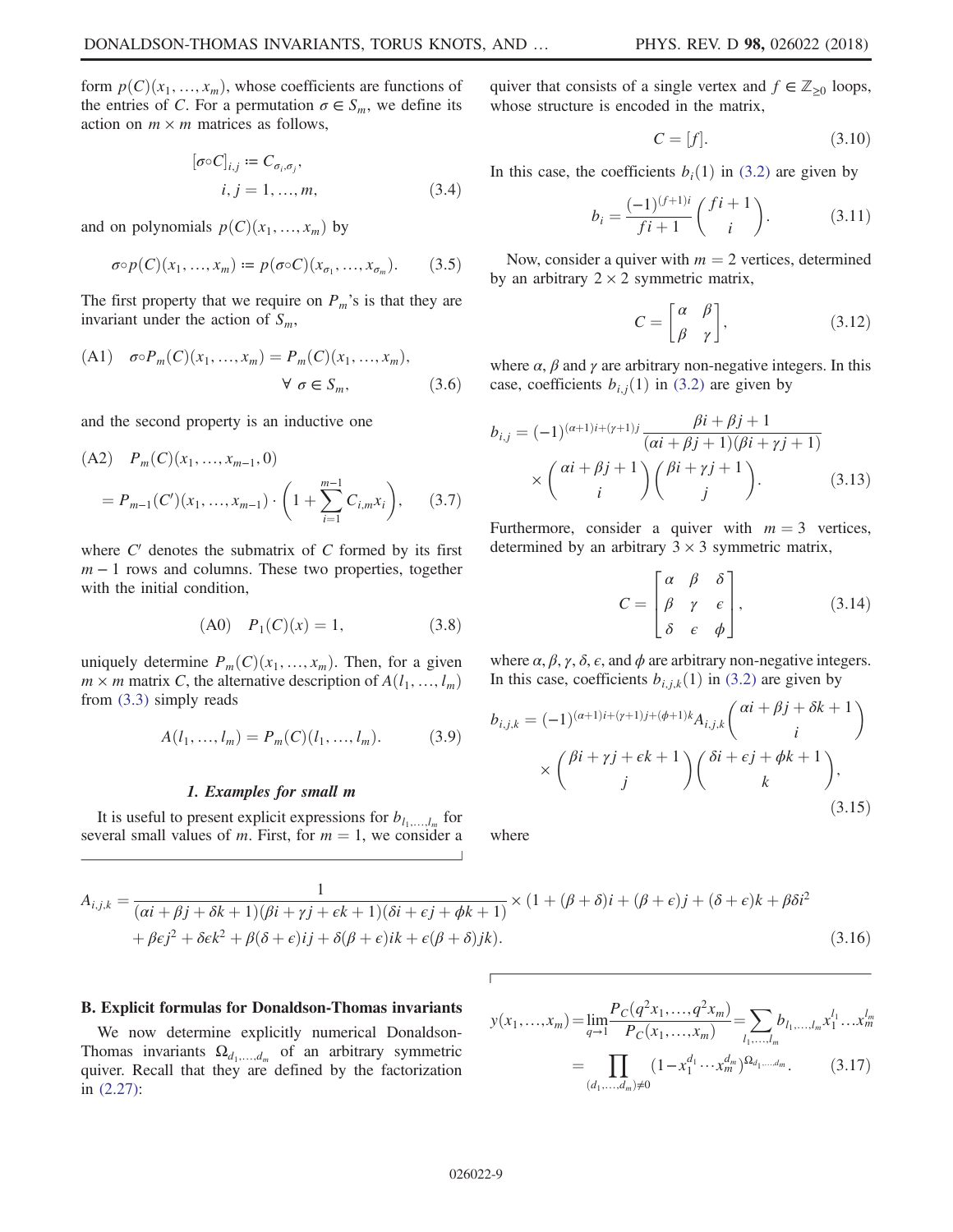Donaldson-Thomas invariants  $\Omega_{d_1,...,d_m}$  can be easily extracted from the logarithmic derivative of the function  $y(x_1, ..., x_m)$ . Therefore, the crucial task is to determine the logarithm of  $y(x_1, ..., x_m)$ . We find that it is given by an expression closely related to  $b_{l_1,...,l_m}$  in [\(3.2\).](#page-7-3)

<span id="page-9-1"></span>**Proposition 3.3** The logarithm of  $y(x_1, ..., x_m)$  in [\(3.17\)](#page-8-0) takes the form

$$
\log y(x_1, ..., x_m) = \sum_{\substack{l_1, ..., l_m \ge 0 \\ l_1 + \cdots + l_m > 0}} (-1)^{\sum_{i=1}^m (C_{i,i} + 1)l_i} A_{\max}(l_1, ..., l_m)
$$
\n
$$
\times \prod_{j=1}^m \frac{1}{\sum_{i=1}^m C_{i,j}l_i} \left( \frac{\sum_{i=1}^m C_{i,j}l_i}{l_j} \right) x_1^{l_1} \dots x_m^{l_m},\tag{3.18}
$$

<span id="page-9-0"></span>where

$$
A_{\max}(l_1, ..., l_m) = \sum_{\text{admissible } \Sigma_{m-1}} \prod_{(i_u, j_u) \in \Sigma_{m-1}} C_{i_u, j_u} l_{i_u}. \tag{3.19}
$$

Here, in [\(3.19\)](#page-9-0), we sum over all admissible subsets  $\Sigma_{m-1}$ of length  $m - 1$ , which is in fact the maximal possible length of an admissible set. In other words, the factor  $A_{\text{max}}(l_1, ..., l_m)$  is the homogeneous part, of the top-degree, of the polynomial  $A(l_1, ..., l_m)$  in [\(3.3\)](#page-7-2).

Again, we have an alternative, inductive definition for  $A_{\text{max}}$ . As in Sec. [III A](#page-7-4), for an  $m \times m$  matrix C we define polynomials  $P_m^{\max}(C)(x_1, ..., x_m)$  in m variables with coef-<br>ficients being sums and products of  $C_{\infty}$ 's. The action of the ficients being sums and products of  $C_{i,j}$ 's. The action of the permutation  $\sigma \in S_m$  on matrices C and polynomials  $P_m^{\max}$  is defined in the same way as in Sec. [III A.](#page-7-4) Then we require:

$$
\frac{\max}{1}(x) = 1,\tag{3.20}
$$

$$
(A1') \quad \sigma \circ P_m^{\max}(C)(x_1, ..., x_m) = P_m^{\max}(C)(x_1, ..., x_m), \quad \forall \sigma \in S_m,
$$
\n(3.21)

(A2') 
$$
P_m^{\max}(C)(x_1, ..., x_{m-1}, 0) = P_{m-1}^{\max}(C')(x_1, ..., x_{m-1}) \sum_{i=1}^{m-1} C_{i,m} x_i,
$$
 (3.22)

where  $C'$  is obtained from  $C$  by erasing its last row and column. These three axioms uniquely determine  $P_m^{\text{max}}(C)(x_1, ..., x_m)$ . Then we have an alternative description for  $A$ for  $A_{\text{max}}(l_1, ..., l_m)$ 

$$
A_{\max}(l_1, ..., l_m) = P_m^{\max}(C)(l_1, ..., l_m). \tag{3.23}
$$

 $(A0')$   $P_1^{\max}(x) = 1$ ,

The above proposition can be proven by induction on  $m$ .

### 1. Examples for small m

<span id="page-9-4"></span>It is again instructive to present explicitly examples for some values of m. Consider first the simplest case of  $m = 1$ , i.e. a quiver with a single vertex and f loops, so that

$$
C=[f].
$$

<span id="page-9-3"></span>Then the formula [\(3.18\)](#page-9-1) reduces to

$$
(\log y)(x) = \sum_{n>0} \frac{(-1)^{(f+1)n}}{fn} {fn \choose n} x^n. \tag{3.24}
$$

For  $m = 2$ , in the case of quivers with two vertices defined by  $2 \times 2$  symmetric matrices

$$
C = \begin{bmatrix} \alpha & \beta \\ \beta & \gamma \end{bmatrix}, \tag{3.25}
$$

where  $\alpha$ ,  $\beta$  and  $\gamma$  are arbitrary non-negative integers, the formula [\(3.18\)](#page-9-1) becomes

$$
\log y(x_1, x_2) = \sum_{\substack{i,j \ge 0 \\ i+j>0}} (-1)^{(a+1)i+(y+1)j} \frac{\beta i + \beta j}{(ai+\beta j)(\beta i + \gamma j)} \binom{ai+\beta j}{i} \binom{\beta i + \gamma j}{j} x_1^i x_2^j.
$$
(3.26)

It follows that Donaldson-Thomas invariants take form

$$
\Omega_{r,s} = \frac{1}{(r+s)^2} \sum_{d|\gcd(r,s)} (-1)^{(a+1)r/d+(r+1)s/d} \mu(d) \frac{(r/d+s/d)(\beta r/d + \beta s/d)}{(ar/d + \beta s/d)(\beta r/d + \gamma s/d)} \binom{ar/d + \beta s/d}{r/d} \binom{\beta r/d + \gamma s/d}{s/d}
$$
\n
$$
= \frac{\beta}{(\alpha r + \beta s)(\beta r + \gamma s)} \sum_{d|\gcd(r,s)} (-1)^{(\alpha+1)r/d+(\gamma+1)s/d} \mu(d) \binom{ar/d + \beta s/d}{r/d} \binom{\beta r/d + \gamma s/d}{s/d}, \tag{3.27}
$$

<span id="page-9-2"></span>for all  $(r, s) \in \mathbb{N}^2 \setminus \{(0, 0)\}\.$  Integrality of these invariants implies that  $(\alpha r + \beta s)(\beta r + \gamma s)$  in the denominator above divides the rest of the expression, which is a nontrivial number theoretic prediction. Furthermore, specializing to diagonal invariants [\(2.30\)](#page-5-2), we find that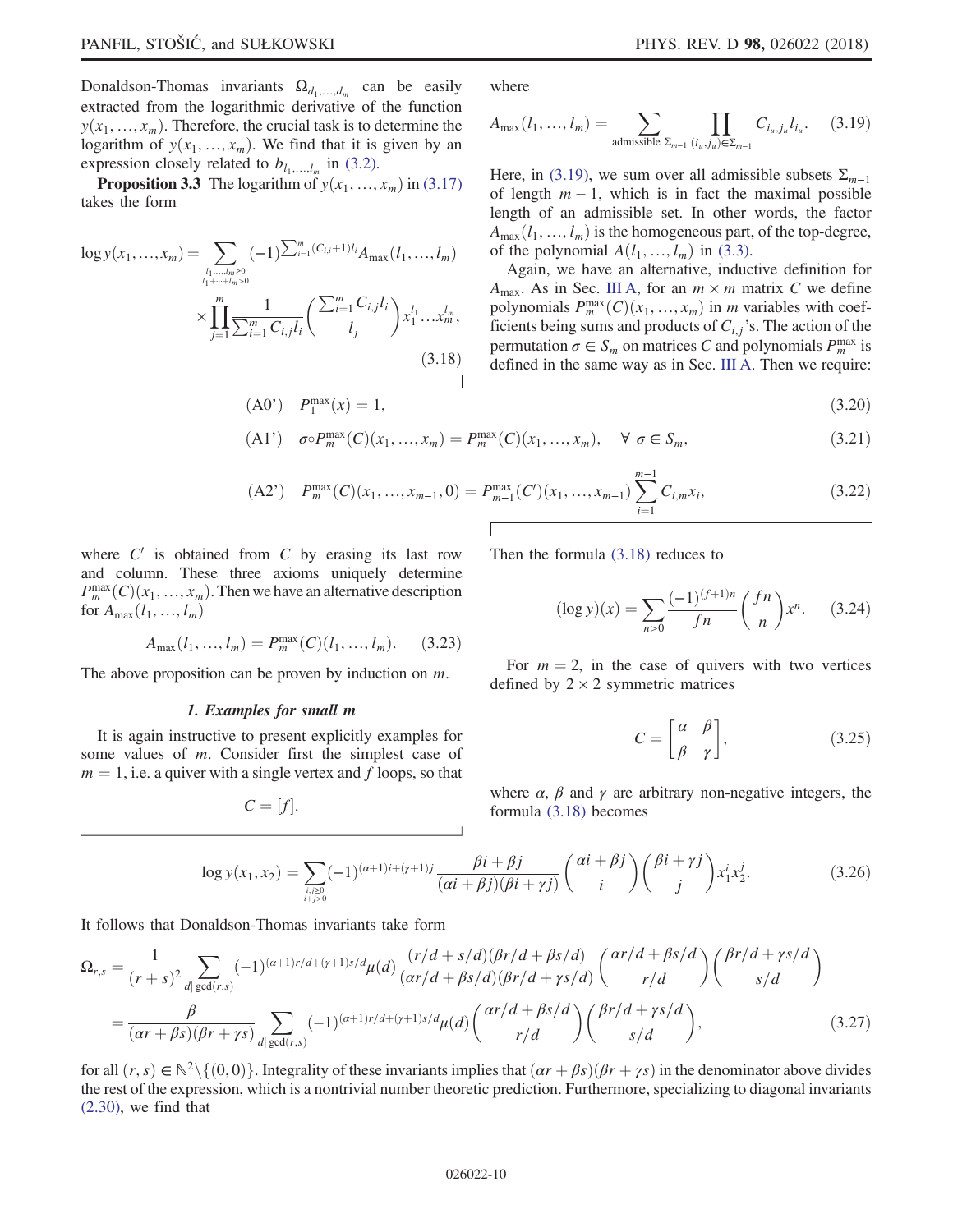$$
n_r = \frac{1}{r^2} \sum_{d|r} \mu\left(\frac{r}{d}\right) \sum_{i+j=d} (-1)^{(a+1)i+(r+1)j} \frac{(i+j)(\beta i+\beta j)}{(ai+\beta j)(\beta i+\gamma j)} \binom{ai+\beta j}{i} \binom{\beta i+\gamma j}{j} \in \mathbb{N},\tag{3.28}
$$

for all  $r \in \mathbb{N}$ , i.e.  $r^2$  divides the rest of the above expression, which is also an interesting divisibility property. For  $m = 3$  and an arbitrary  $3 \times 3$  symmetric matrix,

$$
C = \begin{bmatrix} \alpha & \beta & \delta \\ \beta & \gamma & \epsilon \\ \delta & \epsilon & \phi \end{bmatrix},
$$
 (3.29)

where  $\alpha$ ,  $\beta$ ,  $\gamma$ ,  $\delta$ ,  $\epsilon$ , and  $\phi$  are arbitrary non-negative integers, the formula [\(3.18\)](#page-9-1) reduces to

$$
\log y(x_1, x_2, x_3) = \sum_{i,j,k \ge 0 \atop i+j+k>0} (-1)^{(\alpha+1)i+(\gamma+1)j+(\phi+1)k} A_{i,j,k}^{\max} {\alpha i + \beta j + \delta k \choose i} {\beta i + \gamma j + \epsilon k \choose j} {\delta i + \epsilon j + \phi k \choose k} x_1^i x_2^j x_3^k, \quad (3.30)
$$

where

$$
A_{i,j,k}^{\max} = \frac{\beta \delta i^2 + \beta(\delta + \epsilon)ij + \beta \epsilon j^2 + \delta(\beta + \epsilon)ik + \epsilon(\beta + \delta)jk + \delta \epsilon k^2}{(\alpha i + \beta j + \delta k)(\beta i + \gamma j + \epsilon k)(\delta i + \epsilon j + \phi k)}.
$$
\n(3.31)

<span id="page-10-1"></span>In this case, for diagonal invariants [\(2.30\)](#page-5-2), we find

$$
n_r = \frac{1}{r^2} \sum_{d|r} \mu\left(\frac{r}{d}\right) \sum_{i+j+k=d} (-1)^{(a+1)i+(\gamma+1)j+(\phi+1)k} (i+j+k) A_{i,j,k}^{\max}\binom{ai+\beta j+\delta k}{i} \binom{\beta i+\gamma j+\epsilon k}{j} \binom{\delta i+\epsilon j+\phi k}{k}.
$$
 (3.32)

Because  $n_r \in \mathbb{N}$ , it is also an interesting property of divisibility by  $r^2$ .

Note that BPS numbers  $n_r$  for knots, i.e. diagonal invariants [such as [\(3.28\)](#page-9-2) and [\(3.32\)\]](#page-10-1) for quivers that are associated to knots, are divisible by an additional factor of r, i.e.  $\frac{n_r}{r} \in \mathbb{N}$ , as found in [\[15\].](#page-26-4) On the other hand, by considering many examples of quivers associated to random (symmetric) matrices C we realized that such an extended divisibility does not hold in general. This confirms that invariants associated to knots are in some way special; it is desirable to understand precise origin of these special properties.

## <span id="page-10-0"></span>IV. TORUS KNOTS AND COUNTING PATHS

Having introduced all necessary ingredients, in the following proposition we state the second main result of this work. In this proposition, by extremal invariants we mean maximal (top row) invariants of left-handed torus knots, as explained at the end of Sec. [II B.](#page-3-4)

<span id="page-10-2"></span>**Proposition 4.1** The generating function  $y_P(x)$  in [\(2.38\)](#page-5-1) of lattice paths under the line of the slope  $r/s$  is equal to the classical generating function [\(2.15\)](#page-3-0) of maximal (top row) HOMFLY-PT invariants of the left-handed  $(r, s)$  torus knot in framing rs. That is,

$$
y_P(x) = \sum_{k=0}^{\infty} \sum_{\pi \in k\text{-paths}} x^k = \lim_{q \to 1} \frac{P^+(q^2 \bar{x})}{P^+(\bar{x})},\qquad(4.1)
$$

where  $P^+(\bar{x})$  is the generating series of maximal HOMFLY-PT polynomials defined in [\(2.14\),](#page-3-3) which can be also expressed in terms of the corresponding quiver [\(2.25\)](#page-4-4). The variables x and  $\bar{x}$  are related through

$$
x = (-1)^{\sum_{i} (t_i + 1)} \bar{x}, \tag{4.2}
$$

where  $t_i$ 's are homological degrees of the torus knot  $(r, s)$ in framing rs.

This statement has further consequences. First, it follows that algebraic equations satisfied by these generating functions—i.e. (extremal) A-polynomials and equations determined by the Duchon grammar—are the same. Second, via the knots-quivers correspondence, the generating function of lattice paths [\(2.38\)](#page-5-1) can be expressed in terms of diagonal quiver invariants [\(2.29\)](#page-4-5), which are combinations of classical quiver invariants  $b_{l_1,...,l_m}$  $b_{l_1,...,l_m}(1)$  defined in [\(2.27\),](#page-4-2) which we determined explic-itly in [\(3.2\)](#page-7-3). The invariants  $b_{l_1,...,l_m}$  are interesting in themselves and provide a refinement of numbers of lattice paths; they should also have a natural combinatorial interpretation as counting some particular paths.

Proposition 4.1 also implies an interesting relation of classical LMOV invariants [\(2.17\),](#page-3-5) or diagonal DT invariants [\(2.30\),](#page-5-2) to the counting functions of bridges [\(2.40\)](#page-6-3). Indeed, note that classical LMOV and diagonal DT invariants are encoded in the logarithmic derivative [\(2.16\)](#page-3-6).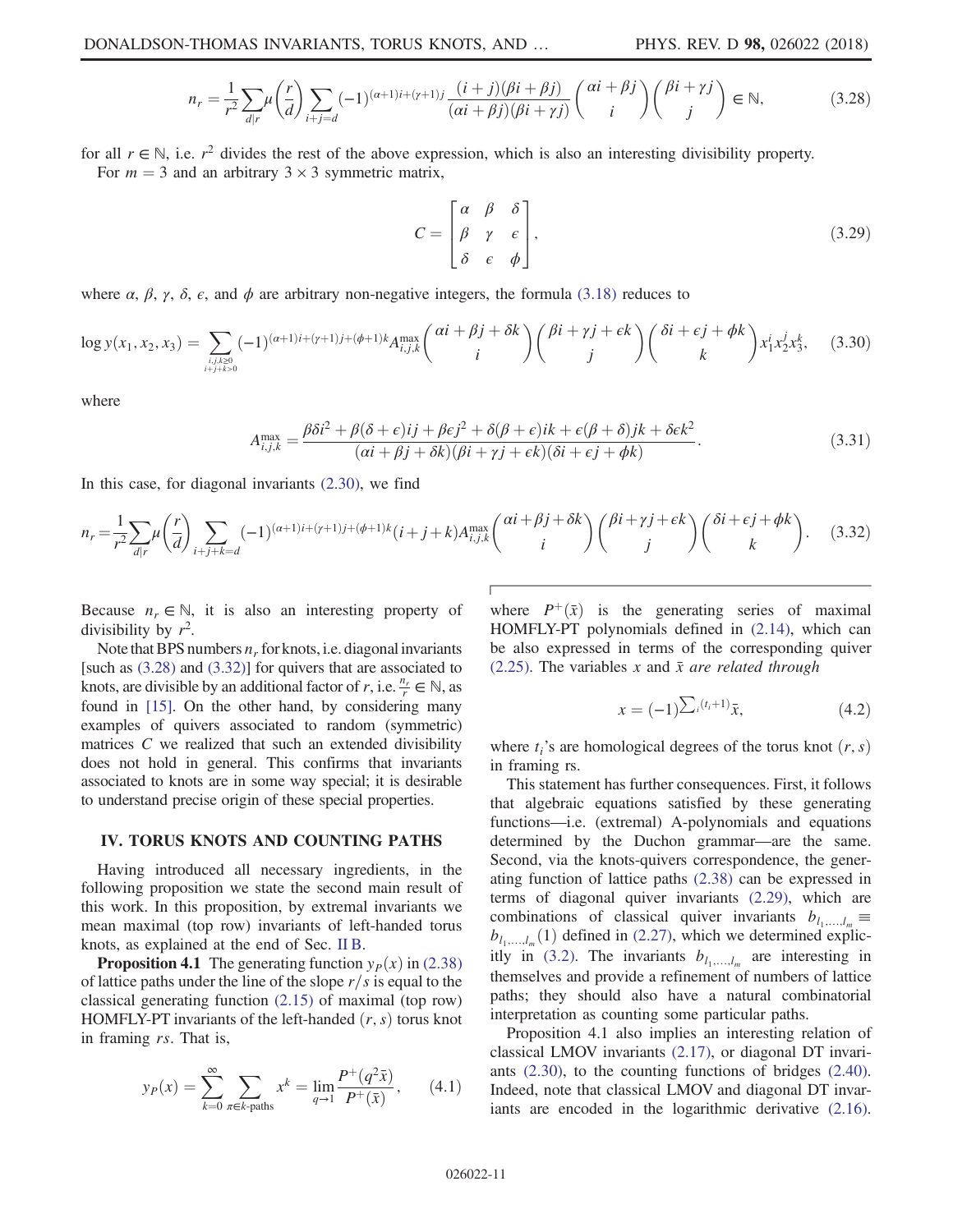Similarly, the generating function of bridges is also given by (1 plus) the logarithmic derivative [\(2.40\).](#page-6-3) It follows that invariants  $n_r$  in [\(2.17\)](#page-3-5) or [\(2.30\)](#page-5-2) are expressed as combinations of the numbers of bridges, divided by  $r^2$ . This also means that these combinations of the numbers of bridges are divisible by  $r^2$ , which is quite a nontrivial statement; it would be interesting to find its combinatorial interpretation.

Furthermore, it is natural to expect that there exists a quantum deformation of Proposition 4.1. The parameter  $q$ that computes the area under lattice paths, as well as the parameter  $q$  of the HOMFLY-PT polynomial, are two parameters that provide natural deformations of the generating functions that we consider. However, it turns out that quantum deformations associated to these two parameters are different, and in order to find agreement of q-deformed generating functions of paths and knot polynomials, some adjustment is necessary. Amusingly, we find that q-weighted paths are encoded in the quiver generating function, with appropriate identification of each  $x_i$  with x (which is different than such an identification for knots). In the following proposition, we present explicit formulas for such q-deformed path counting (which is also closely related to extremal invariants of torus knots, the only difference being a different identification of parameters  $x_i$ ).

**Proposition 4.2** The generating function  $y_{ap}(x)$  in [\(2.39\)](#page-5-3) of lattice paths under the line of the slope  $r/s$ , weighted by the area between this line and a given path, is equal to the following ratio of quiver motivic generating functions  $P_c(x_1, ..., x_m)$  introduced in [\(2.19\)](#page-3-2), with identification of parameters  $x_i = (-1)^{C_{i,i}+1}q^{-1}x$ 

<span id="page-11-0"></span>
$$
y_{qP}(x) = \sum_{k=0}^{\infty} \sum_{\pi \in k\text{-paths}} q^{\text{area}(\pi)} x^k = \frac{P_C(q^2 x_1, ..., q^2 x_m)}{P_C(x_1, ..., x_m)} \Big|_{x_i = xq^{-1}}.
$$
\n(4.3)

For the line of the slope  $r/s$ , the quiver in question is defined by the matrix C that encodes maximal invariants of left-handed  $(r, s)$  torus knot in framing rs. The coefficients  $b_{l_1,...,l_m}^{(r,s)}$  appearing in the expansion of the classical generating series  $y_P(x)$  are related to the corresponding coefficients  $b_{l_1,...,l_m}$  of the expansion of quiver motivic function through

$$
b_{l_1,...,l_m}^{(r,s)} = (-1)^{\sum_{i=1}^m (C_{i,i}+1)l_i} b_{l_1,...,l_m}.
$$
 (4.4)

In the rest of this section, we illustrate the relation between the lattice paths, invariants of torus knots and quivers in various examples.

## A. Unknot and Fuss-Catalan numbers

<span id="page-11-1"></span>As a warm-up, let us consider a framed unknot. For framing f, it can also be thought of as  $(f, 1)$  torus knot. The minimal colored HOMFLY-PT polynomial of the unknot, in the trivial  $(f = 0)$  framing, reads

$$
P_r^-(q) = \frac{q^r}{(q^2;q^2)_r},\tag{4.5}
$$

so that the generating function of minimal invariants for the framed unknot takes the form

$$
P^{-}(x) = \sum_{r\geq 0} x^{r} q^{fr(r-1)} P_{r}^{-}(q) = \sum_{r\geq 0} x^{r} q^{r(1-f)} \frac{q^{fr^{2}}}{(q^{2};q^{2})_{r}}.
$$
\n(4.6)

This generating function is simply related to the quiver generating function [\(2.19\)](#page-3-2), for a quiver with one vertex and f loops

$$
P^{-}(x) = P_C((-1)^f q^{1-f} x), \qquad C = [f]. \qquad (4.7)
$$

The coefficients of the classical generating series  $y_P(x)$  in  $(4.1)$  in this case are related to the coefficients  $b_i$  in  $(3.11)$ through

$$
b_i^{(f,1)} = (-1)^{(f+1)i} b_i = \frac{1}{fi+1} \binom{fi+1}{i}, \quad (4.8)
$$

and are specializations of Fuss-Catalan numbers, which are indeed known to count lattice paths under the line  $y = fx$ . Therefore, the f-framed unknot is related to the lattice paths under the  $y = fx$  line. The corresponding BPS number are given by the formula [\(3.24\)](#page-9-3). Similarly, the  $q$ -weighted paths are given by  $q$ -deformed Fuss-Catalan numbers, and their generating function is given by  $(4.3)$ . The relation between the unknot invariants, Fuss-Catalan numbers, Donaldson-Thomas invariants for f-loop quiver, and LMOV invariants have been considered also in [\[3,13\]](#page-26-1). We generalized results briefly summarized here to the full a-dependent unknot invariants—which turn out to correspond to so-called Schröder paths—in Sec. [VI.](#page-24-0)

#### B. BPS numbers from Bizley formula

As another simple application of the paths/torus knots correspondence we consider the extremal invariants  $n_p$ defined in [\(2.17\)](#page-3-5) as

$$
n_p = \frac{1}{p^2} \sum_{d|p} \mu(d) a_{\frac{p}{d}},
$$
\n(4.9)

with the Möbius function  $\mu(d)$ . The coefficients  $a_k$  are related to the logarithmic derivative of  $y(x)$ 

$$
x\frac{d}{dx}\log y(x) = \sum_{k=0}^{\infty} a_k x^k.
$$
 (4.10)

Under the paths/torus knots correspondence the function  $y(x)$  of the  $(r, s)$  torus knot in framing rs is related to the counting function of lattice paths under the line of slope  $r/s$ . The only subtle point is a proper change of variables, which takes the form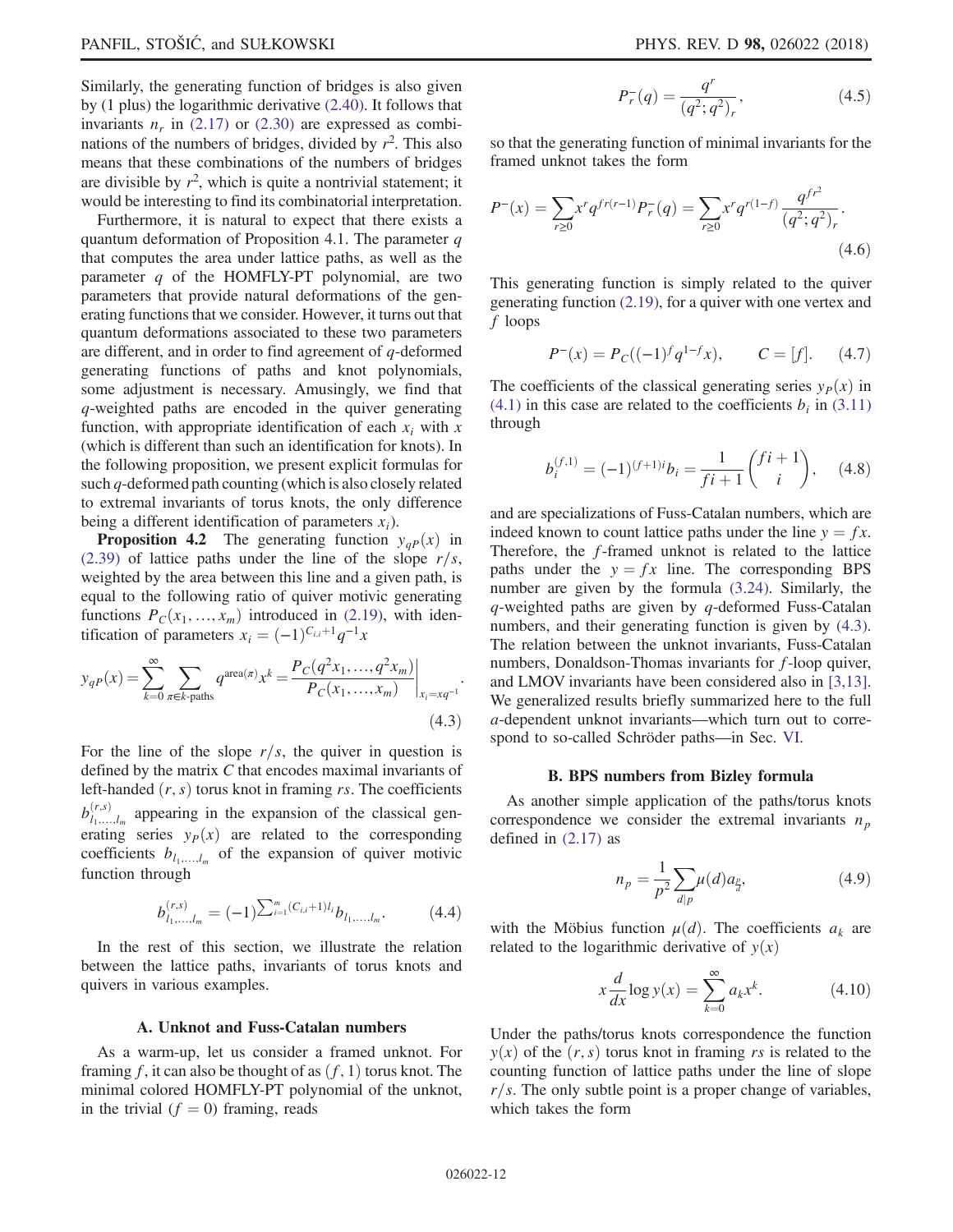$$
y_P(x) = y((-1)^{t_i+1}x), \tag{4.11}
$$

where  $t_i$ 's are homological degrees. The counting function  $y_P(x)$  is given by the Bizley formula [\(2.41\)](#page-6-6). Straightforward computation gives

$$
a_k = \frac{(-1)^p \sum_i (t_i + 1)}{r + s} \binom{(r + s)k}{rk}.
$$
 (4.12)

The homological degrees  $t_i$  are equal to the diagonal entries of the quiver matrix C. In Table [I,](#page-12-2) we give the BPS numbers  $n_p$  for several torus knots.

## C. Path counting and BPS numbers from quivers

We illustrate now in more involved examples how explicit expressions for quiver generating functions and corresponding BPS invariants provide new (or reproduce known) expressions for counting paths. Recall first that

<span id="page-12-2"></span>TABLE I. BPS numbers  $n_p$  for torus knots obtained from the paths/torus knots correspondence and the Bizley formula.

| Torus<br>knot | $n_p$                                            |
|---------------|--------------------------------------------------|
| (1,1)         | $-1, 1, -1, 2, -5, 13, -35, 100, -300, \dots$    |
| (1,2)         | $1, 1, 3, 10, 40, 171, 791, 3828, 19287, \ldots$ |
| (2,3)         | 2, 10, 111, 1572, 26150, 480489, 9469222,        |
| (2,5)         | 3, 35, 861, 27742, 1049025, 43881197,            |
| (2,7)         | 4, 84, 3654, 210120, 14178610, 1058662314,       |
| (3,4)         | 5, 106, 4665, 271596, 18559675, 1403558826,      |
| (3,5)         | $-7,252,-18159,1763944,-201126725,25381382988,$  |

quivers for maximal invariants for family of  $(2, 2p + 1)$ left-handed torus knots, in framing  $2(2p + 1)$  (recall conventions presented at the end of Sec. [II B\)](#page-3-4), take form [\[2\]](#page-26-12)

<span id="page-12-0"></span>
$$
C = \begin{bmatrix} 2(2p+1)+1 & 2(2p+1)-1 & 2(2p+1)-3 & \cdots & 2(2p+1)+1-2p \\ 2(2p+1)-1 & 2(2p+1)-1 & 2(2p+1)-3 & \cdots & 2(2p+1)+1-2p \\ 2(2p+1)-3 & 2(2p+1)-3 & 2(2p+1)-3 & \cdots & 2(2p+1)+1-2p \\ \vdots & \vdots & \vdots & \ddots & \vdots \\ 2(2p+1)+1-2p & 2(2p+1)+1-2p & 2(2p+1)+1-2p & \cdots & 2(2p+1)+1-2p \end{bmatrix}
$$
(4.13)

<span id="page-12-1"></span>For example, for trefoil, (2,5) and (2,7) torus knots, corresponding, respectively, to  $p = 1, 2, 3$ , we get

$$
C^{(2,3)} = \begin{bmatrix} 7 & 5 \\ 5 & 5 \end{bmatrix},
$$
  
\n
$$
C^{(2,5)} = \begin{bmatrix} 11 & 9 & 7 \\ 9 & 9 & 7 \\ 7 & 7 & 7 \end{bmatrix},
$$
  
\n
$$
C^{(2,7)} = \begin{bmatrix} 15 & 13 & 11 & 9 \\ 13 & 13 & 11 & 9 \\ 11 & 11 & 11 & 9 \\ 9 & 9 & 9 & 9 \end{bmatrix}.
$$
 (4.14)

<span id="page-12-3"></span>Let us consider in detail the trefoil knot, i.e. (2,3) torus knot. The generating function of paths under the line of the slope  $2/3$  can be computed by the relation to colored extremal knot polynomials via [\(4.1\)](#page-10-2) and it agrees with the outcome of the Bizley formula [\(2.44\)](#page-6-4)

$$
y_P(x) = 1 + 2x + 23x^2 + 377x^3 + 7229x^4
$$
  
+ 151491x<sup>5</sup> + 3361598x<sup>6</sup> + ... (4.15)

Furthermore, once the trefoil quiver in [\(4.14\)](#page-12-1) is identified, we can naturally produce the classical quiver generating function [\(3.1\)](#page-7-1) that in this case depends on two parameters

$$
y(x_1, x_2) = \sum_{i,j} b_{i,j}^{(2,3)} x_1^i x_2^j.
$$
 (4.16)

The coefficients  $b_{i,j}^{(2,3)}$ , given by [\(3.2\)](#page-7-3), take the explicit form that follows from [\(3.13\)](#page-8-2)

$$
b_{i,j}^{(2,3)} = \frac{1}{7i+5j+1} \binom{7i+5j+1}{i} \binom{5i+5j+1}{j}, \quad (4.17)
$$

and we present a few of them in Fig. [5](#page-13-0). It is desirable to understand combinatorial interpretation of these numbers. Of course, their diagonal combinations agree with coefficients in [\(4.15\).](#page-12-3) In fact, these diagonal combinations reproduce the original Duchon formula for the number of lattice paths under the line of the slope  $2/3$ 

$$
B_n^{(2,3)} = \sum_{i+j=n} \frac{1}{7i+5j+1} {7i+5j+1 \choose i} {5i+5j+1 \choose j}
$$
  
= 
$$
\sum_{i=0}^n \frac{1}{5n+i+1} {5n+2i \choose i} {5n+1 \choose n-i}.
$$
 (4.18)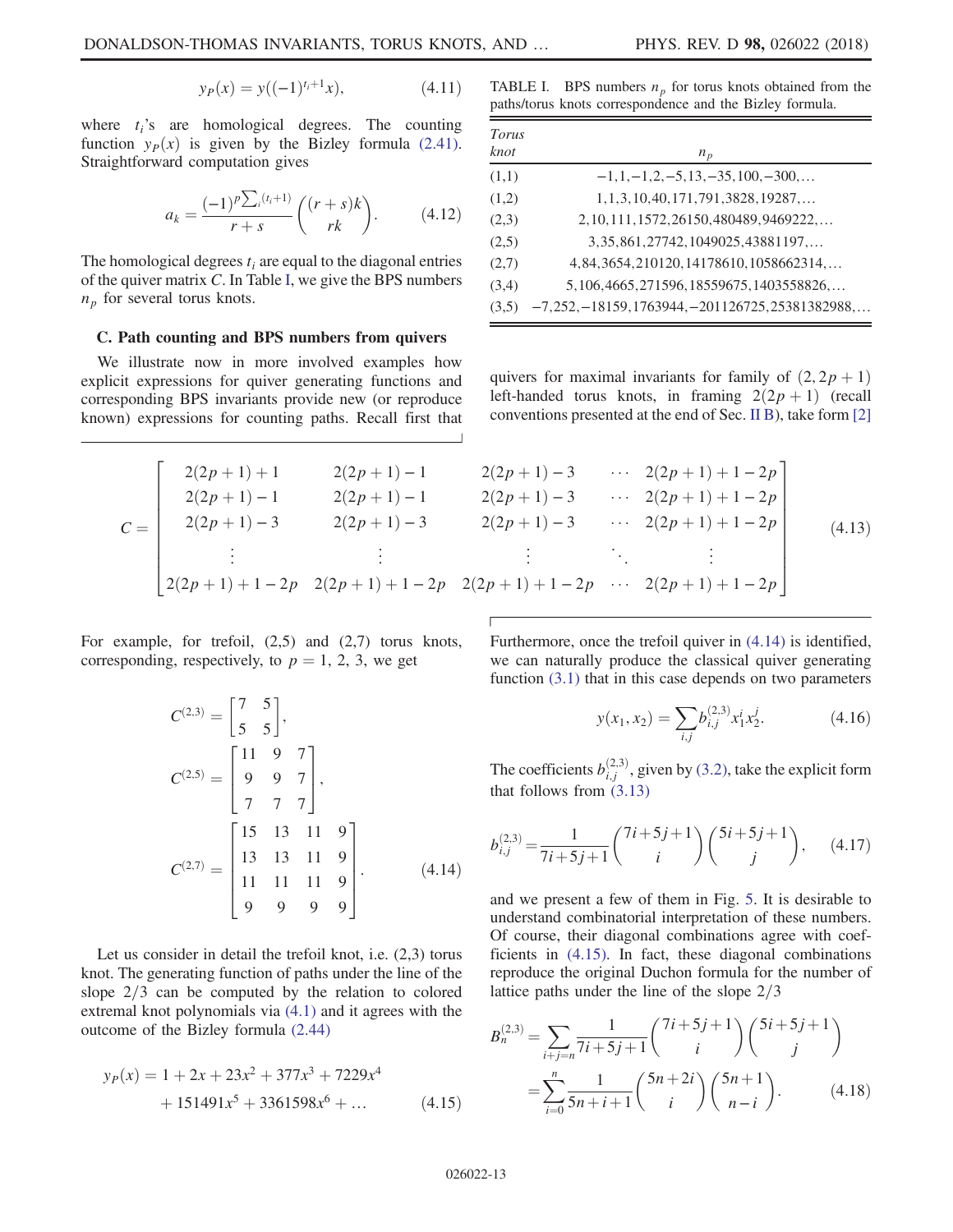<span id="page-13-0"></span>

FIG. 5. Coefficients  $b_{i,j}^{(2,3)}$  that refine enumeration of paths under the line of the slope  $2/3$ . Diagonal combinations of these numbers reproduce coefficients in [\(4.15\)](#page-12-3).

<span id="page-13-1"></span>We can also consider Donaldson-Thomas invariants, which—as explained above—are closely related to the number of bridges [\(2.40\).](#page-6-3) For the generating function  $y(x) = \sum_{n} B_n^{(2,3)} x^n$ , from [\(3.26\)](#page-9-4) we get

$$
(\log y)(x) = \sum_{\substack{i,j\geq 0\\i+j>0}} \frac{1}{7i+5j} {7i+5j \choose i} {5i+5j \choose j} x^{i+j},
$$
\n(4.19)

which implies that

$$
\frac{xy'}{y} = x(\log y)'
$$
  
=  $\sum_{n\geq 1} \sum_{i+j=n} \frac{i+j}{7i+5j} {7i+5j \choose i} {5i+5j \choose j} x^n$ . (4.20)

It then follows from [\(2.17\)](#page-3-5) that extremal, classical BPS numbers for trefoil take form

$$
n_r = \frac{1}{r^2} \sum_{d|r} \mu\left(\frac{r}{d}\right) \sum_{i+j=d} \frac{i+j}{7i+5j} \binom{7i+5j}{i} \binom{5i+5j}{j},\tag{4.21}
$$

where  $\mu$ (*d*) is the Möbius function. One can check that these  $n<sub>r</sub>$  are indeed integer, as predicted by the LMOV conjecture.

<span id="page-13-2"></span>Moreover, in this particular case by using the relationship between the generating function of paths and bridges [\(2.40\)](#page-6-3) for the  $(2, -3)$  paths, from  $(4.19)$  we rediscover the identity

$$
\binom{5n}{2n} = \sum_{i=0}^{n} \frac{5n}{5n+2i} \binom{5n+2i}{i} \binom{5n}{n-i}.
$$
 (4.22)

However, in general, for a generic quiver, or arbitrarily framed torus (or non-torus) knot, we do not find such simplification.

Finally we discuss  $q$ -weighted path counting. From  $(4.3)$ , we find that the q-weighted generating function of paths takes the form

$$
y_{qP}(x) = 1 + (q^4 + q^6)x + (q^8 + 3q^{10} + 4q^{12} + 4q^{14} + 4q^{16} + 3q^{18} + 2q^{20} + q^{22} + q^{24})x^2
$$
  
+ 
$$
(q^{12} + 5q^{14} + 12q^{16} + 20q^{18} + 28q^{20} + 34q^{22} + 37q^{24} + 37q^{26} + 36q^{28}
$$
  
+ 
$$
33q^{30} + 29q^{32} + 25q^{34} + 21q^{36} + 17q^{38} + 13q^{40} + 10q^{42} + 7q^{44} + 5q^{46}
$$
  
+ 
$$
3q^{48} + 2q^{50} + q^{52} + q^{54})x^3 + ...
$$
 (4.23)

It is immediate to check that powers of q in this expression indeed compute the area between the line of the slope  $2/3$  and a given path, analogously as in Fig. [2](#page-6-0). For  $q = 1$  this expression reduces to [\(4.15\).](#page-12-3)

The above results generalize to all p. For example for  $p = 2$ , i.e. (2,5) torus knot, we find that the number of lattice paths under the line  $y = \frac{2}{5}x$ , from (0,0) to  $(5n, 2n)$  is equal

$$
B_n^{(2,5)} = \sum_{i+j+k=n} \frac{1}{11i+9j+7k+1} {11i+9j+7k+1 \choose i} {9i+9j+7k+1 \choose j} {7i+7j+7k+1 \choose k}. \quad (4.24)
$$

In general, for every  $p \ge 1$ , we get that the number of directed lattice paths from (0,0) to  $(2p + 1)n$ , 2n), that stay below the line  $y = \frac{2}{2p+1}x$ , is given by

$$
B_n^{(2,2p+1)} = \sum_{i_1 + \dots + i_{p+1} = n} \frac{1}{1 + \sum_{j=1}^{p+1} (4p + 5 - 2j)i_j} \prod_{j=1}^{p+1} {1 + \sum_{l=1}^{p+1} (4p + 5 - 2 \max_j (j,l))i_l \choose i_j}.
$$
 (4.25)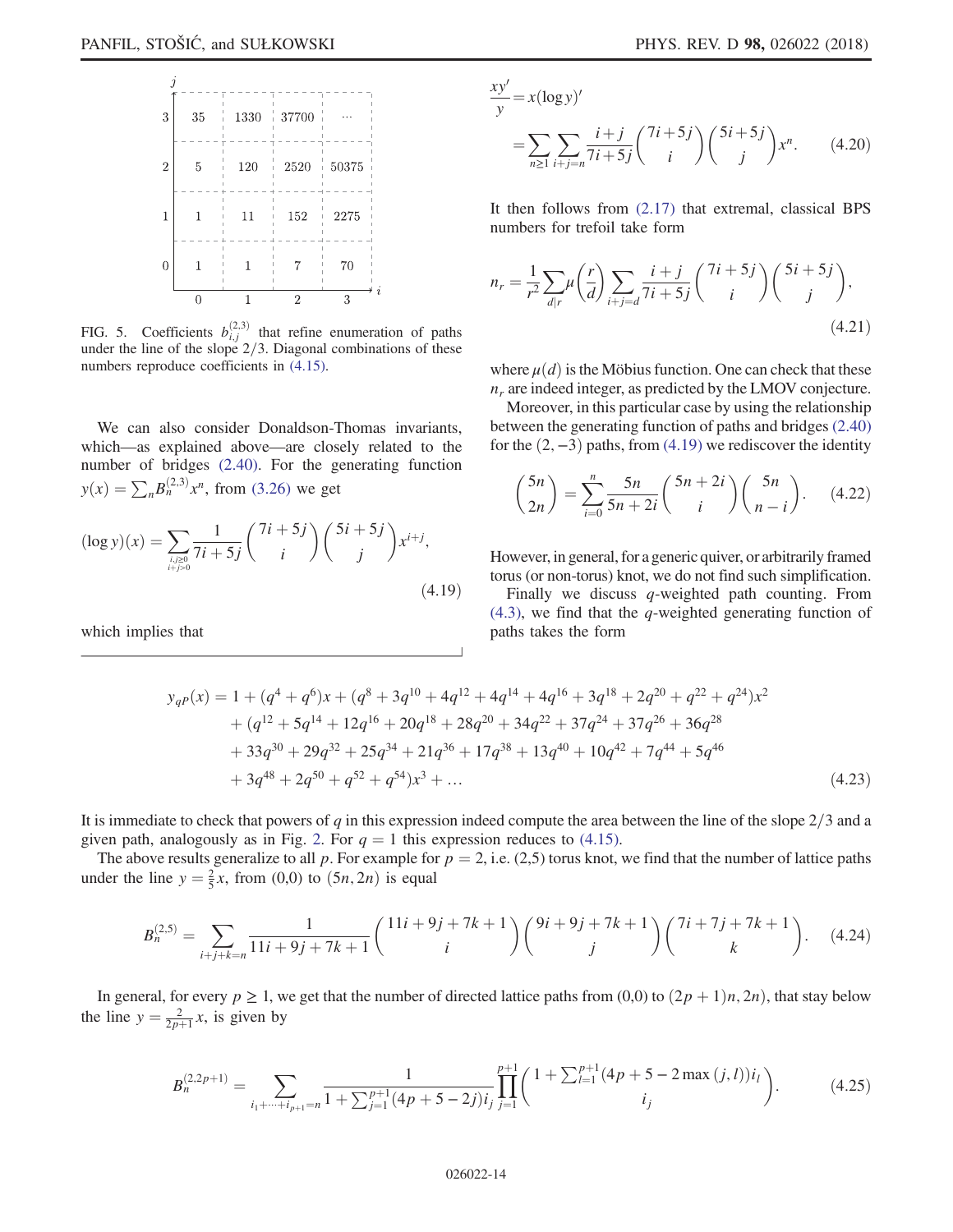## D. Path counting and BPS numbers for (3,4) torus knot

<span id="page-14-0"></span>Let us consider now another, more involved example of (3,4) torus knot, which corresponds to counting of paths under the line of the slope  $\frac{3}{4}$ . The (extremal) quiver for (3,4) torus knot was found in [\[2\],](#page-26-12) and for maximal invariants in framing 12, for its left-handed version, it reads

$$
C^{(3,4)} = \begin{bmatrix} 7 & 7 & 7 & 7 & 7 \\ 7 & 9 & 8 & 9 & 9 \\ 7 & 8 & 9 & 9 & 10 \\ 7 & 9 & 9 & 11 & 11 \\ 7 & 9 & 10 & 11 & 13 \end{bmatrix} . \tag{4.26}
$$

From Proposition 3.2, we first determine  $b_{l_1,...,l_5}(1)$  as a function of  $l_i$ . The main part of the expression for  $b_{l_1,...,l_5}(1)$  is  $\Delta(l, l, l)$  in  $(2, 3)$ , which for the eboys quiver  $C^{(3,4)}$  tekes the form  $A(l_1, ..., l_5)$  in [\(3.3\),](#page-7-2) which for the above quiver  $C^{(3,4)}$  takes the form

$$
A_{(3,4)}(l_1, l_2, l_3, l_4, l_5) = 1 + 28l_1 + 294l_1^2 + 1372l_1^3 + 2401l_1^4 + 33l_2 + 693l_1l_2 + 4851l_1^2l_2 + 11319l_1^3l_2 + 407l_2^2 + 5698l_1l_2^2 + 19943l_1^2l_2^2 + 2223l_2^3 + 15561l_1l_2^3 + 43636l_2^4 + 34l_3 + 714l_1l_3 + 4998l_1^2l_3 + 11662l_1^3l_3 + 838l_2l_3 + 11732l_1l_2l_3 + 41062l_1^2l_2l_3 + 6860l_2^2l_3 + 48020l_1l_2^2l_3 + 18648l_2^3l_3 + 431l_3^2 + 6034l_1l_3^2 + 21119l_1^2l_3^2 + 7051l_2l_3^2 + 49357l_1l_2l_3^2 + 28728l_2^2l_3^2 + 2414l_3^3 + 16898l_1l_3^3 + 19656l_2l_3^3 + 5040l_3^4 + 36l_4 + 756l_1l_4 + 5292l_1^2l_4 + 12348l_1^3l_4 + 887l_2l_4 + 12418l_1l_2l_4 + 43463l_1^2l_2l_4 + 7258l_2^2l_4 + 56060l_1l_2^2l_4 + 19719l_2^3l_4 + 912l_3l_4 + 12768l_1l_3l_4 + 44688l_1^2l_3l_4 + 14914l_2l_3l_4 + 104398l_1l_2l_3l_4 + 60732l_2^2l_3l_4 + 7656l_3^2l_4 + 53552l_1l_3^2l_4 + 62307l_2l_
$$

Therefore, we find that the number of lattice paths from (0,0) to  $(4n, 3n)$ , under the line  $y = \frac{3}{4}x$ , takes the form

$$
\sum_{l_1+\dots+l_5=n} b_{l_1,\dots,l_5}(1) = \sum_{l_1+\dots+l_5=n} A_{(3,4)}(l_1, l_2, l_3, l_4, l_5) \frac{1}{7l_1 + 7l_2 + 7l_3 + 7l_4 + 7l_5 + 1} \binom{71l_1 + 7l_2 + 7l_3 + 7l_4 + 7l_5 + 1}{l_1} \binom{1}{l_1} \times \frac{1}{7l_1 + 9l_2 + 8l_3 + 9l_4 + 9l_5 + 1} \binom{7l_1 + 9l_2 + 8l_3 + 9l_4 + 9l_5 + 1}{l_2} \times \frac{1}{7l_1 + 8l_2 + 9l_3 + 9l_4 + 10l_5 + 1} \binom{7l_1 + 8l_2 + 9l_3 + 9l_4 + 10l_5 + 1}{l_3} \times \frac{1}{7l_1 + 9l_2 + 9l_3 + 11l_4 + 11l_5 + 1} \binom{7l_1 + 9l_2 + 9l_3 + 11l_4 + 11l_5 + 1}{l_4} \times \frac{1}{7l_1 + 9l_2 + 10l_3 + 11l_4 + 13l_5 + 1} \binom{7l_1 + 9l_2 + 10l_3 + 11l_4 + 13l_5 + 1}{l_5} \times \frac{1}{7l_1 + 9l_2 + 10l_3 + 11l_4 + 13l_5 + 1} \binom{7l_1 + 9l_2 + 10l_3 + 11l_4 + 13l_5 + 1}{l_5} \tag{4.27}
$$

This expression does not seem to have been known before.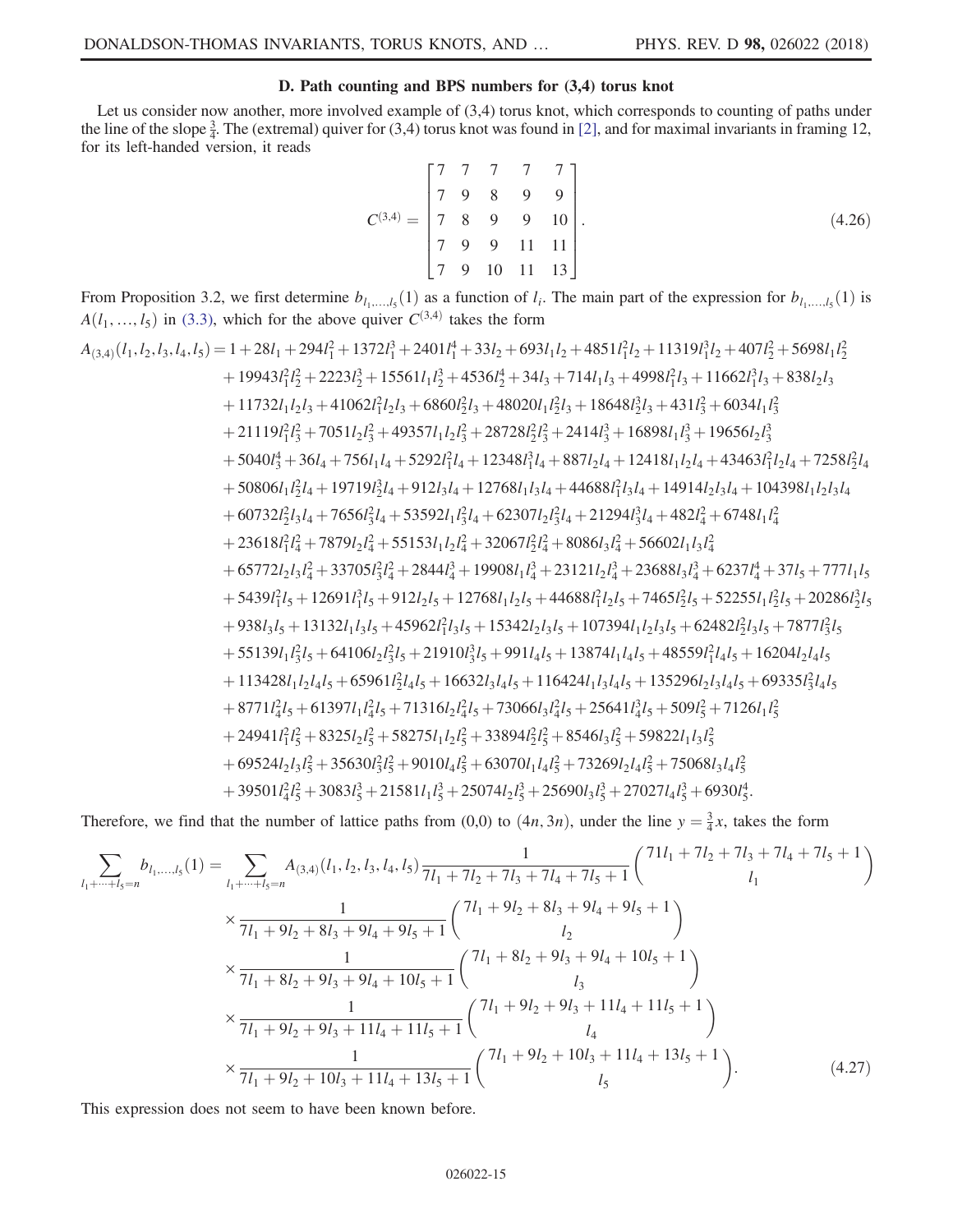For (3,4) torus knot we can also find an identity analogous to [\(4.22\).](#page-13-2) First, for the quiver  $C^{(3,4)}$  we find that  $A_{(3,4)}^{\text{max}}$ , i.e. the mogeneous part of  $A_{(2,4)}$  defined in (3.19) takes the form homogeneous part of  $A_{(3,4)}$ , defined in [\(3.19\),](#page-9-0) takes the form

$$
A_{(3,4)}^{\text{max}}(l_1, l_2, l_3, l_4, l_5) = 2401l_1^4 + 11319l_1^3l_2 + 19943l_1^2l_2^2 + 15561l_1l_2^3 + 536l_2^4 + 11662l_1^3l_3 + 1062l_1^2l_2l_3 + 8020l_1l_2^2l_3 + 18648l_2^3l_3 + 1119l_1^2l_3^2 + 9357l_1l_2l_3^2 + 8728l_2^2l_3^2 + 16898l_1l_3^3 + 19656l_2l_3^3 + 5040l_3^4 + 12348l_1^3l_4 + 3463l_1^2l_2l_4 + 50806l_1l_2^2l_4 + 19719l_2^3l_4 + 4688l_1^2l_3l_4 + 104398l_1l_2l_3l_4 + 60732l_2^2l_3l_4 + 53592l_1l_3^2l_4 + 62307l_2l_3^2l_4 + 1294l_3^3l_4 + 618l_1^2l_4^2 + 55153l_1l_2l_4^2 + 067l_2^2l_4^2 + 56602l_1l_3l_4^2 + 65772l_2l_3l_4^2 + 705l_3^2l_4^2 + 19908l_1l_4^3 + 121l_2l_4^3 + 688l_3l_4^3 + 6237l_4^4 + 12691l_1^3l_5 + 4688l_1^2l_2l_5 + 52255l_1l_2^2l_5 + 20286l_2^3l_5 + 5962l_1^2l_3l_5 + 107394l_1l_2l_3l_5 + 62482l_2^2l_3l_5 + 55139l_1l_3^2l_5 + 64106l_2l_3^2l_5 + 1910l_3^3l_5
$$

Again by relating the number of excursion and bridges via  $(2.40)$  for  $(4, -3)$  path, we find an equality

$$
\frac{1}{7n} {7n \choose 3n} = \sum_{l_1 + \dots + l_5 = n} A_{(3,4)}^{\max} (l_1, l_2, l_3, l_4, l_5) \frac{1}{7l_1 + 7l_2 + 7l_3 + 7l_4 + 7l_5} \begin{pmatrix} 7l_1 + 7l_2 + 7l_3 + 7l_4 + 7l_5 \\ l_1 \end{pmatrix}
$$
  
\n
$$
\times \frac{1}{7l_1 + 9l_2 + 8l_3 + 9l_4 + 9l_5} \begin{pmatrix} 7l_1 + 9l_2 + 8l_3 + 9l_4 + 9l_5 \\ l_2 \end{pmatrix}
$$
  
\n
$$
\times \frac{1}{7l_1 + 8l_2 + 9l_3 + 9l_4 + 10l_5} \begin{pmatrix} 7l_1 + 8l_2 + 9l_3 + 9l_4 + 10l_5 \\ l_3 \end{pmatrix}
$$
  
\n
$$
\times \frac{1}{7l_1 + 9l_2 + 9l_3 + 11l_4 + 11l_5} \begin{pmatrix} 7l_1 + 9l_2 + 9l_3 + 11l_4 + 11l_5 \\ l_4 \end{pmatrix}
$$
  
\n
$$
\times \frac{1}{7l_1 + 9l_2 + 10l_3 + 11l_4 + 13l_5} \begin{pmatrix} 7l_1 + 9l_2 + 10l_3 + 11l_4 + 13l_5 \\ l_5 \end{pmatrix}.
$$

### E. Reconstructing quivers from the Bizley formula

In previous examples, we showed that indeed generating functions of lattice paths are reproduced by generating functions of colored torus knot polynomials, or appropriate quiver generating functions. Now we illustrate that one can in fact reconstruct the quiver from the knowledge of the generating function. This should indeed be possible: the classical quiver generating function is determined by a finite set of parameters, i.e. entries of a matrix  $C$  that encodes the quiver, and coefficients of this function are of the form [\(3.2\)](#page-7-3). Therefore, once we know (from some other source) sufficient number of coefficients of this generating function, we should be able to reconstruct the form of the matrix C. This is valid even when diagonal invariants are considered—in this case one should simply compare more coefficients of the generating function.

Let us illustrate this procedure in the example of paths under the line of the slope  $\frac{2}{3}$ . Assume that the generating function of such paths is encoded in a quiver with two vertices, determined by a matrix  $(3.12)$  with some unknown entries  $\alpha$ ,  $\beta$  and  $\gamma$ , and consider the quiver generating function  $y(x)$  with identified generating parameters  $x = x_1 = x_2$ . Instead of the generating function itself, it is convenient to write down its logarithm [\(3.26\),](#page-9-4) and its expansion to the fourth order takes the form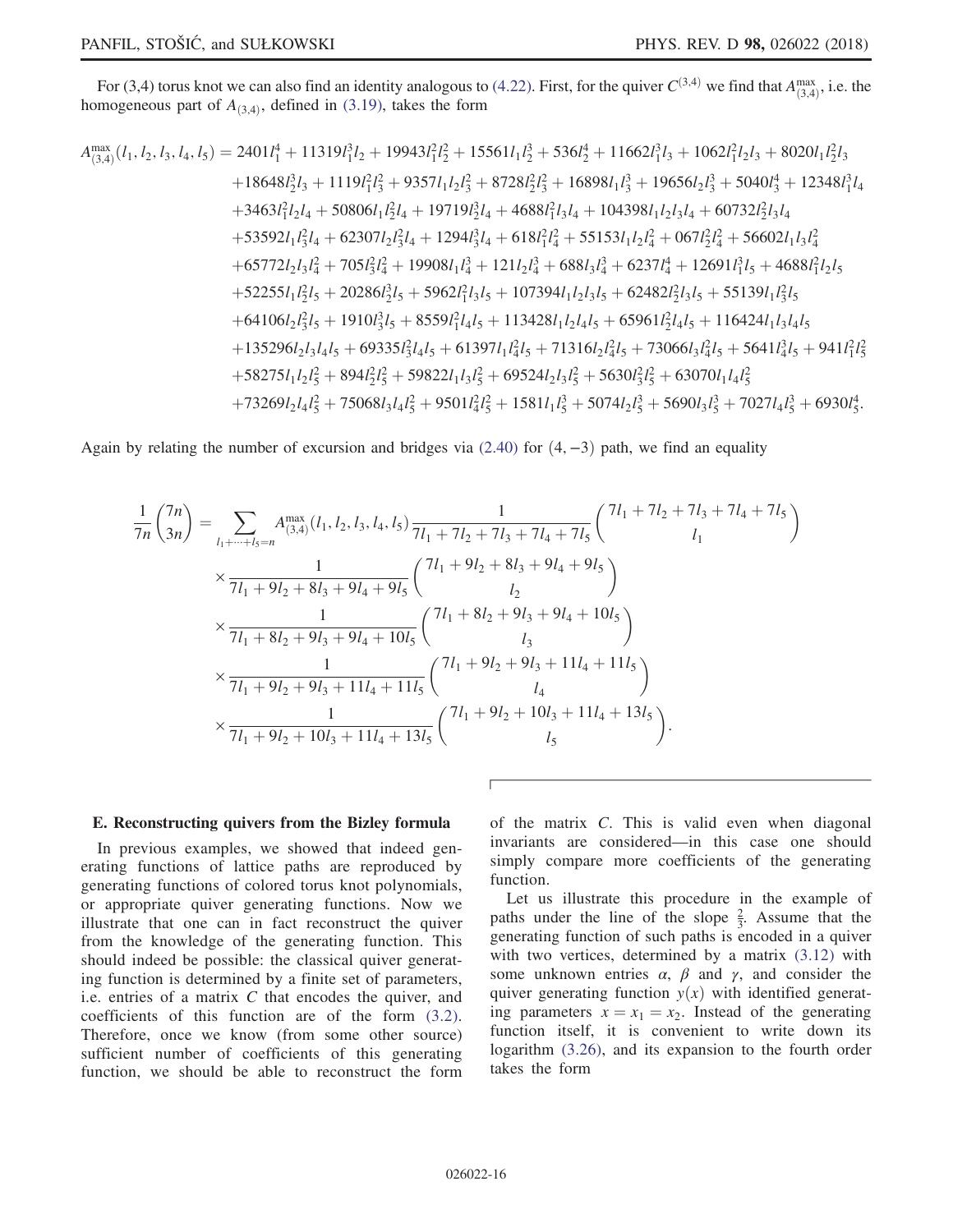$$
\log y(x) = 2x + (-1 + \alpha + 2\beta + \gamma)x^{2} + \frac{1}{6}(4 - 9\alpha + 9\alpha^{2} - 18\beta + 18\alpha\beta + 18\beta^{2} - 9\gamma + 18\beta\gamma + 9\gamma^{2})x^{3}
$$
  
+  $\frac{1}{6}(-3 + 11\alpha - 24\alpha^{2} + 16\alpha^{3} + 22\beta - 48\alpha\beta + 36\alpha^{2}\beta - 48\beta^{2} + 48\alpha\beta^{2} + 32\beta^{3}$   
+  $11\gamma - 48\beta\gamma + 24\alpha\beta\gamma + 48\beta^{2}\gamma - 24\gamma^{2} + 36\beta\gamma^{2} + 16\gamma^{3})x^{4} + ...$  (4.28)

On the other hand, we suspect that this generating function should count lattice paths under the line of the slope  $\frac{2}{3}$ , which are given by the Bizley formula [\(2.41\)](#page-6-6) or [\(2.44\)](#page-6-4), whose logarithm for such paths takes the form

$$
\log y(x) = \sum_{n=0}^{\infty} \frac{1}{5n} {5n \choose 2n} x^n
$$
  
= 2x + 21x<sup>2</sup> +  $\frac{1001}{3}x^3 + \frac{12597}{2}x^4 + ...$  (4.29)

Comparing coefficients at  $x^2$ ,  $x^3$  and  $x^4$  in the above two expansions gives a set of three equations, which determine three entries of the quiver matrix in either of two equivalent forms

$$
(\alpha, \beta, \gamma) = (5, 5, 7)
$$
 or  $(\alpha, \beta, \gamma) = (7, 5, 5)$ . (4.30)

In this way, we indeed reconstruct the quiver for the trefoil knot [\(4.14\)](#page-12-1).

In principle, with enough computational power, from the Bizley formula one could reconstruct a quiver that encodes path counting for any slope  $r/s$ . At the same time, such quivers would encode colored extremal (q-dependent) polynomials for arbitrary torus knots, and also q-weighted path numbers. It is amusing that, at least in principle, colored extremal HOMFLY-PT polynomials for all torus knots, and q-weighted path numbers, are encoded in a relatively simple Bizley formula [\(2.41\).](#page-6-6)

#### F. Generalized Bizley formula

<span id="page-16-1"></span>For completeness let us derive a version of the Bizley formula in an arbitrary framing, once this formula is interpreted as the generating function of torus knot invariants. A change of framing of a knot by  $f$  has the following effect on the generating function

$$
y_K^{(f)}(x) = y_K(x(y_K^{(f)}(x))^f).
$$
 (4.31)

Once we know the function  $y_K(x)$  we can use the Faa di Bruno formula to express coefficients of  $y_K^{(f)}(x)$  through<br>coefficients of  $y_K(x)$ . Formula like this, in the special case coefficients of  $y_K(x)$ . Formula like this, in the special case of relating number of factor-free words with a number of all lattice paths, appeared already in [\[38\]](#page-27-10). The generating function  $y_k(x)$  for the  $(r, s)$  torus knot with framing rs is given by the Bizley formula [\(2.41\)](#page-6-6).

**Proposition 4.3** Generalization of the Bizley formula to framed invariants reads

$$
y_K^{(f)} = \exp\left(\sum_{k=1}^{\infty} c_n^{(f)} x^n\right) = \sum_{n=0}^{\infty} b_n^{(f)} x^n, \quad (4.32)
$$

<span id="page-16-0"></span>with

$$
c_n^{(f)} = \frac{1}{nf \cdot n!} \sum_{k=1}^n B_{n,k}(nf g_1 1!, nf g_2 2!, nf g_3 3!,...),
$$
  
\n
$$
b_n^{(f)} = \frac{1}{nf} \frac{1}{n!} \sum_{k=1}^n \frac{(1 + nf)!}{(1 + nf - k)!}
$$
  
\n
$$
\times B_{n,k}(b_1 1!, b_2 2!, ... b_{n-k+1}(n - k + 1)!).
$$
 (4.33)

Here, the framing  $f$  is defined with respect to the framing rs and  $B_{n,k}$  are partial Bell polynomials

$$
B_{n,k}(x_1, x_2, \dots, x_{n-k+1})
$$
  
=  $\sum_{\{p_j\}} \frac{n!}{p_1! p_2! \dots} \left(\frac{x_1}{1!}\right)^{p_1} \left(\frac{x_2}{2!}\right)^{p_2} \dots \left(\frac{x_{n-k+1}}{(n-k+1)!}\right)^{p_{n-k+1}},$   
(4.34)

where the summation extends over all sets of numbers  $\{p_i\}$ such that

$$
\sum_{j} p_{j} = k,
$$
  

$$
\sum_{j} j p_{j} = n.
$$
 (4.35)

For  $f = 0$ , we get the original Bizley formula [\(2.41\)](#page-6-6)

$$
c_n^{(0)} = g_n = \frac{1}{(r+s)n} \binom{(r+s)n}{rn}.
$$
 (4.36)

<span id="page-16-2"></span>Let us prove the formula for  $b_n^{(f)}$  in [\(4.33\)](#page-16-0). The Lagrange inversion theorem applied to [\(4.31\)](#page-16-1) results in the following relation

$$
[x^{n}]y_{K}^{(f)}(x) = \frac{1}{1 + nf}[x^{n}](y_{K}(x))^{1 + nf}, \qquad (4.37)
$$

where  $[x^n]y(x)$  denotes a coefficient of  $x^n$  in the expansion of  $f(x)$ . Denote  $[x^n]y_K(x) = b_n$ . A power of the generating function can be computed using the Faa di Bruno formula for a derivative of a composite function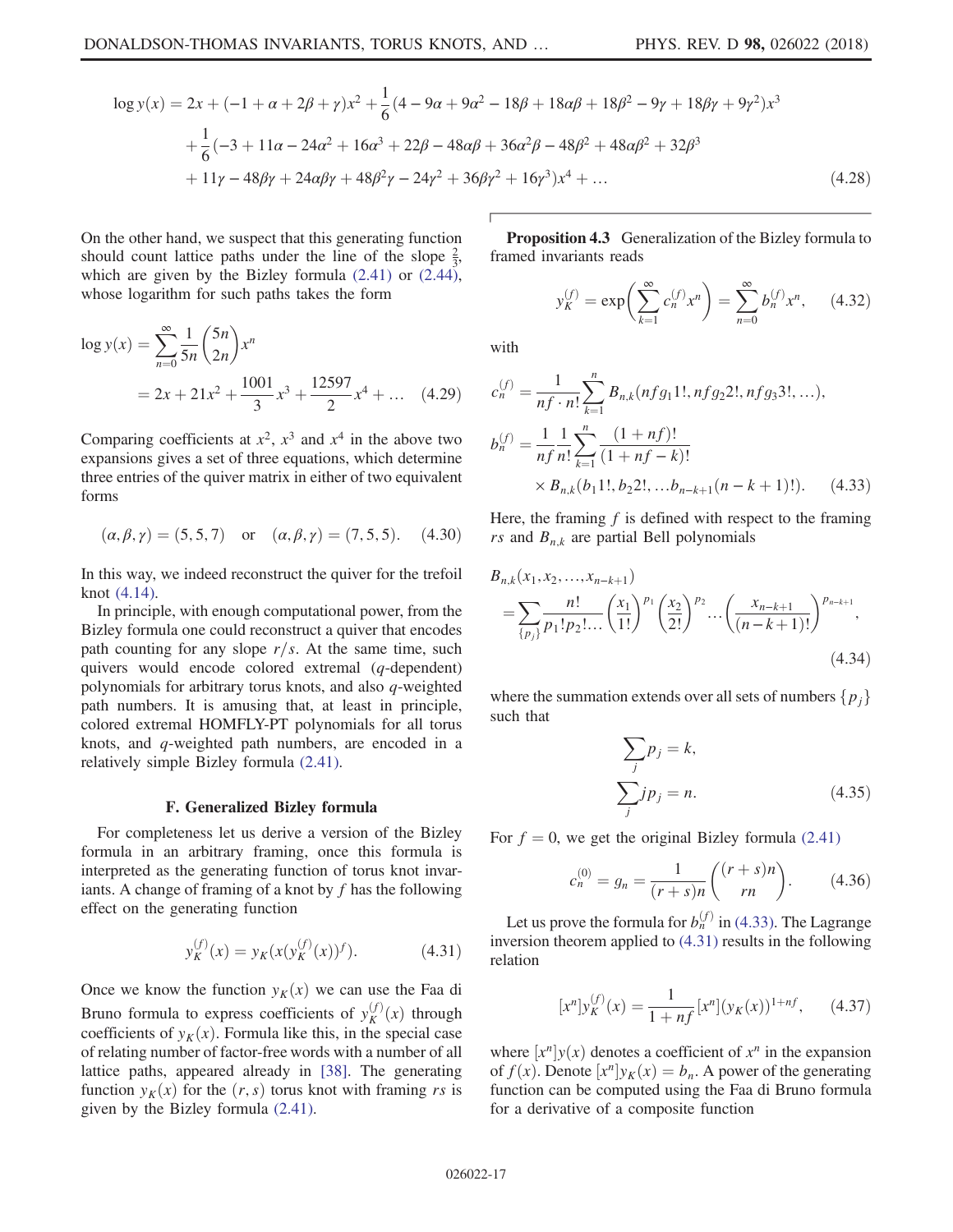$$
\frac{\partial^n}{\partial x^n} h(x) = \sum_{k=1}^n f^{(k)}(y_0(x)) B_{n,k}(y_0^{(1)}(x), y_0^{(2)}(x), ...,
$$
  
 
$$
\times y_0^{(n-k+1)}(x)).
$$
 (4.38)

Define

$$
f(x) = x^{1+n}.
$$
  
 
$$
h(x) = f(y_K(x)).
$$
 (4.39)

Then

$$
[x^{n}](y_{K}(x))^{1+n} = \frac{1}{n!} \frac{\partial^{n}}{\partial x^{n}} h(x)\Big|_{x=0}.
$$
 (4.40)

Evaluating the kth derivative of f gives

$$
f^{(k)}(x) = \begin{cases} \frac{(1 + nf)!}{(1 + nf - k)!} x^{1 + nf - k}, & k \le 1 + nf \\ 0 & k > 1 + nf \end{cases}
$$
(4.41)

The condition  $k \leq 1 + nf$  is always fulfilled (for positive f) because  $k \leq n$ . Then, using  $y_0(0) = 1$ , we find

<span id="page-17-1"></span>TABLE II. Coefficients of framed Bizley generating function.

| f                           | $b_n^{(f)}$                                        |
|-----------------------------|----------------------------------------------------|
| $-5$                        | $1, 2, 3, 7, 19, 56, 174, 561, \ldots$             |
| $-4$                        | $1, 2, 7, 33, 181, 1083, 6854, 45111, \ldots$      |
| $-3$                        | $1, 2, 11, 83, 727, 6940, 70058, 735502, \ldots$   |
| $-2$                        | 1, 2, 15, 157, 1913, 25427, 357546, 5229980,       |
| $-1$                        | 1, 2, 19, 255, 3995, 68344, 1237526, 23316295,     |
| $\Omega$                    | 1, 2, 23, 377, 7229, 151491, 3361598, 77635093,    |
| $\overline{1}$              | 1, 2, 27, 523, 11871, 294668, 7747698, 212054604,  |
| $\mathcal{D}_{\mathcal{A}}$ | 1, 2, 31, 693, 18177, 521675, 15863042, 502196626, |

$$
[xn](yK(x))1+nf = \frac{1}{n!} \sum_{k=1}^{n} \frac{(1+nf)!}{(1+nf-k)!}
$$
  
×B<sub>n,k</sub>(b<sub>1</sub>1!,b<sub>2</sub>2!,...b<sub>n-k+1</sub>(n-k+1)!).  
(4.42)

Finally, using the relation [\(4.37\),](#page-16-2) we obtain [\(4.33\).](#page-16-0)

As an illustration we explicitly list coefficients  $b_n(f)$  for the trefoil in Table [II](#page-17-1). In this case, the zero framing reproduces coefficients in [\(2.44\),](#page-6-4) while results for  $f = -5$ correspond to the generating function of factor-free words (see the next subsection [IV G](#page-17-0)).

Moreover, results in this table agree with the results of Sec. [III A](#page-7-4) for coefficients  $b_{i,j}(1)$  of a quiver

$$
C = \begin{bmatrix} f+7 & f+5 \\ f+5 & f+5 \end{bmatrix},
$$
 (4.43)

upon the identification  $b_n^{(f)} = \sum_{i+j=n} b_{i,j}(1)$ .

## <span id="page-17-0"></span>G. Algebraic equations and extremal A-polynomials

Finally we illustrate, and prove in several cases, the relation between A-polynomials and equations satisfied by generating functions of paths. As we explained in Sec. [II C](#page-5-4), generating functions [\(2.38\)](#page-5-1) of lattice paths under the line of the slope  $\frac{r}{s}$  satisfy algebraic equations, which can be determined e.g. from the Duchon grammar. Proposition 4.1 implies that these equations should be the same as extremal A-polynomial equations for  $(r, s)$  torus knots in framing rs. Extremal A-polynomials can be computed by the saddle point method from the knowledge of colored extremal invariants, or equivalently from the knowledge of the corresponding quiver and the formula [\(2.22\)](#page-4-1). For various knots such computations have been conducted in [\[15\]](#page-26-4). Examples of such algebraic equations for several knots, in framing rs, are given in Table [III](#page-17-2). It is straightforward to

<span id="page-17-2"></span>TABLE III. Algebraic equations and extremal (top row, left-handed) A-polynomials for  $(r, s)$  torus knots in framing rs.

| Paths/torus knot | A(x,y)                                                                                                                                                                                                                                                                                 |
|------------------|----------------------------------------------------------------------------------------------------------------------------------------------------------------------------------------------------------------------------------------------------------------------------------------|
| (2,3)            | $1 - y + x(2y^5 - y^6 + y^7) + x^2y^{10}$                                                                                                                                                                                                                                              |
| (2,5)            | $1 - y + x(3y^7 - 2y^8 + 2y^9 - y^{10} + y^{11}) + x^2(3y^{14} - y^{15} + 2y^{16}) + x^3y^{21}$                                                                                                                                                                                        |
| (2,7)            | $1 - y + xy^{9}(4-3y+3y^{2}-2y^{3}+2y^{4}-y^{5}+y^{6}) + x^{2}y^{18}(6-3y+6y^{2}-2y^{3}+3y^{4})$<br>$+x^3y^{27}(4-y+3y^2)+x^4y^{36}$                                                                                                                                                   |
| (3,4)            | $1 - y + xy^{7}(5 - 4y + y^{2} + 3y^{3} - y^{5} + y^{6}) + x^{2}y^{14}(10 - 6y + 3y^{2} + 5y^{3} - y^{4} + y^{5})$<br>$+x^3y^{21}(10-4y+3y^2+y^3-y^4)+x^4y^{28}(5-y+y^2-y^3)+x^5y^{35}$                                                                                                |
| (3,5)            | $1 - v + xv^8(7 - 6v + v^2 + 5v^3 - 3v^4 + 3v^5 - v^7 + v^8)$<br>$+x^2y^{16}(21-15y+5y^2+18y^3-9y^4+5y^5+3y^6) + x^3y^{24}(35-20y+10y^2+22y^3-9y^4+2y^6-2y^7)$<br>$+x^4y^{32}(35-15y+10y^2+8y^3-3y^4-3y^5)+x^5y^{40}(21-6y+5y^2-3y^3-y^5+y^6)$<br>$+x^6y^{48}(7-y+y^2-2y^3)+x^7y^{56}$ |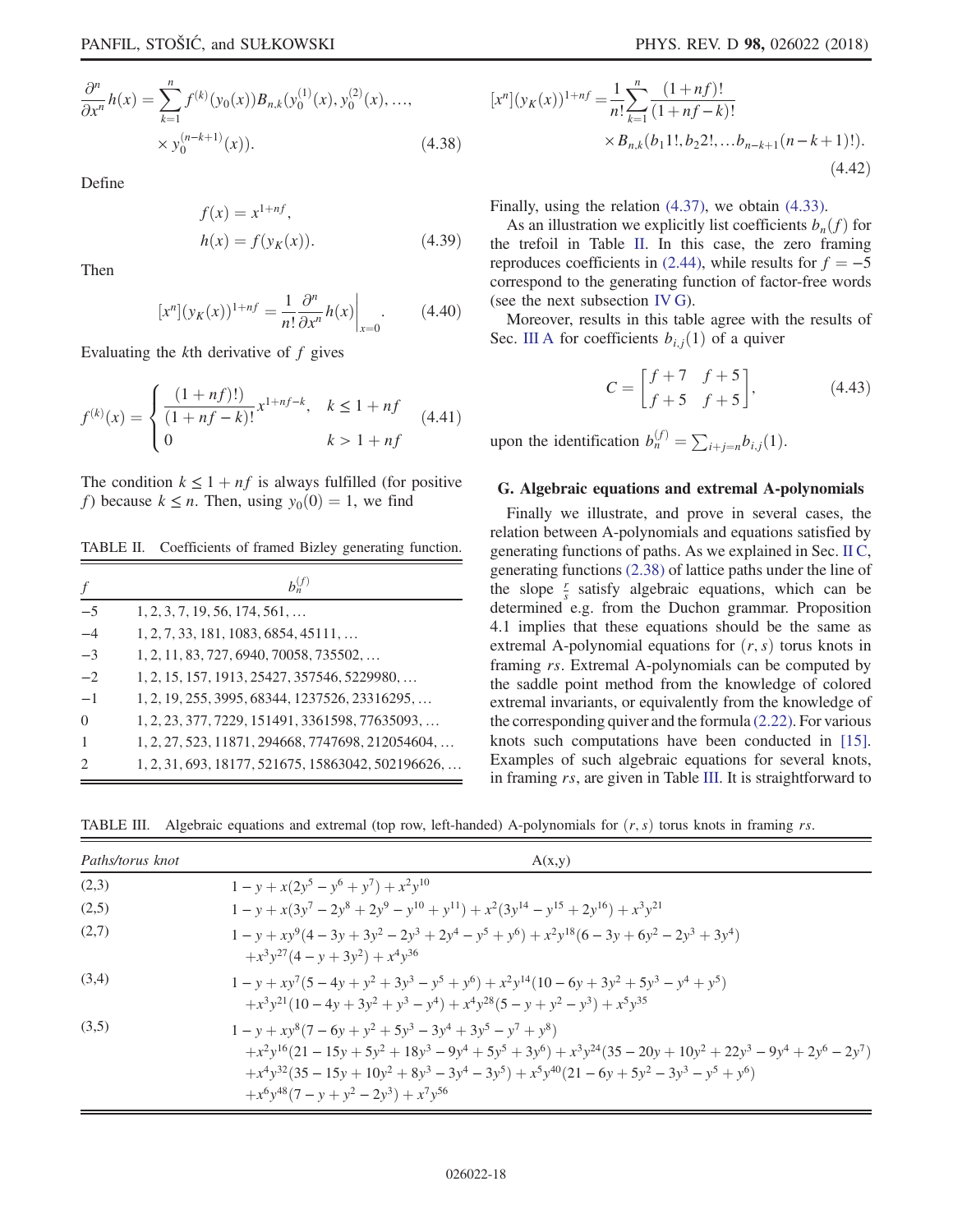check to arbitrarily high order, that generating functions of lattice paths, given by the Bizley formula [\(2.41\)](#page-6-6) or our result [\(4.1\),](#page-10-2) satisfy these algebraic equations.

Apart from checking that generating functions of lattice paths satisfy A-polynomial equations we can also rederive these equations, taking advantage of the Duchon grammar. This proves to all orders that generating functions of lattice paths and knot polynomials are equal.

Let us first summarize Duchon's formalism [\[36\]](#page-27-8), which reformulates the problem of counting lattice paths in terms of constructing and counting words obeying certain grammar. The words are created from an alphabet, which in the case of lattice paths under the  $y = \frac{r}{s}x$ <br>line consists of two letters  $U = \{a, b\}$ . Denote by  $U^*$  the line consists of two letters  $U = \{a, b\}$ . Denote by  $U^*$  the set of all words in the alphabet U. The letters correspond to two steps that a lattice path is made of. The type of the lattice path counting problem is encoded in the valuation of the letters. We define a valuation function  $h$ on the alphabet with values in integers such that  $h(a) =$ r and  $h(b) = -s$ . This definition extends additively to the set of words U<sup>\*</sup>, e.g.  $h(aaba) = 3r - s$ . The lattice path counting problem can be then made equivalent to the problem of counting words. The condition, that a path in the upper half plane picture reaches back but never crosses the horizontal axis can be formulated with the valuation function. For the path to reach back to the horizontal axis, the valuation function of the corresponding word must be 0. For the path to never cross the horizontal axis, the valuation function of every left factor of the word cannot be negative. A left factor  $w<sub>L</sub>$  of a word w is simply any left part of the word w. The set of words obeying this constraint is denoted by  $D_{r/s} \subset U^*$ .

Among words in  $D_{r/s}$  there are special ones that cannot be generated from simpler words. For example, for  $r = 3$ and  $s = 2$  there are two words of length 5

$$
ababb, \qquad aabbb. \tag{4.44}
$$

Many words of length 10 can be obtained by taking one of the word of length 5 and using it as a template. Between any letters of this word we can insert any word of length 5 to obtain a word of length 10. For example taking *ababb* as a template we can get **aba**aabbbbb by inserting aabbb between the third and the fourth letter. However there are words of length 10 which cannot be obtained in this way, for example *aaabbabbbb*. Such words are called factor-free words. Duchon showed how to generate (and thus count) all factor-free words, and how to obtain a generating function of all words in  $D_{r/s}$  from the generating function of factorfree words.

Let us denote the generating function of factor-free words by  $y_{fp}(x)$ . Then the generating function  $y_p(x)$  of all the words is given by

$$
y_P(x) = y_{fP}(x(y_P(x))^{r+s}), \tag{4.45}
$$

This relation is equivalent to a change framing of the generating function by  $r + s$ . As an immediate consequence we obtain that the factor free words also find their place in the knots-paths correspondence and simply correspond to  $(r, s)$  torus knots framed by  $-rs + r + s$ .

We describe now the construction of equations for  $y_{fP}(x)$ . Duchon showed that factor free words can be generated from the following grammar

$$
\tilde{D} = \epsilon + \sum_{k} \tilde{L}_{k} \tilde{R}_{k},
$$
\n
$$
\tilde{L}_{i} = \delta_{i,r} a + \sum_{k} \tilde{L}_{k} \tilde{R}_{k-i},
$$
\n
$$
\tilde{R}_{j} = \delta_{j,s} b + \sum_{k} \tilde{L}_{k} \tilde{R}_{j+k},
$$
\n(4.46)

with indices in the range  $1 \ge i \ge r$ ,  $1 \ge j \ge s$ , and  $\tilde{L}_i =$  $R_i = 0$  for indices beyond this range. Here  $\epsilon$  denotes an empty word and in general the letters a and b do not commute. To construct short words it is enough to solve the equations iteratively. In the classical case, where we are interested in counting paths, letters  $a$  and  $b$ commute. Moreover each path must consists of ks a steps and  $kr$  b steps, so that the valuation of the whole path is  $ksr - ksr = 0$ . Therefore, the relevant variable is  $x = a<sup>s</sup>b<sup>r</sup>$ . Eliminating auxillary sets  $L<sub>i</sub>$  and  $R<sub>j</sub>$  we obtain a polynomial equation for  $\tilde{D}(x)$ .

As an example consider paths under the  $y = \frac{3}{2}x$  line,<br>responding to the trefoil knot. This is the case solved corresponding to the trefoil knot. This is the case solved explicitly by Duchon. The set of equations takes the form

$$
\tilde{D} = \epsilon + \tilde{L}_1 \tilde{R}_1 + \tilde{L}_2 \tilde{R}_2,
$$
\n
$$
\tilde{L}_1 = \tilde{L}_2 \tilde{R}_1 + \tilde{L}_3 \tilde{R}_2,
$$
\n
$$
\tilde{L}_2 = \tilde{L}_3 \tilde{R}_1,
$$
\n
$$
\tilde{L}_3 = a,
$$
\n
$$
\tilde{R}_1 = \tilde{L}_1 \tilde{R}_2,
$$
\n
$$
\tilde{R}_2 = b.
$$
\n(4.47)

We eliminate  $\tilde{L}_i$  and  $\tilde{R}_2$  and parametrize  $\tilde{R}_1 = aUb^2$  to find a set of two equations

$$
\tilde{D} = \epsilon + a^2 Ub^3 + abaUb^2 + a^2Ub^2aUb^2ab^2,
$$
  

$$
U = \epsilon + aUb^2aUb.
$$
 (4.48)

For the word counting problem we consider commuting a and b and introduce  $x = a^2b^3$ , so that we obtain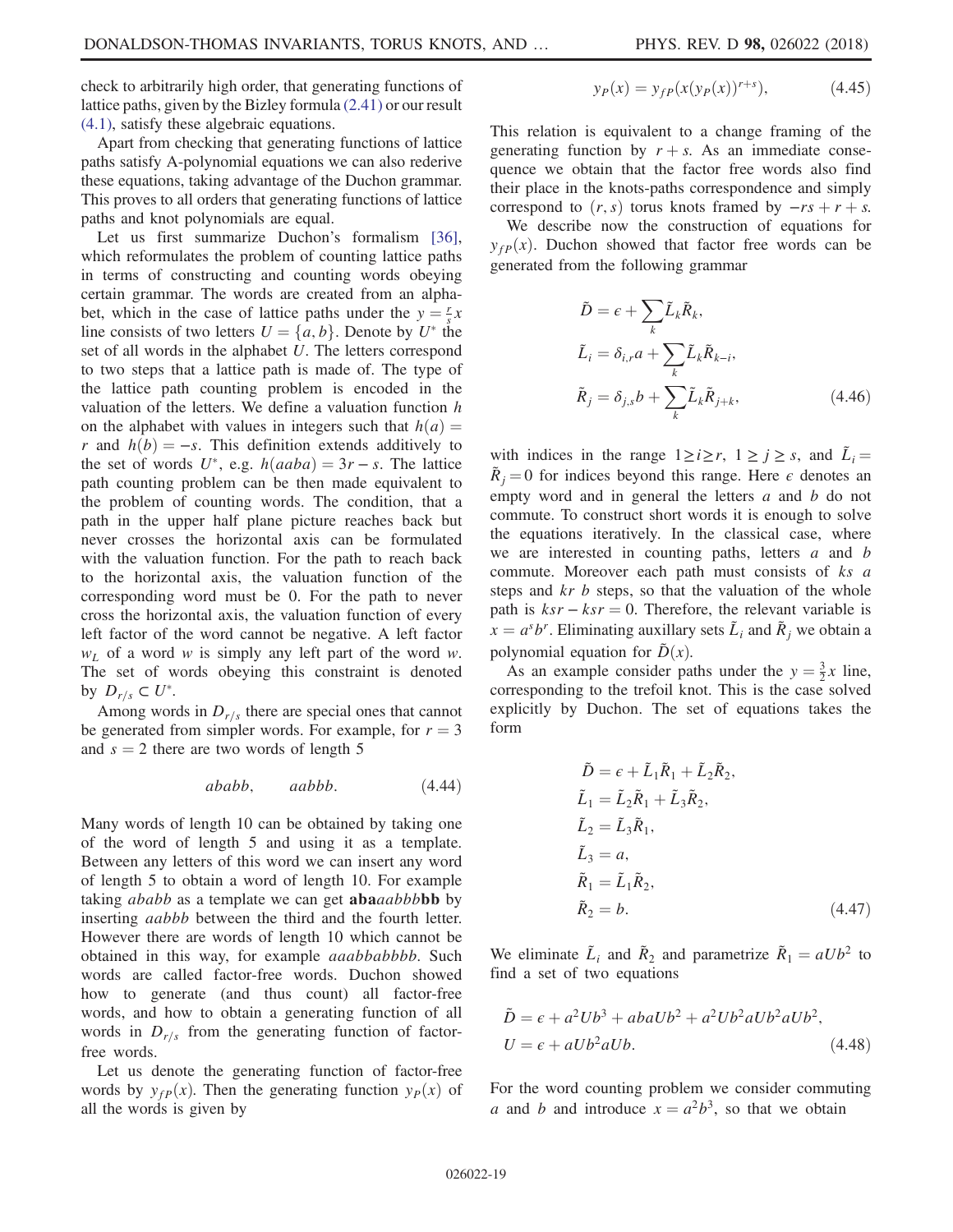$$
y_{fP}(x) = 1 + 2xU(x) + x^2U^3(x),
$$
  
 
$$
U(x) = 1 + x^2U(x).
$$
 (4.49)

On one hand,  $U(x)$  is the generating function of the Catalan numbers and using twice the equation for  $U(x)$ in the equation for  $y_{fp}(x)$  we get

$$
y_{fP}(x) = (1+x)U(x) = \sum_{k=0}^{\infty} (C_k + C_{k+1})x^k.
$$
 (4.50)

On the other hand, we can eliminate  $U(x)$  to find the equation  $A_f(x, y_{fp}) = 0$  which the generating function of factor-free words satisfies

$$
A_f(x, y_{fp}) = (1+x)^2 - y_{fp} - xy_{fp} + xy_{fp}^2.
$$
 (4.51)

Changing the framing by  $r + s = 5$  gives then the algebraic equation

$$
A(x, y) = 1 - y + x(2y^5 - y^6 + y^7) + x^2y^{10}, \quad (4.52)
$$

which indeed reproduces the A-polynomial equation for (2,3) torus knot given in Table [III.](#page-17-2)

Similar computations for paths under the  $y = \frac{2}{5}x$  line, or<br>uivalently for the (2.5) torus knot, lead to the following equivalently for the (2,5) torus knot, lead to the following set of equations

$$
y_{fP}(x) = 1 + 3xU(x) + 4x^{2}U^{3}(x) + x^{3}U^{5}(x),
$$
  
\n
$$
U(x) = 1 + 3xU^{2}(x) + x^{2}U^{4}(x),
$$
\n(4.53)

with U defined this time through  $\tilde{R}_1 = aUb^3$  and  $x = a^2b^5$ . Eliminating  $U$  we find the algebraic equation satisfied by the generating function of factor-free words

$$
A_f(x, y_{fp}) = 1 - y_{fp} + x(3 - 2y_{fp} + 2y_{fp}^2 - y_{fp}^3 + y_{fp}^4) + x^2(3 - y_{fp} + 2y_{fp}^2) + x^3.
$$
 (4.54)

Changing the framing by  $r + s = 7$  produces then the A-polynomial equation for (2,5) torus knot, which is given in Table [III](#page-17-2).

# <span id="page-19-0"></span>V. KNOT POLYNOMIALS, QUIVERS, AND PATH COUNTING FOR  $(3,s)$  TORUS KNOTS

In this section, we identify quivers and extremal colored HOMFLY-PT polynomials for a class of  $(3, s)$ torus knots, for  $s = 3p + 1$  or  $s = 3p + 2$ . This is quite a non-trivial class of examples, which nicely illustrates the power of the knots-quivers correspondence, as well as the relation of torus knot invariants to the counting of lattice paths. Indeed, it is straightforward to verify that expressions for colored polynomials for torus knots given below, in appropriate framing, agree with generating functions of lattice paths, as we explained earlier.

Our strategy is similar as in other examples of knotsquivers correspondence: we consider extremal colored HOMFLY-PT polynomials for first few symmetric colors, and—also based on the knowledge of homological degrees encoded in the uncolored extremal superpolynomial—we identify a matrix encoding the corresponding quiver uniquely. In particular, we find various regularities, which enable to analyze at once the whole classes of  $(3, 3p + 1)$ and  $(3, 3p + 2)$  torus knots and reveal their recursive structure.

## A.  $(3,3p+2)$  torus knots

The constraints that we found upon the analysis of several first representations imply, that the quiver matrix for  $(3, 3p + 2)$  knots has the following structure

$$
C^{(3,3p+2)} = \begin{bmatrix} C^{(2,6p+3;-3)} & B_p \\ B_p & C^{(3,3p-1;+5)} \end{bmatrix}
$$
 (5.1)

Here  $C^{(r,s,f)}$  denotes a quiver matrix for  $(r, s)$  torus knot with an additional framing,  $f$  with respect to the convention explained at the end of the Sec. [II B.](#page-3-4) For example, for  $p = 1$ , the bottom right block is  $C^{(3,2+5)}$  which is the trefoil quiver [\(4.14\)](#page-12-1) with all entries shifted by  $+5$ . The offdiagonal rectangular block B carries further information about the recursive structure and it is organized in the following way

$$
B_p = [B_{p,p} \quad B_{p,p-1} \quad \dots \quad B_{p,1}], \tag{5.2}
$$

where each  $B_{p,k}$  (for  $1 \leq k \leq p$ ) is a matrix of size

$$
(3p+2) \times (3k-1). \tag{5.3}
$$

The block  $B_{p,k}$  is composed of two groups of rows

$$
B_{p,k} = \begin{bmatrix} X_{p,k} \\ Y_{p,k} \end{bmatrix} \tag{5.4}
$$

of sizes

$$
X_{p,k}: (3(p-k+1)) \times (3k-1),
$$
  
\n
$$
Y_{p,k}: (3k-1) \times (3k-1).
$$
 (5.5)

The matrices  $X$  and  $Y$  have the following structure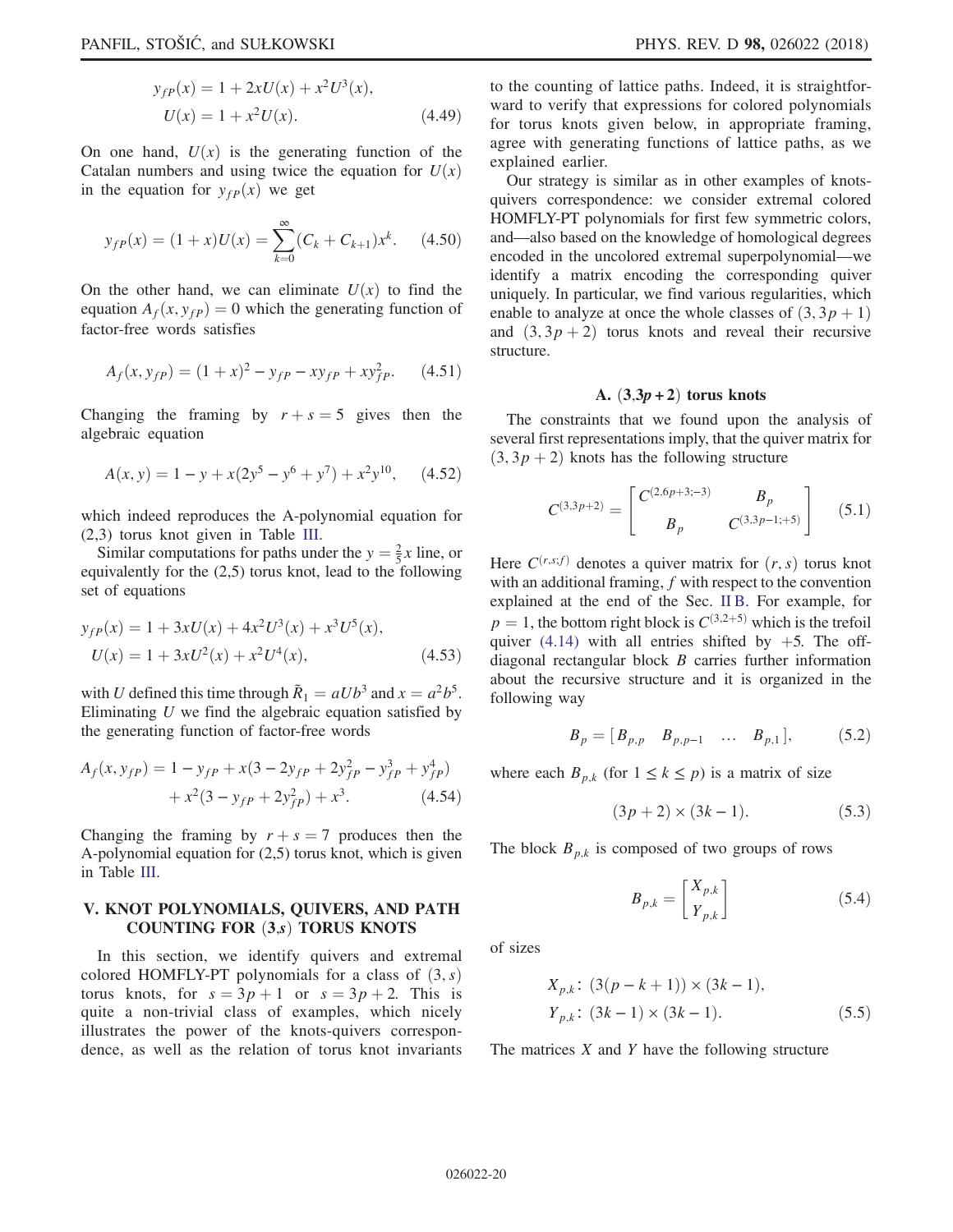$$
X_{p,k} = \begin{bmatrix} 6p + 3k + 4 & 6p + 3k + 2 & 6p + 3k & \cdots & 6p - 3k + 8 \\ 6p + 3k + 3 & 6p + 3k + 1 & 6p + 3k - 1 & \cdots & 6p - 3k + 7 \\ 6p + 3k + 2 & 6p + 3k & 6p + 3k - 2 & \cdots & 6p - 3k + 6 \\ \vdots & \vdots & \vdots & \ddots & \vdots \\ 3p + 6k + 2 & 3p + 6k & 3p + 6k - 2 & \cdots & 3p + 6 \end{bmatrix},
$$
(5.6)  

$$
Y_{p,k} = \begin{bmatrix} 3p + 6k + 1 & 3p + 6k - 1 & 3p + 6k - 3 & \cdots & 3p + 5 \\ 3p + 6k & 3p + 6k - 1 & 3p + 6k - 3 & \cdots & 3p + 5 \\ 3p + 6k - 2 & 3p + 6k - 2 & 3p + 6k - 3 & \cdots & 3p + 5 \\ \vdots & \vdots & \vdots & \ddots & \vdots \\ 3p + 6 & 3p + 6 & 3p + 6 & \cdots & 3p + 5 \end{bmatrix}.
$$
(5.7)

To illustrate the above structure, let us consider the first two knots in this series. The value  $p = 1$  corresponds to (3,5) torus knot. In this case, we only have  $B_{1,1}$  matrix, which is built out of  $X_{1,1}$  and  $Y_{1,1}$ , and takes the form

$$
B_{1,1} = \begin{bmatrix} 13 & 11 \\ 12 & 10 \\ 11 & 9 \\ 10 & 8 \\ 9 & 8 \end{bmatrix} . \tag{5.8}
$$

The full quiver matrix, with the block structure highlighted, takes the form

$$
C^{(3,5)} = \begin{bmatrix} C^{(2,9;-3)} & B_1 \\ B_1 & C^{(3,2;+5)} \end{bmatrix} = \begin{bmatrix} 16 & 14 & 12 & 10 & 8 & 13 & 11 \\ 14 & 14 & 12 & 10 & 8 & 12 & 10 \\ 12 & 12 & 12 & 10 & 8 & 11 & 9 \\ 10 & 10 & 10 & 10 & 8 & 10 & 8 \\ 8 & 8 & 8 & 8 & 8 & 9 & 8 \\ 13 & 12 & 11 & 10 & 9 & 12 & 10 \\ 11 & 10 & 9 & 8 & 8 & 10 & 10 \end{bmatrix}
$$
(5.9)

The second example, for  $p = 2$ , corresponds to (3,8) torus knot. In this case, we introduce two matrices  $B_{2,1}$  and  $B_{2,2}$ , which are given explicitly by

$$
B_{2,2} = \begin{bmatrix} 22 & 20 & 18 & 16 & 14 \\ 21 & 19 & 17 & 15 & 13 \\ 20 & 18 & 16 & 14 & 12 \\ 19 & 17 & 15 & 13 & 11 \\ 18 & 17 & 15 & 13 & 11 \\ 16 & 16 & 15 & 13 & 11 \\ 14 & 14 & 14 & 13 & 11 \\ 12 & 12 & 12 & 12 & 11 \end{bmatrix} \qquad B_{2,1} = \begin{bmatrix} 19 & 17 \\ 18 & 16 \\ 17 & 15 \\ 16 & 14 \\ 15 & 13 \\ 14 & 12 \\ 13 & 11 \\ 12 & 11 \end{bmatrix}
$$
(5.10)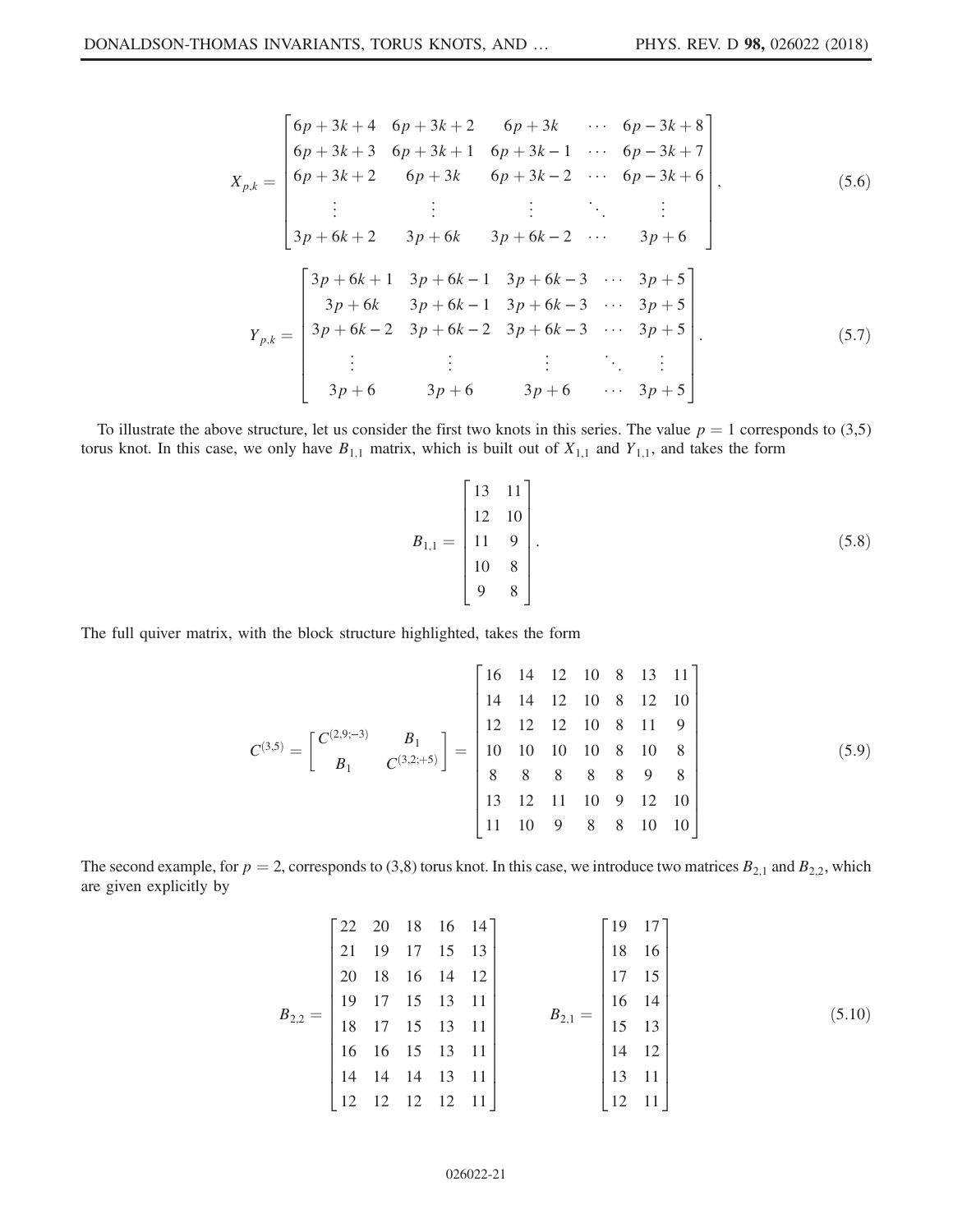The full quiver matrix, with the block structure highlighted, reads

<sup>C</sup>ð3;8<sup>Þ</sup> ¼ Cð2;15;−3<sup>Þ</sup> B<sup>2</sup> B<sup>2</sup> Cð3;5;þ5<sup>Þ</sup> 25 23 21 19 17 15 13 11 22 20 18 16 14 19 17 23 23 21 19 17 15 13 11 21 19 17 15 13 18 16 21 21 21 19 17 15 13 11 20 18 16 14 12 17 15 19 19 19 19 17 15 13 11 19 17 15 13 11 16 14 17 17 17 17 17 15 13 11 18 17 15 13 11 15 13 15 15 15 15 15 15 13 11 16 16 15 13 11 14 12 13 13 13 13 13 13 13 11 14 14 14 13 11 13 11 11 11 11 11 11 11 11 11 12 12 12 12 11 12 11 22 21 20 19 18 16 14 12 21 19 17 15 13 18 16 20 19 18 17 17 16 14 12 19 19 17 15 13 17 15 18 17 16 15 15 15 14 12 17 17 17 15 13 16 14 16 15 14 13 13 13 13 12 15 15 15 15 13 15 13 14 13 12 11 11 11 11 11 13 13 13 13 13 14 13 19 18 17 16 15 14 13 12 18 17 16 15 14 17 15 17 16 15 14 13 12 11 11 16 15 14 13 13 15 15 ð5:11Þ

We compute now the generating functions of lattice paths using the relation to knots and quivers [\(4.1\).](#page-10-2) In Table [IV,](#page-21-0) we present such generating functions for the first 5 knots of the series  $(3, 3p + 2)$ . These numbers agree with numbers of lattice paths that follow from the Bizley formula [\(2.41\)](#page-6-6).

The other side of the knots–quivers–paths correspondence yields colored HOMLFY-PT polynomials. To this end we need to identify, using the uncolored (extremal) HOMFLY-PT homology, the variables  $x_i$  as prescribed in Eq.  $(2.21)$ . The *t* degrees are equal to the diagonal entries of the quiver matrix

$$
t_i = C_{ii},\tag{5.12}
$$

<span id="page-21-1"></span>whereas the q degrees are an ordered union of sets  $Q_n$  for  $n = p, ..., 0$  with

$$
Q_n = \{-6n - 2, -6n + 2, \dots 6n - 2, 6n + 2\}. \tag{5.13}
$$

The ordering is such that the set of q degrees starts with  $Q_p$ and the other follow in the descending order. For example for the  $(3,5)$  and  $(3,8)$  knots the q degrees are

$$
\{-8, -4, 0, 4, 8, -2, 2\},\tag{5.14}
$$

$$
\{-14, -10, -6, -2, 2, 6, 10, 14, -8, -4, 0, 4, 8, -2, 2, \}
$$
\n
$$
(5.15)
$$

To obtain the standard form of the HOMFLY-PT polynomial—right-handed with the zero framing—the quiver matrix has to be transformed as explained in the Sec. [II B](#page-3-4). For example, the  $C^{(3,5)}$  quiver in this case becomes

$$
C^{(3,5)} = \begin{bmatrix} 0 & 1 & 3 & 5 & 7 & 2 & 4 \\ 1 & 2 & 3 & 5 & 7 & 3 & 5 \\ 3 & 3 & 4 & 5 & 7 & 4 & 6 \\ 5 & 5 & 5 & 6 & 7 & 5 & 7 \\ 7 & 7 & 7 & 7 & 8 & 6 & 7 \\ 2 & 3 & 4 & 5 & 6 & 4 & 5 \\ 4 & 5 & 6 & 7 & 7 & 5 & 6 \end{bmatrix}
$$
(5.16)

<span id="page-21-0"></span>TABLE IV. Numbers of lattice paths under the  $y = \frac{3}{3p+2}x$  line. They agree with the Bizley formula, and with coefficients of classical generating functions of invariants of (3.3  $n + 2$ ) torus knot generating functions of invariants of  $(3, 3p + 2)$  torus knot.

| Knot   | $b_n$ (numbers of lattice paths)                                                 |
|--------|----------------------------------------------------------------------------------|
| (3,5)  | $1, 7, 525, 58040, 7574994, 1084532963, 164734116407, \ldots$                    |
| (3,8)  | $1, 15, 3504, 1220135, 502998985, 227731502703, 109447217699997, \ldots$         |
| (3,11) | $1, 26, 13793, 10969231, 10342244094, 10714942416045, 11787169120183931, \ldots$ |
| (3,14) | 1, 40, 40356, 61246090, 110288829466, 218304920579248,                           |
| (3,17) | $1, 57, 97584, 251886268, 771887463392, \ldots$                                  |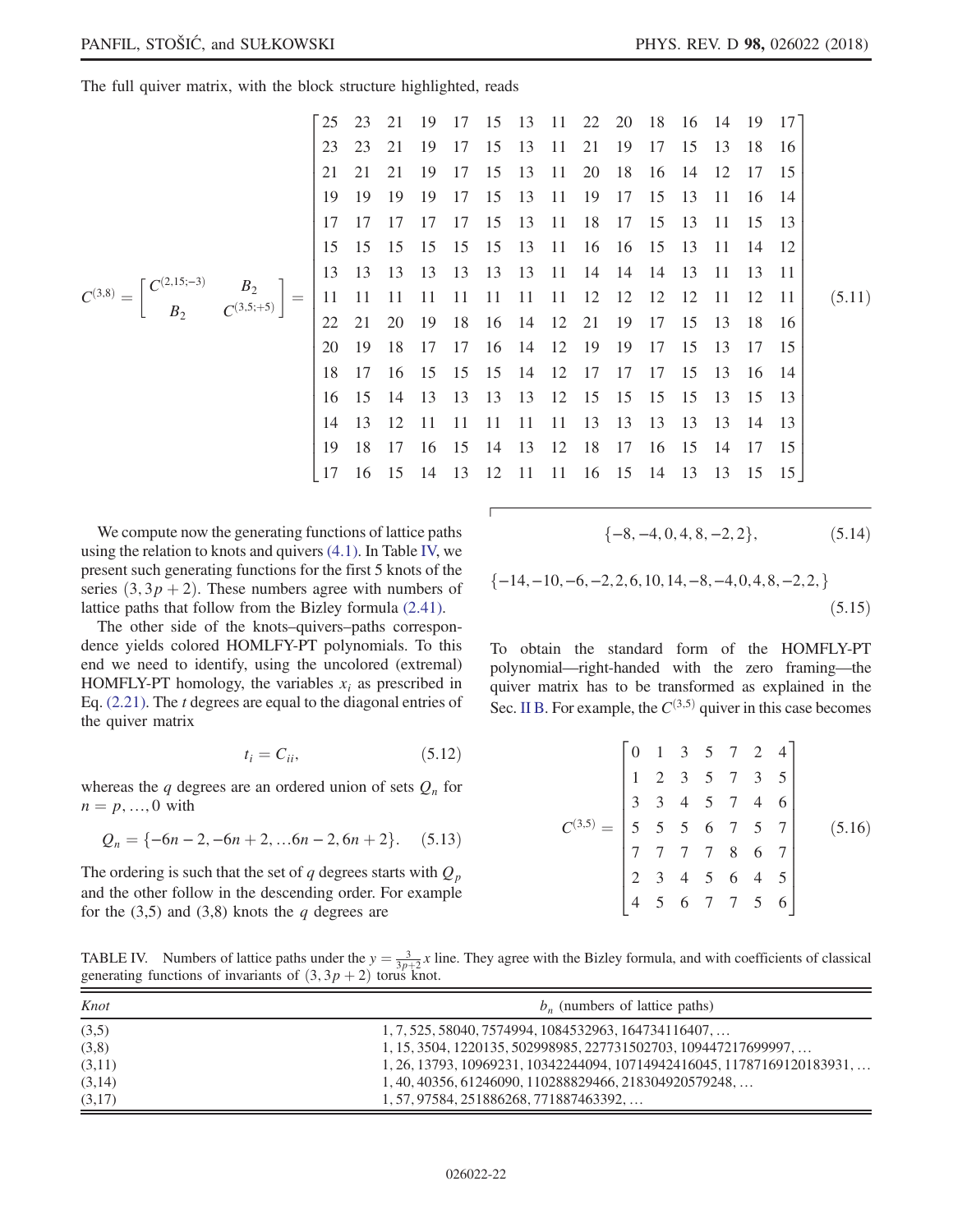| $P_1^-(q)$                                                                                                      |
|-----------------------------------------------------------------------------------------------------------------|
|                                                                                                                 |
| $q^{-14} + q^{-10} + q^{-8} + q^{-6} + q^{-4} + 2q^{-2} + 1 + 2q^{2} + q^{4} + q^{6} + q^{8} + q^{10} + q^{14}$ |
| $q^{-20} + q^{-16} + q^{-14} + q^{-12} + q^{-10} + 2q^{-8} + q^{-6} + 2q^{-4} + 2q^{-2} + 2 + 2q^{2}$           |
| $+2q^4+q^6+2q^8+q^{10}+q^{12}+q^{14}+q^{16}+q^{20}$                                                             |
| $q^{-26} + q^{-22} + q^{-20} + q^{-18} + q^{-16} + 2q^{-14} + q^{-12} + 2q^{-10} + 2q^{-8} + 2q^{-6}$           |
| $+2q^{-4} + 3q^{-2} + 2 + 3q^{2} + 2q^{4} + 2q^{6} + 2q^{8} + 2q^{10} + q^{12} + 2q^{14}$                       |
|                                                                                                                 |
| $q^{-32} + q^{-28} + q^{-26} + q^{-24} + q^{-22} + 2q^{-20} + q^{-18} + 2q^{-16} + 2q^{-14} + 2q^{12}$          |
| $+2q^{-10} + 3q^{-8} + 2q^{-6} + 3q^{-4} + 3q^{-2} + 3 + 3q^{2} + 3q^{4} + 2q^{6} + 3q^{8}$                     |
| $+2q^{10} + 2q^{12} + 2q^{14} + 2q^{16} + q^{18} + 2q^{20} + q^{22} + q^{24} + q^{26} + q^{28} + q^{32}$        |
|                                                                                                                 |

<span id="page-22-0"></span>TABLE V. Minimal HOMFLY-PT polynomials for right-handed  $(3, 3p + 2)$  torus knots in the trivial framing, in the fundamental representation.

The t degrees defined in  $(5.12)$  can be read off from the diagonal of this matrix.

From quivers that we found above, extremal colored HOMLFY-PT polynomials for  $(3, 3p + 2)$  torus knots can be determined using [\(2.25\).](#page-4-4) Examples of such minimal polynomials for several (right-handed) knots (after adjusting the quiver so that it captures minimal invariants of righthanded knots), in the fundamental representation, are given in Table [V.](#page-22-0) These results agree with known such polynomials in the fundamental representation—however, we stress that from the quivers determined above we also immediately get formulas for knot polynomials in arbitrary symmetric representations, which have not been known before.

Finally, having found quivers for  $(3, 3p + 2)$  torus knots, we can also determine  $q$ -weighted path numbers using  $(4.3)$ . The first such numbers, i.e. *q*-numbers of paths between the origin and the point with coordinates  $(3p + 2, 3)$ , for several knots, are given in Table [VI](#page-22-1). For  $q = 1$  these expressions reduce to unweighted path numbers given in given in Table [IV.](#page-21-0)

#### B.  $(3,3p+1)$  torus knots

Quiver matrices for  $(3, 3p + 1)$  torus knot have an analogous structure to those in the previous section, and take form

 $C^{(3,3p+1)} =$  $\int C^{(2,6p+1;-2)}$  B<sub>p</sub>  $B_p$   $C^{(3,3p-2;+5)}$ 1  $(5.17)$ 

where again  $C^{(2,6p+1)}$  denotes a quiver matrix for  $(2,6p+1)$ torus knot, and  $C^{(3,3p-2;+4)}$  is a quiver matrix of  $(3, 3p - 2)$ torus knot with each entry increased by  $+4$  (i.e. with additional framing  $+4$ ). The off-diagonal rectangular block  $B$  is organized in the following way

$$
B_p = [B_{p,p} \quad B_{p,p-1} \quad \dots \quad B_{p,1}], \quad (5.18)
$$

where each  $B_{p,k}$  (for  $1 \leq k \leq p$ ) is a matrix of the size

$$
(3p+1) \times (3k-2). \tag{5.19}
$$

The block  $B_{p,k}$  is now composed of three groups of rows

$$
B_{p,k} = \begin{bmatrix} X_{p,k} \\ Y_{p,k} \\ Z_{p,k} \end{bmatrix}
$$
 (5.20)

with sizes

$$
X_{p,k}: (p-k+1) \times (3k-2), \tag{5.21}
$$

<span id="page-22-1"></span>TABLE VI. q-weighted numbers of lattice paths under the  $y = \frac{3}{3p+1}x$  line. For  $q = 1$  (right column) these numbers reduce to first nontrivial coefficients given in Table IV nontrivial coefficients given in Table [IV.](#page-21-0)

| Paths  | $b_1(q)$                                                                                                                                                                   | $b_1(1)$ |
|--------|----------------------------------------------------------------------------------------------------------------------------------------------------------------------------|----------|
| (3,5)  | $q^7 + 2q^9 + 2q^{11} + q^{13} + q^{15}$                                                                                                                                   |          |
| (3,8)  | $q^{10} + 2q^{12} + 3q^{14} + 3q^{16} + 2q^{18} + 2q^{20} + q^{22} + q^{24}$                                                                                               | 15       |
| (3,11) | $q^{13} + 2q^{15} + 3q^{17} + 4q^{19} + 4q^{21} + 3q^{23} + 3q^{25} + 2q^{27} + 2q^{29} + q^{31} + q^{33}$                                                                 | 26       |
| (3,14) | $q^{16} + 2q^{18} + 3q^{20} + 4q^{22} + 5q^{24} + 5q^{26} + 4q^{28} + 4q^{30} + 3q^{32}$<br>$+3q^{34} + 2q^{36} + 2q^{38} + q^{40} + q^{42}$                               | 40       |
| (3,17) | $q^{19} + 2q^{21} + 3q^{23} + 4q^{25} + 5q^{27} + 6q^{29} + 6q^{31} + 5q^{33} + 5q^{35} + 4q^{37}$<br>$+4q^{39} + 3q^{41} + 3q^{43} + 2q^{45} + 2q^{47} + q^{49} + q^{51}$ |          |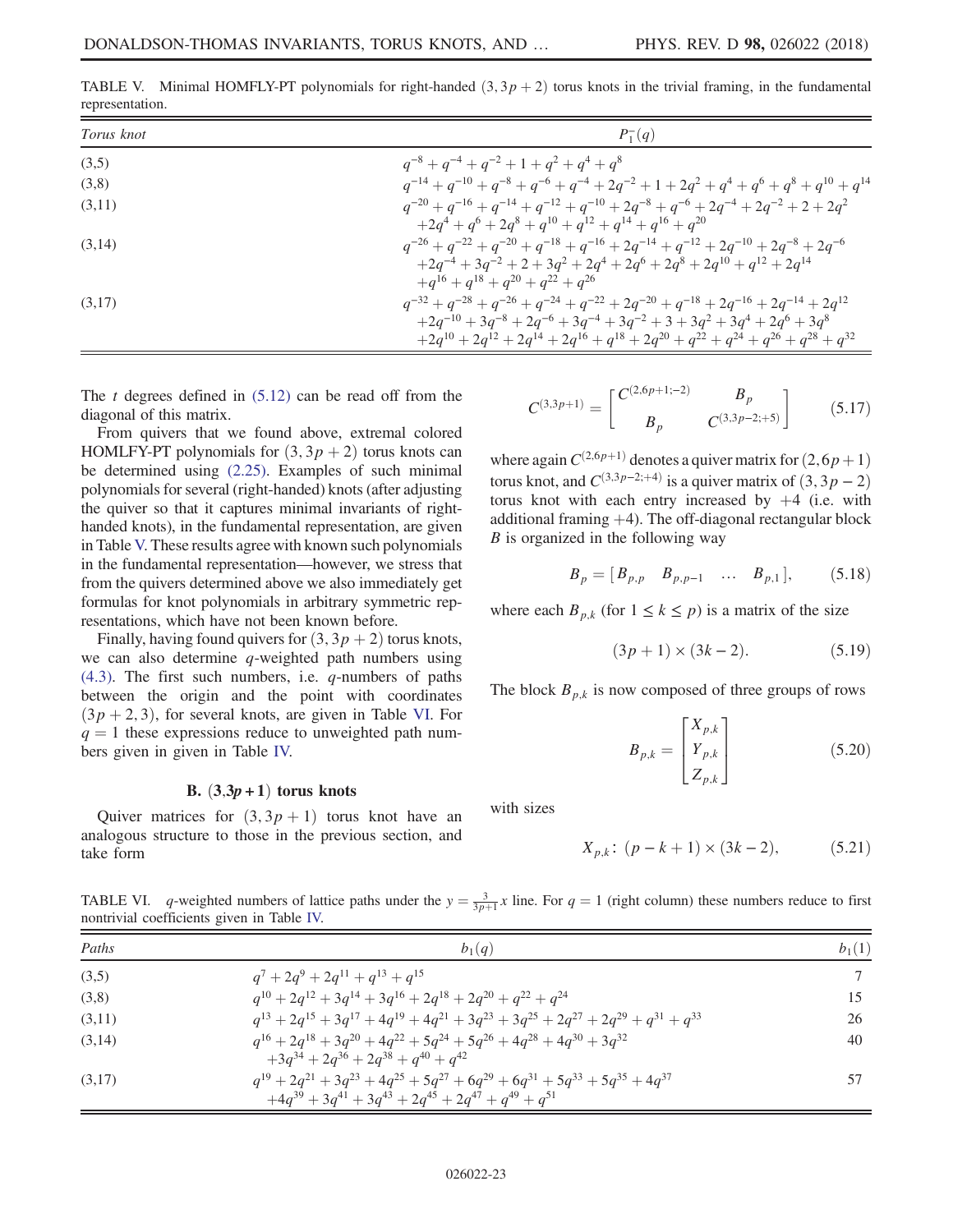$$
Y_{p,k}: (3k-1) \times (3k-2), \tag{5.22}
$$

 $Z_{p,k}$ :  $(2p - 2k + 1) \times (3k - 2)$ . (5.23)

Matrices 
$$
X_{p,k}
$$
 and  $Y_{p,k}$  have the same structure as for the (3, 3*p* + 2) series, however their overall shift is different.  
Matrix  $Z_{p,k}$  consists of rows of constant values, and consecutive rows differ by 1. Explicitly

$$
X_{p,k} = \begin{bmatrix} 6p+3k+1 & 6p+3k-1 & 6p+3k-3 & \cdots & 6k-3k+7 \\ 6p+3k & 6p+3k-2 & 6p+3k-4 & \cdots & 6k-3k+6 \\ 6p+3k-1 & 6p+3k-3 & 6p+3k-5 & \cdots & 6p-3k+5 \\ \vdots & \vdots & \vdots & \ddots & \vdots \\ 5p+4k+1 & 5p+4k-1 & 5p+4k-3 & \cdots & 5p-2k+7 \end{bmatrix},
$$
(5.24)  

$$
Y_{p,k} = \begin{bmatrix} 5p+4k & 5p+4k-2 & 5p+4k-4 & \cdots & 5p-2k+6 \\ 5p+4k-3 & 5p-4k-3 & 5p+4k-4 & \cdots & 5p-2k+6 \\ \vdots & \vdots & \vdots & \ddots & \vdots \\ 5p-2k+54 & 5p-2k+5 & 5p-2k+5 & \cdots & 5p-2k+5 \\ \vdots & \vdots & \vdots & \ddots & \vdots \\ 5p-2k+3 & 5p-2k+4 & 5p-2k+4 & \cdots & 5p-2k+4 \\ 5p-2k+3 & 5p-2k+3 & 5p-2k+3 & \cdots & 5p-2k+3 \\ 5p-2k+2 & 5p-2k+2 & 5p-2k+2 & \cdots & 5p-2k+2 \\ \vdots & \vdots & \vdots & \ddots & \vdots \\ 3p+4 & 3p+4 & 3p+4 & \cdots & 3p+4 \end{bmatrix}.
$$
(5.26)

Let us also consider first two examples. The value  $p = 1$  corresponds to (3,4) torus knot. In this case,  $B_{1,1}$  is built out of  $X_{1,1}$ ,  $Y_{1,1}$  and  $Z_{1,1}$ , and takes the form

$$
B_{1,1} = \begin{bmatrix} 10 \\ 9 \\ 8 \\ 7 \end{bmatrix} . \tag{5.27}
$$

The full quiver matrix, with the block structure highlighted, reads

$$
C^{(3,4)} = \begin{bmatrix} C^{(2,7;-2)} & B_1 \\ B_1 & C^{(3,1;+5)} \end{bmatrix} = \begin{bmatrix} 13 & 11 & 9 & 7 & 10 \\ 11 & 11 & 9 & 7 & 9 \\ 9 & 9 & 9 & 7 & 8 \\ 7 & 7 & 7 & 7 & 7 \\ 10 & 9 & 8 & 7 & 9 \end{bmatrix},
$$
(5.28)

and after reordering columns and rows is equal to quiver presented in  $(4.26)$ . The second example, with  $p = 2$ , corresponds to (3,7) torus knot. In this case, we find two matrices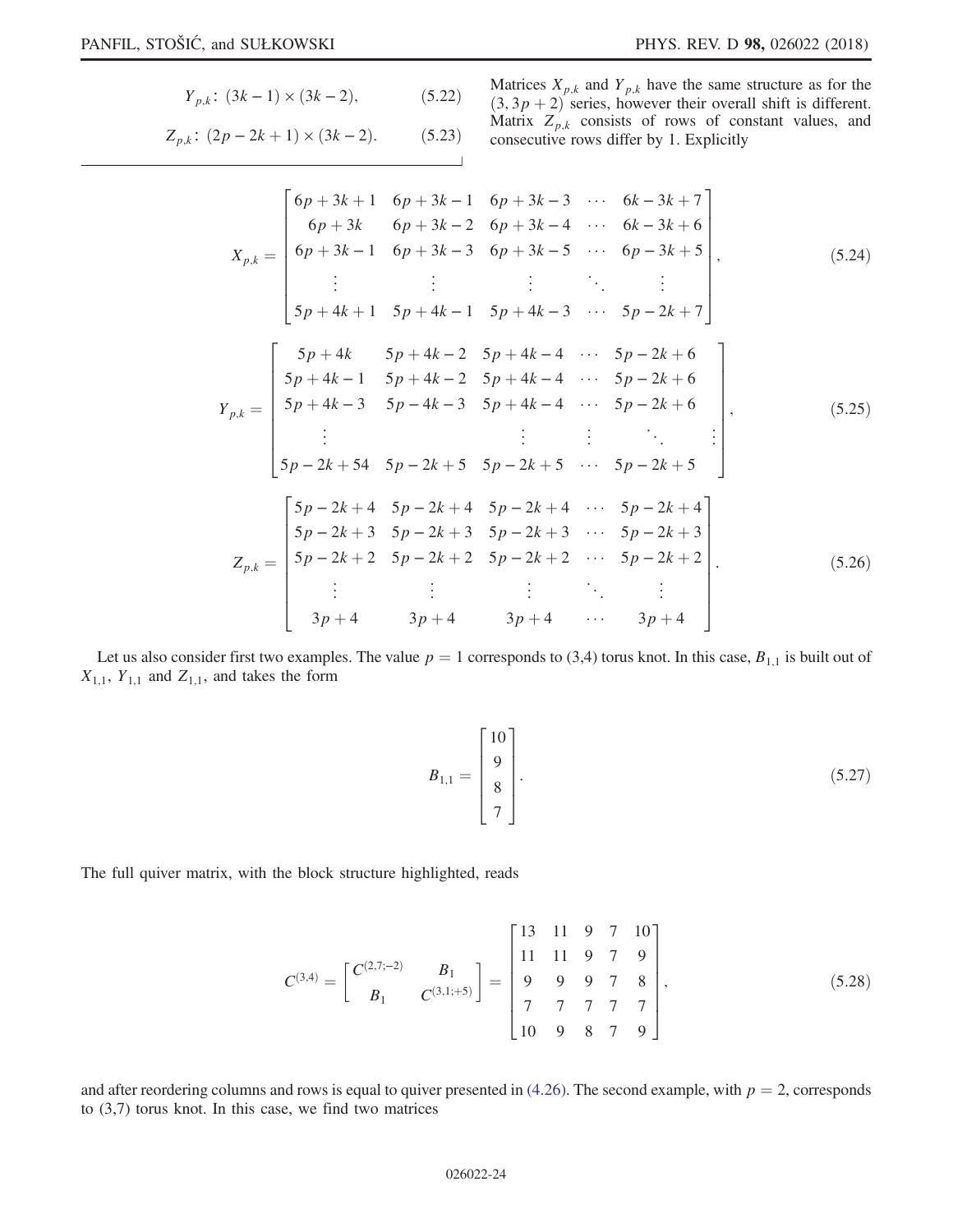$$
B_{2,2} = \begin{bmatrix} 19 & 17 & 15 & 13 \\ 18 & 16 & 14 & 12 \\ 17 & 16 & 14 & 12 \\ 15 & 15 & 14 & 12 \\ 13 & 13 & 13 & 12 \\ 11 & 11 & 11 & 11 \\ 10 & 10 & 10 & 10 \end{bmatrix} \qquad B_{2,1} = \begin{bmatrix} 16 \\ 15 \\ 14 \\ 13 \\ 12 \\ 11 \\ 11 \\ 10 \end{bmatrix}
$$
 (5.29)

and the full quiver matrix takes the form

<sup>C</sup>ð3;7<sup>Þ</sup> ¼ Cð2;13;−2<sup>Þ</sup> B<sup>1</sup> B<sup>1</sup> Cð3;4;þ5<sup>Þ</sup> 22 20 18 16 14 12 10 19 17 15 13 16 20 20 18 16 14 12 10 18 16 14 12 15 18 18 18 16 14 12 10 17 16 14 12 14 16 16 16 16 14 12 10 15 15 14 12 13 14 14 14 14 14 12 10 13 13 13 12 12 12 12 12 12 12 12 10 11 11 11 11 11 10 10 10 10 10 10 10 10 10 10 10 10 19 18 17 15 13 11 10 18 16 14 12 15 17 16 16 15 13 11 10 16 16 14 12 14 15 14 14 14 13 11 10 14 14 14 12 13 13 12 12 12 12 11 10 12 12 12 12 12 16 15 14 13 12 11 10 15 14 13 12 14 ð5:30Þ

We compute again the classical limit of the generating series [\(2.27\).](#page-4-2) In Table [VII,](#page-24-1) we present results for several  $(3, 3p + 1)$  torus knots. These numbers agree with numbers of lattice paths given by the Bizley formula [\(2.41\).](#page-6-6)

## <span id="page-24-0"></span>VI. FULL HOMFLY-PT POLYNOMIALS FOR THE UNKNOT AND SCHRÖDER PATHS

So far, in the correspondence with path counting, we considered extremal HOMFLY-PT polynomials. They depend only on one variable  $q$ , whose powers measure the area in the path interpretation, see Fig. [2.](#page-6-0) It is then natural to ask whether the full HOMFLY-PT polynomials also have some path counting interpretation, and if so, what is the interpretation of the variable  $a$  in this case. In this section, we present a teaser of such an analysis, by discussing the unknot invariants. Note that some other relation between Schröder paths and superpolynomials for torus knots was also found in [\[20\]](#page-26-9), and related models are considered in [\[21\]](#page-27-0)—it would be interesting to understand if there is some relation between those works and our results.

<span id="page-24-2"></span>Recall that the full colored HOMFLY-PT polynomials of the unknot in the trivial framing take form

$$
P_r(a,q) = a^{-r} q^r \frac{(a^2;q^2)_r}{(q^2;q^2)}.
$$
 (6.1)

<span id="page-24-1"></span>TABLE VII. Number of lattice paths under the  $y = \frac{3}{3p+1}x$  line, encoded in the classical generating function of  $(3, 3p + 1)$  torus knot.

| Knot   | $b_n$ (numbers of lattice paths)                                            |
|--------|-----------------------------------------------------------------------------|
| (3,4)  | $1, 5, 227, 15090, 1182187, 101527596, 9247179818, \ldots$                  |
| (3,7)  | 1, 12, 2010, 500449, 147412519, 47674321878, 16364395381824,                |
| (3,10) | $1, 22, 9097, 5630306, 4129734800, 3328003203564, 2847460237999311, \ldots$ |
| (3,13) | 1, 35, 28931, 35938015, 52957121322, 85769505414732,                        |
| (3,16) | $1, 51, 73950, 161559908, 418968975977, \ldots$                             |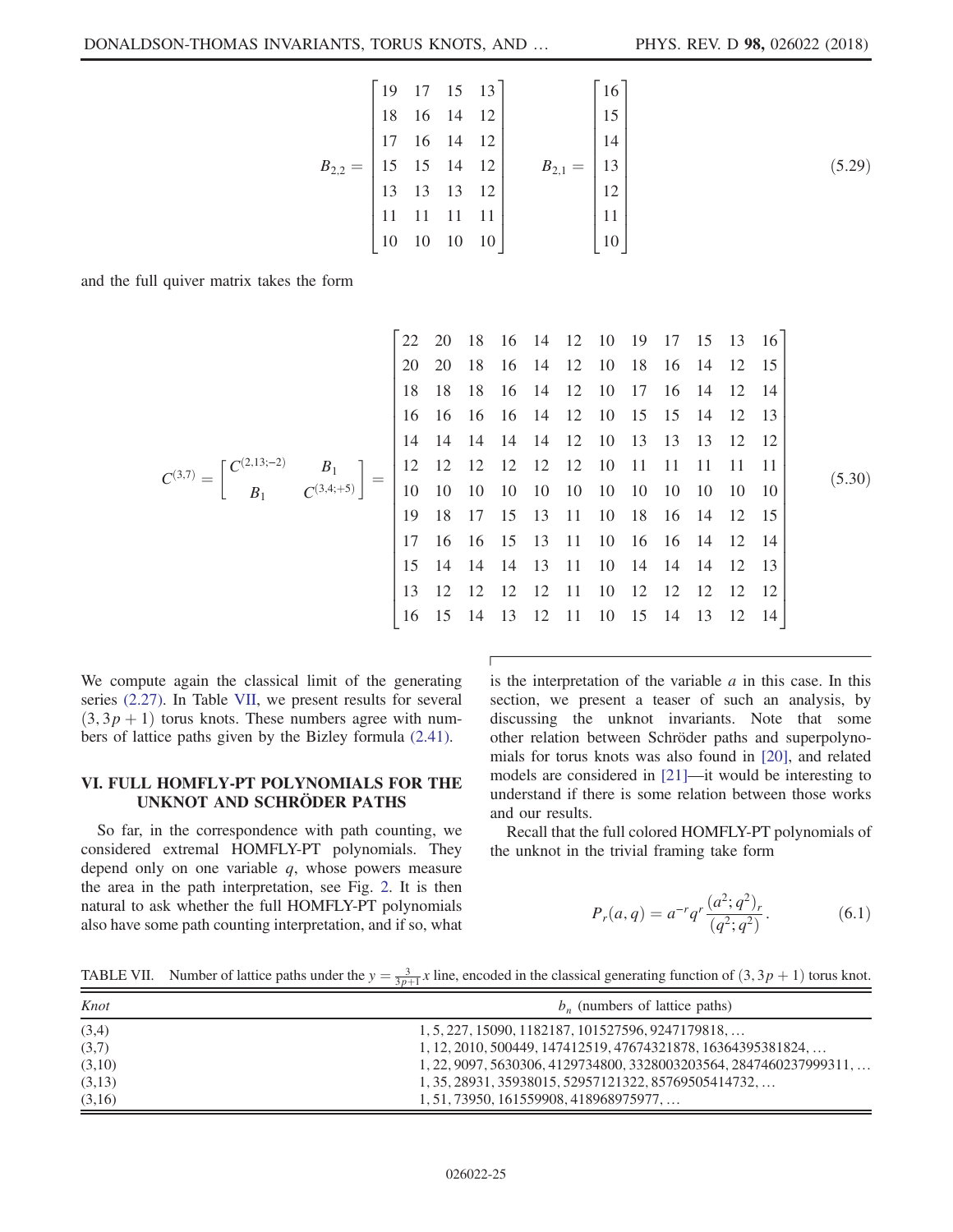<span id="page-25-1"></span>Let us consider these invariants in framing  $f = 1$ , which should then correspond to counting paths under the diagonal line  $y = x$ . In the knots-quivers correspondence, the corresponding quiver was found in [\[2\]](#page-26-12) and in  $f = 1$ framing it takes the form

$$
C = \begin{bmatrix} 2 & 1 \\ 1 & 1 \end{bmatrix} \tag{6.2}
$$

<span id="page-25-0"></span>so that  $(6.1)$  can be obtained from  $(2.19)$  with the following identification of the variables

$$
x_1 = -aq^{-1}x,
$$
  
\n
$$
x_2 = a^{-1}x.
$$
\n(6.3)

<span id="page-25-6"></span><span id="page-25-5"></span>The corresponding generalized A-polynomial for the unknot in framing  $f = 1$  reads

$$
A(x, y, a) = 1 - y - a^{-1}xy + axy^{2}, \qquad (6.4)
$$

and written in terms of  $q = 1$  limit of variables [\(6.3\)](#page-25-0) it reads

$$
A(x_1, x_2, a) = 1 - y - x_2y - x_1y^2.
$$
 (6.5)

<span id="page-25-2"></span>For  $C$  given in  $(6.2)$ , an analogous ratio of quiver generating functions as in [\(4.3\)](#page-11-0), with analogous rescaling of generating parameters  $x_i \mapsto x_i q^{-1}$ , but without setting  $x_i$ equal to each other, takes the form

<span id="page-25-3"></span>

<span id="page-25-4"></span>

$$
y(x_1, x_2, q) = \frac{P_C(x_1q, x_2q)}{P_C(x_1q^{-1}, x_2q^{-1})}
$$
  
= 1 + qx\_1 + x\_2 + (q^2 + q^4)x\_1^2  
+ (2q + q^3)x\_1x\_2 + x\_2^2 + ... \t(6.6)

Amusingly, this result is related to the  $q$ -weighted counting of so-called Schröder paths. Recall that these are paths made of the two usual steps that we discussed so far, and an additional diagonal step. In the generating function [\(6.6\)](#page-25-2), powers of  $x_1$  count the number of steps to the right [of direction (1,0)], powers of  $x_2$  count number of diagonal steps [of direction  $(1,1)$ ], and powers of  $q$ —as before compute the area between the path and the  $y = x$  line. An example of a Schröder path is shown in Fig. [6](#page-25-3). To make a direct relation to variables of HOMFLY-PT polynomials, we can rescale  $x_1$  and  $x_2$  as follows

$$
x_1 = x,
$$
  
\n
$$
x_2 = ax.
$$
\n(6.7)

In such variables, [\(6.6\)](#page-25-2) takes the form

$$
y(x,a,q) = 1 + (q+a)x
$$
  
+ (q<sup>2</sup> + q<sup>4</sup> + (2q+q<sup>3</sup>)a + a<sup>2</sup>)x<sup>2</sup> + ... (6.8)

with the length of a path measured by the power of  $x$  and the number of diagonal steps measured by the power of  $a$ .

There are several interesting limits of [\(6.6\).](#page-25-2) In the homogenous classical limit, we get

$$
y(x, x, 1) = 1 + 2x + 6x^{2} + 22x^{3} + 90x^{4} + 394x^{5} + \dots
$$
 (6.9)

and the coefficients of this series simply count all Schröder paths of a given height. For example, 6 paths of height 2 are shown in Fig. [7](#page-25-4) (more generally, the area measured by powers of  $q$  in [\(6.6\)](#page-25-2) is shown in grey). On the other hand, setting  $x_2 = 0$  we obtain the generating function of q-Catalan numbers, which reproduce the result from Sec. [IVA,](#page-11-1)

$$
y(x_1, 0, q) = 1 + qx_1 + (q^2 + q^4)x_1^2 + \dots
$$
 (6.10)

Finally, for  $x_1 = 0$ , we get a geometric series representing FIG. 6. An example of a Schröder path of length 6. only all diagonal paths (with vanishing area)



FIG. 7. All 6 Schröder paths represented by quadratic terms  $(q^2 + q^4)x_1^2 + (2q + q^3)x_1x_2 + x_2^2$  of the generating function [\(6.6\).](#page-25-2)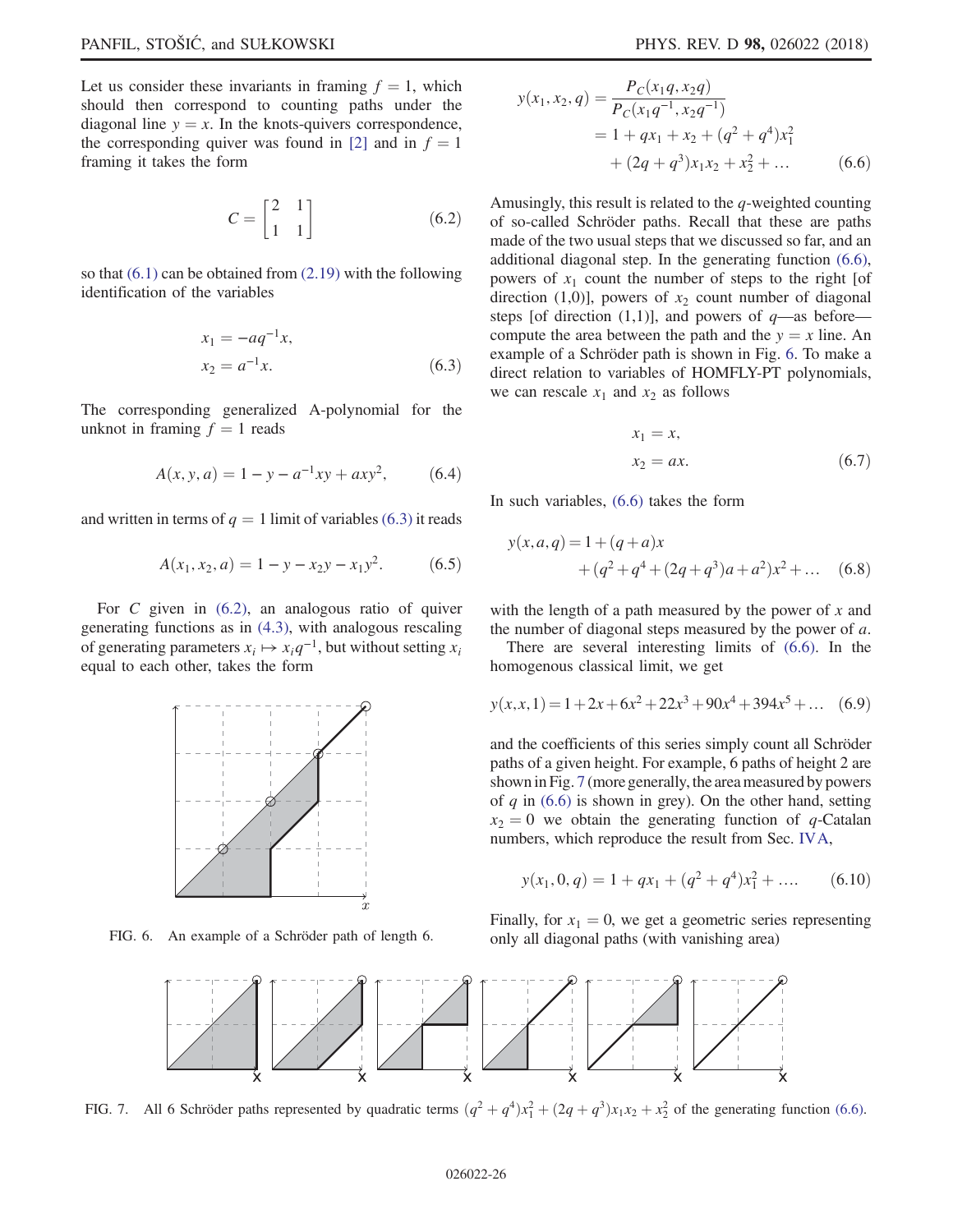$$
y(0, x_2, q) = 1 + x_2 + x_2^2 + \dots = \frac{1}{1 - x_2}.
$$
 (6.11)

One can easily check, that all above statements hold also for the f-framed unknot that corresponds to Schröder under the line  $y = fx$ ; this provides a generalization of results mentioned in Sec. [IVA](#page-11-1) to the a-deformed case.

<span id="page-26-13"></span>As in the previous cases, the A-polynomial [\(6.4\)](#page-25-5) can be reproduced, from the path counting perspective, from the Duchon grammar, which now consists of three letters. It reads

$$
A(x, y_P) = 1 + (x - 1)y_P + xy_P^2, \qquad (6.12)
$$

where the term  $xy_P$  is due to the horizontal step and  $xy_P^2$  due to the two ascending and descending steps. Up to powers of a, this result indeed agrees with [\(6.4\)](#page-25-5). In this interpretation, the role of the variable  $\alpha$  is to distinguish paths of the same length but with different number of horizontal steps. Equivalently, [\(6.12\)](#page-26-13) is directly identified with [\(6.5\)](#page-25-6) upon the identification  $x = -x_1 = -x_2$  and  $y = y_P$ .

In summary, at least in the case of the unknot, introducing the variable a of HOMFLY-PT polynomials corresponds to adding an additional diagonal step in the path counting interpretation. We postpone the generalization of this picture to other torus knots to future work.

## ACKNOWLEDGMENTS

We thank Adam Doliwa, Eugene Gorsky, Sergei Gukov, Piotr Kucharski, and Markus Reineke for their interest in this work, useful comments, and enlightening discussions. Parts of this work were done while M. S. and P. S. were visiting the Max-Planck Institute for Mathematics (Bonn, Germany), American Institute for Mathematics (San Jose, USA), and Isaac Newton Institute for Mathematical Sciences (Cambridge, UK). This work is supported by the ERC Starting Grant No. 335739 "Quantum fields and knot homologies," funded by the European Research Council under the European Union's Seventh Framework Programme and the Foundation for Polish Science. The work of M. S. was also partially supported by the Portuguese Fundação para a Ciência e a Tecnologia (FCT) through the FCT Investigador Grant No. IF/00998/2015 and also by the Ministry of Education, Science, and Technological Development of the Republic of Serbia, Project No. 174012. M. P. acknowledges the support from the National Science Centre through the FUGA Grant No. 2015/16/S/ST2/00448.

- <span id="page-26-0"></span>[1] P. Kucharski, M. Reineke, M. Stosic, and P. Sulkowski, BPS states, knots and quivers, Phys. Rev. D 96[, 121902 \(2017\).](https://doi.org/10.1103/PhysRevD.96.121902)
- <span id="page-26-12"></span>[2] P. Kucharski, M. Reineke, M. Stosic, and P. Sulkowski, Knots-quivers correspondence, [arXiv:1707.04017.](http://arXiv.org/abs/1707.04017)
- <span id="page-26-1"></span>[3] P. Kucharski and P. Sulkowski, BPS counting for knots and combinatorics on words, [J. High Energy Phys. 11 \(2016\)](https://doi.org/10.1007/JHEP11(2016)120) [120.](https://doi.org/10.1007/JHEP11(2016)120)
- [4] W. Luo and S. Zhu, Integrality structures in topological strings I: framed unknot, [arXiv:1611.06506.](http://arXiv.org/abs/1611.06506)
- [5] S. Zhu, Topological strings, quiver varieties and Rogers-Ramanujan identities, [arXiv:1707.00831.](http://arXiv.org/abs/1707.00831)
- <span id="page-26-10"></span>[6] M. Stosic and P. Wedrich, Rational links and DT invariants of quivers, [arXiv:1711.03333.](http://arXiv.org/abs/1711.03333)
- <span id="page-26-2"></span>[7] H. Ooguri and C. Vafa, Knot invariants and topological strings, Nucl. Phys. B577[, 419 \(2000\).](https://doi.org/10.1016/S0550-3213(00)00118-8)
- [8] J. M. F. Labastida and M. Marino, Polynomial invariants for torus knots and topological strings, [Commun. Math. Phys.](https://doi.org/10.1007/s002200100374) 217[, 423 \(2001\)](https://doi.org/10.1007/s002200100374).
- [9] J. M. F. Labastida, M. Marino, and C. Vafa, Knots, links and branes at large N, [J. High Energy Phys. 11 \(2000\) 007.](https://doi.org/10.1088/1126-6708/2000/11/007)
- [10] J. M. F. Labastida and M. Marino, A new point of view in the theory of knot and link invariants, [J. Knot Theory](https://doi.org/10.1142/S0218216502001561) [Ramifications](https://doi.org/10.1142/S0218216502001561) 11, 173 (2002).
- <span id="page-26-3"></span>[11] M. Kontsevich and Y. Soibelman, Cohomological Hall algebra, exponential Hodge structures and motivic Donaldson-Thomas invariants, [Commun. Num. Theor.](https://doi.org/10.4310/CNTP.2011.v5.n2.a1) Phys. 5[, 231 \(2011\)](https://doi.org/10.4310/CNTP.2011.v5.n2.a1).
- [12] M. Reineke, Cohomology of quiver moduli, functional equations, and integrality of Donaldson–Thomas type invariants, [Compos. Math.](https://doi.org/10.1112/S0010437X1000521X) 147, 943 (2011).
- [13] M. Reineke, Degenerate Cohomological Hall algebra and quantized Donaldson-Thomas invariants for m-loop quivers, Doc. Math. 17, 1 (2012), [https://www.math.uni-bielefeld](https://www.math.uni-bielefeld.de/documenta/vol-17/01.pdf) [.de/documenta/vol-17/01.pdf](https://www.math.uni-bielefeld.de/documenta/vol-17/01.pdf).
- <span id="page-26-11"></span>[14] A. I. Efimov, Cohomological Hall algebra of a symmetric quiver, [Compos. Math.](https://doi.org/10.1112/S0010437X12000152) 148, 1133 (2012).
- <span id="page-26-4"></span>[15] S. Garoufalidis, P. Kucharski, and P. Sulkowski, Knots, BPS states, and algebraic curves, [Commun. Math. Phys.](https://doi.org/10.1007/s00220-016-2682-z) 346, 75 [\(2016\).](https://doi.org/10.1007/s00220-016-2682-z)
- <span id="page-26-5"></span>[16] T. Mainiero, Algebraicity and Asymptotics: An explosion of BPS indices from algebraic generating series, [arXiv:](http://arXiv.org/abs/1606.02693) [1606.02693.](http://arXiv.org/abs/1606.02693)
- <span id="page-26-6"></span>[17] N. Halmagyi, A. Sinkovics, and P. Sulkowski, Knot invariants and Calabi-Yau crystals, [J. High Energy Phys.](https://doi.org/10.1088/1126-6708/2006/01/040) [01 \(2006\) 040.](https://doi.org/10.1088/1126-6708/2006/01/040)
- <span id="page-26-7"></span>[18] D.-E. Diaconescu, Z. Hua, and Y. Soibelman, HOMFLY polynomials, stable pairs and motivic Donaldson-Thomas invariants, [Commun. Num. Theor. Phys.](https://doi.org/10.4310/CNTP.2012.v6.n3.a1) 6, 517 (2012).
- <span id="page-26-8"></span>[19] E. Gorsky, q, t-Catalan numbers and knot homology, [Contemp. Math.](https://doi.org/10.1090/conm/566) 566, 213 (2012).
- <span id="page-26-9"></span>[20] P. Dunin-Barkowski, A. Mironov, A. Morozov, A. Sleptsov, and A. Smirnov, Superpolynomials for toric knots from evolution induced by cut-and-join operators, [J. High Energy](https://doi.org/10.1007/JHEP03(2013)021) [Phys. 03 \(2013\) 021.](https://doi.org/10.1007/JHEP03(2013)021)